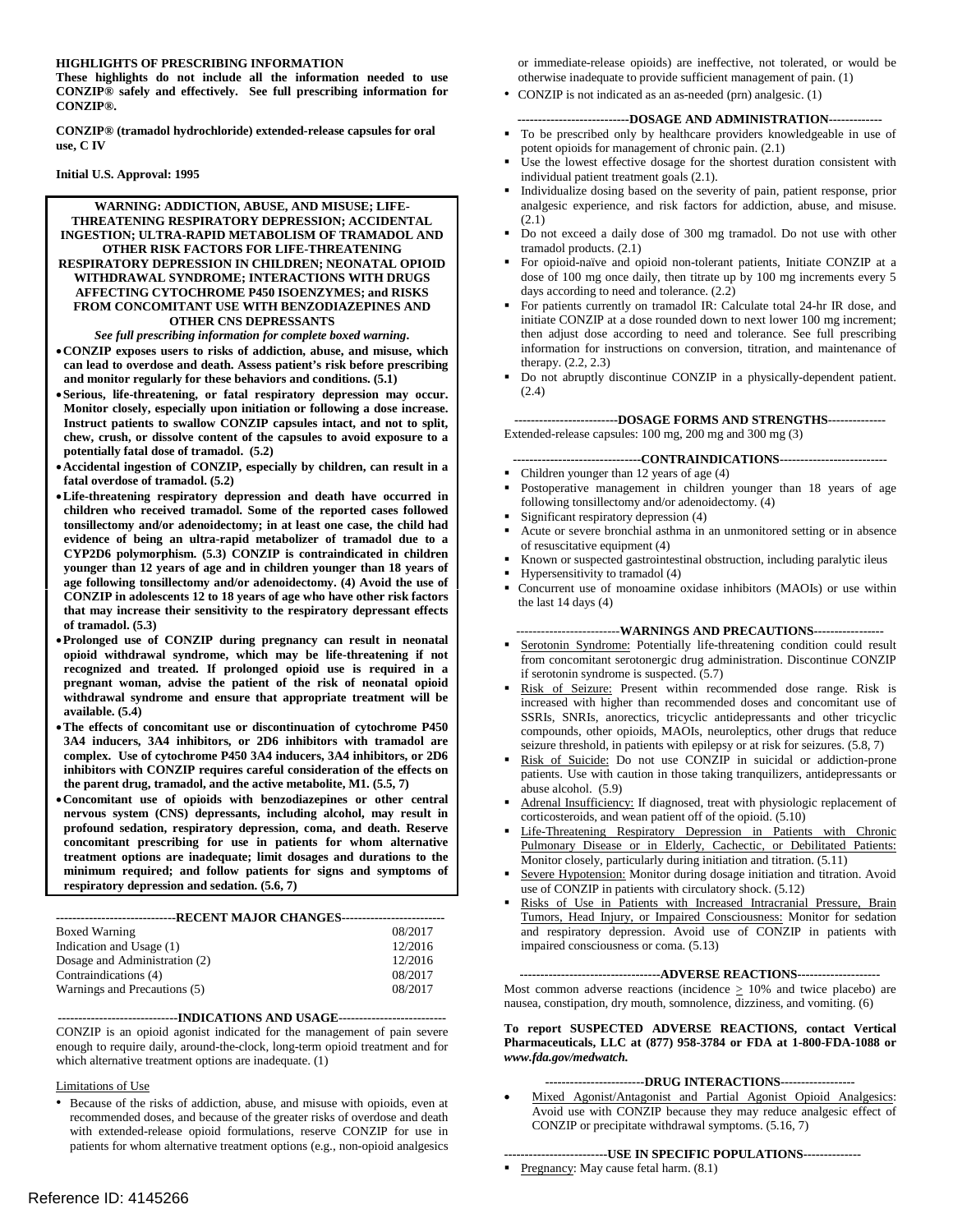- 
- **Severe Hepatic or Renal Impairment:** Use not recommended. (8.6, 8.7) **Guide.**

**\_\_\_\_\_\_\_\_\_\_\_\_\_\_\_\_\_\_\_\_\_\_\_\_\_\_\_\_\_\_\_\_\_\_\_\_\_\_\_\_\_\_\_\_\_\_\_\_\_\_\_\_\_\_\_\_\_\_\_\_\_\_\_\_\_\_\_\_\_\_\_\_\_\_\_\_\_\_\_\_\_\_\_\_\_\_\_\_\_\_\_\_\_\_\_\_\_\_\_\_\_\_\_\_\_\_\_\_\_\_\_\_\_\_\_\_\_\_\_\_\_\_\_\_\_\_\_\_ Revised: 08/2017**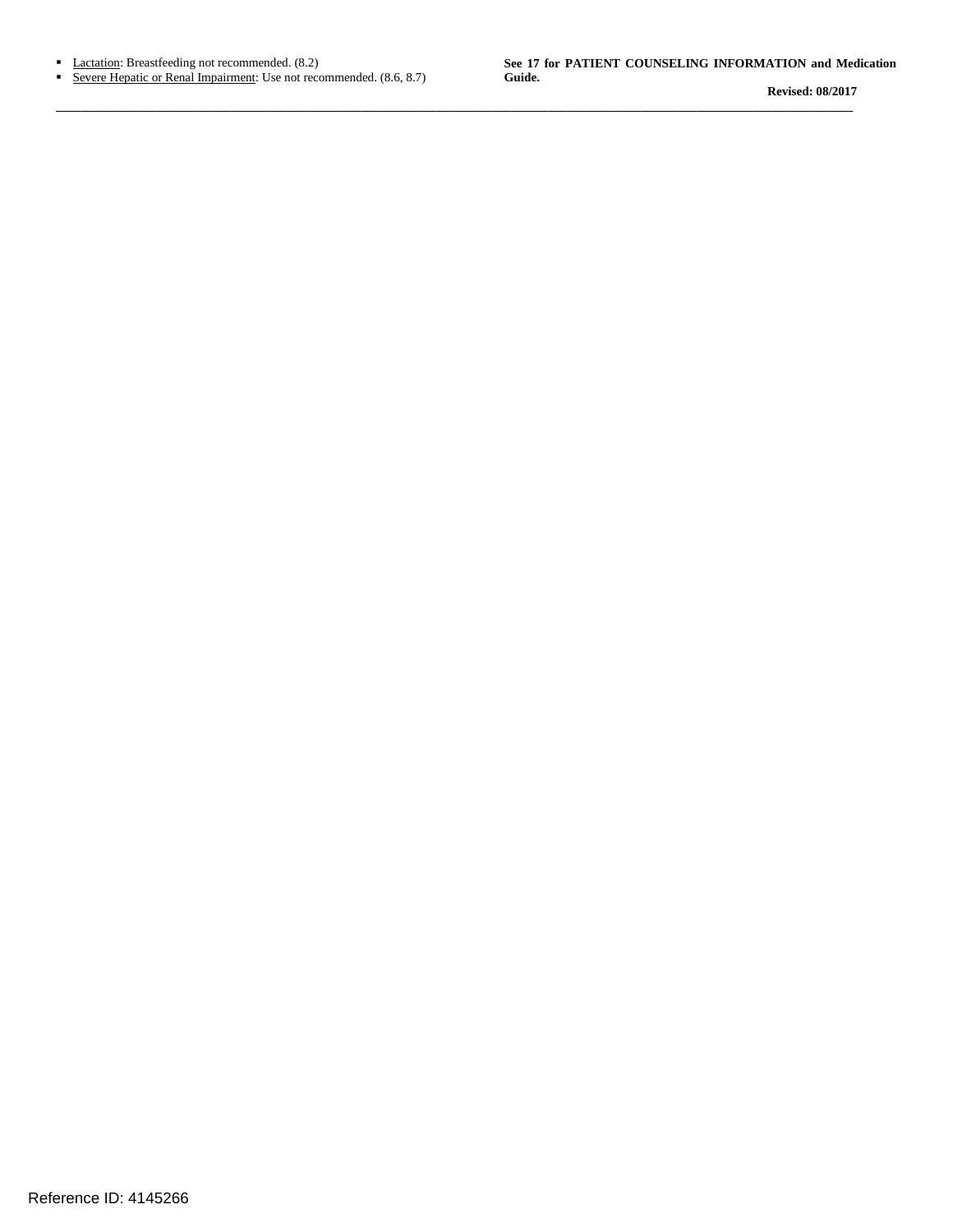**FULL PRESCRIBING INFORMATION: CONTENTS\* TRAMADOL AND OTHER RISK FACTORS FOR LIFE-WARNING: ADDICTION, ABUSE, AND MISUSE; LIFE-THREATENING RESPIRATORY DEPRESSION; ACCIDENTAL INGESTION; ULTRA-RAPID METABOLISM OF THREATENING RESPIRATORY DEPRESSION IN CHILDREN; NEONATAL OPIOID WITHDRAWAL SYNDROME; INTERACTIONS WITH DRUGS AFFECTING CYTOCHROME P450 ISOENZYMES; and RISKS FROM CONCOMITANT USE WITH BENZODIAZEPINES AND OTHER CNS DEPRESSANTS**

# **1 INDICATIONS AND USAGE<br>
2 DOSAGE AND ADMINISTRA**

#### **2 DOSAGE AND ADMINISTRATION**

- 2.1 Important Dosage and Administration Instructions<br>2.2 Initial Dosage
	- **Initial Dosage**
- 2.3 Titration and Maintenance of Therapy<br>2.4 Discontinuation of CONZIP
- Discontinuation of CONZIP
- **3. DOSAGE FORMS AND STRENGTHS**

#### **4. CONTRAINDICATIONS**

- **5. WARNINGS AND PRECAUTIONS**<br>5.1 Addiction. Abuse and Misuse
	- Addiction, Abuse and Misuse
	- 5.2 Life-threatening Respiratory Depression<br>5.3 Ultra-Rapid Metabolism of Tramadol and
	- Ultra-Rapid Metabolism of Tramadol and Other Risk Factors for Life-Threatening Respiratory Depression in Children 5.4 Neonatal Opioid Withdrawal Syndrome
	- 5.5 Risks of Interactions with Drug Affecting Cytochrome P450 Isoenzymes
	- 5.6 Risks from Concomitant Use with Benzodiazepines or Other CNS Depressants 5.7 Serotonin Syndrome Risk
	-
	- 5.8 5.8 Increased Risk of Seizures
	- 5.9 Suicide Risk
	- 5.10 Adrenal Insufficiency
	- 5.11 Life-Threatening Respiratory Depression in Patients with Chronic Pulmonary Disease or in Elderly, Cachectic, or Debilitated Patients
	- 5.12 Severe Hypotension
- 5.13 Risk of Use in Patients with Increased Intracranial Pressure, Brain Tumors, Head Injury, or Impaired Consciousness
- 5.14 Risks of Use in Patients with Gastrointestinal Conditions
- 5.15 Anaphylaxis and Other Hypersensitivity Reactions
- 5.16 Withdrawal<br>5.17 Risks of Dri
- 5.17 Risks of Driving and Operating Machinery
- **6. ADVERSE REACTIONS** 
	- 6.1 Clinical Studies Experience
- 6.2 Postmarketing Experience
- **7. DRUG INTERACTIONS**
- **8. USE IN SPECIFIC POPULATIONS** 
	- 8.1 Pregnancy
	- 8.2 Lactation
	- 8.3 Females and Males of Reproductive Potential
	- 8.4 Pediatric Use
	- 8.5 Geriatric Use
	- 8.6 Hepatic Impairment
	- 8.7 Renal Impairment

#### **9. DRUG ABUSE AND DEPENDENCE**

- 9.1 Controlled Substance
- 9.2 Abuse
- 9.3 Dependence
- **10 OVERDOSAGE**
- **11 DESCRIPTION**

**\_\_\_\_\_\_\_\_\_\_\_\_\_\_\_\_\_\_\_\_\_\_\_\_\_\_\_\_\_\_\_\_\_\_\_\_\_\_\_\_\_\_\_\_\_\_\_\_\_\_\_\_\_\_\_\_\_\_\_\_\_\_\_\_\_\_\_\_\_\_\_\_\_\_\_\_\_\_\_\_\_\_\_\_\_\_\_\_\_\_\_\_\_\_\_\_\_\_\_\_\_\_\_\_\_\_\_\_\_\_\_\_\_\_\_\_\_\_\_\_\_\_\_\_\_\_\_\_\_\_\_\_\_\_\_** 

- **12 CLINICAL PHARMACOLOGY**
- 12.1 Mechanism of Action<br>12.2 Pharmacodynamics
- Pharmacodynamics
- 12.3 Pharmacokinetics
- **13 NONCLINICAL TOXICOLOGY**
- 13.1 Carcinogenesis, Mutagenesis, Impairment of Fertility
- **14 CLINICAL STUDIES**
- **16 HOW SUPPLIED/STORAGE AND HANDLING**
- **17 PATIENT COUNSELING INFORMATION**

 \*Sections or subsections omitted from the full prescribing information are not listed.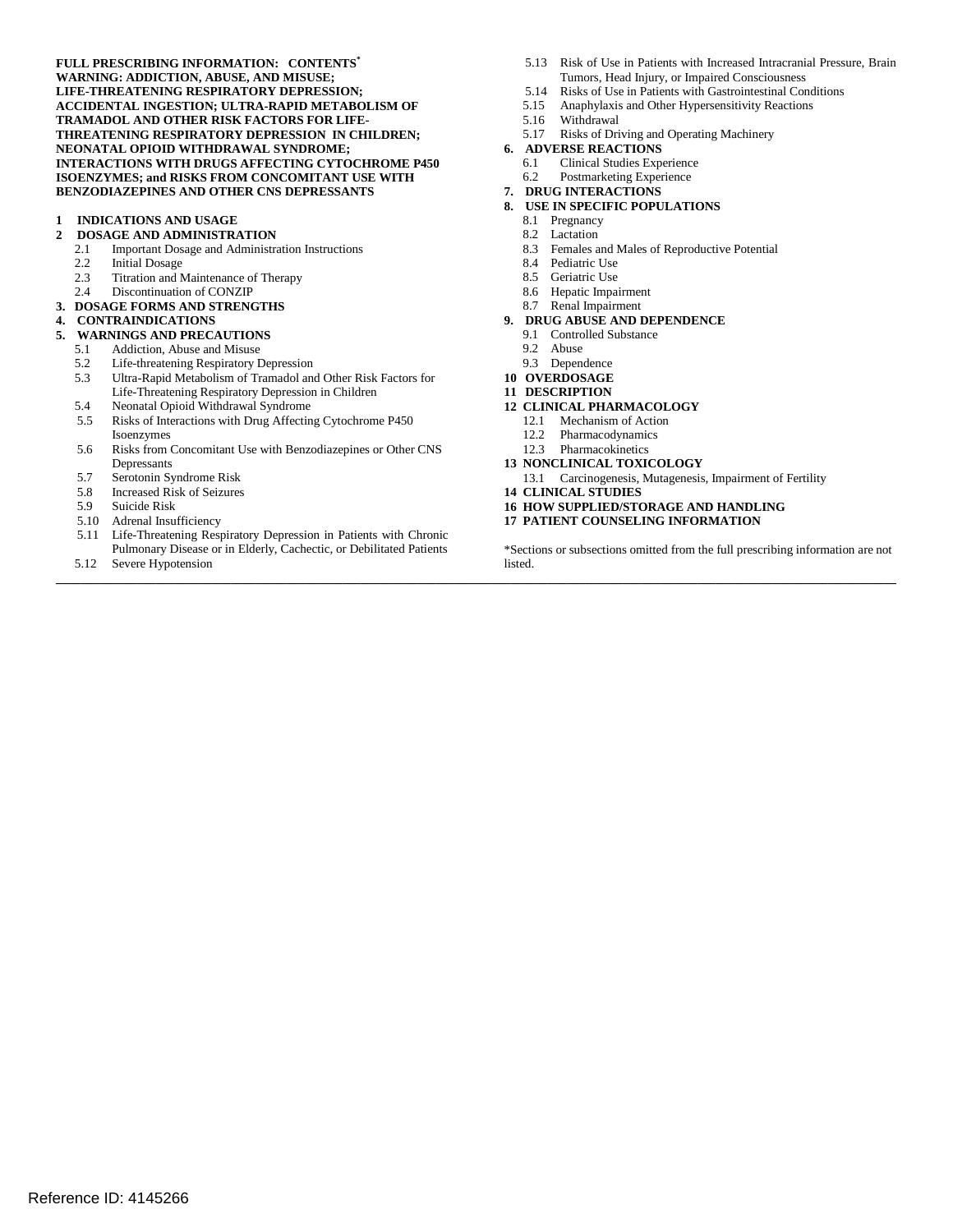## **FULL PRESCRIBING INFORMATION**

## **OTHER RISK FACTORS FOR LIFE-THREATENING RESPIRATORY DEPRESSION IN WARNING: ADDICTION, ABUSE, AND MISUSE; LIFE-THREATENING RESPIRATORY DEPRESSION; ACCIDENTAL INGESTION; ULTRA-RAPID METABOLISM OF TRAMADOL AND CHILDREN; NEONATAL OPIOID WITHDRAWAL SYNDROME; INTERACTIONS WITH DRUGS AFFECTING CYTOCHROME P450 ISOENZYMES; and RISKS FROM CONCOMITANT USE WITH BENZODIAZEPINES OR OTHER CNS DEPRESSANTS**

## **Addiction, Abuse, and Misuse**

lead to overdose and death. Assess each patient's risk prior to prescribing CONZIP and monitor all **CONZIP exposes patients and other users to the risks of opioid addiction, abuse, and misuse, which can patients regularly for the development of these behaviors and conditions** *[see Warnings and Precautions (5.1)]***.** 

## **Life-Threatening Respiratory Depression**

 **Serious, life-threatening, or fatal respiratory depression may occur with use of CONZIP Monitor for patients to swallow CONZIP capsules intact, and not to split, break, chew, crush, or dissolve the contents respiratory depression, especially during initiation of CONZIP or following a dose increase Instruct of the capsules to avoid exposure to a potentially fatal dose of tramadol** *[see Warnings and Precautions (5.2)].* 

## **Accidental Ingestion**

 **Accidental ingestion of/exposure to even one dose of CONZIP especially by children, can result in a fatal overdose of tramadol** *[see Warnings and Precautions (5.2)]***.** 

## **Ultra-Rapid Metabolism Of Tramadol And Other Risk Factors For Life-Threatening Respiratory Depression In Children**

 **age and in children younger than 18 years of age following tonsillectomy and/or adenoidectomy** *[see*   **factors that may increase their sensitivity to the respiratory depressant effects of tramadol** *[see Warnings*  **Life-threatening respiratory depression and death have occurred in children who received tramadol. Some of the reported cases occurred following tonsillectomy and/or adenoidectomy, and at least one case, the child had evidence of being an ultra-rapid metabolizer of tramadol due to a CYP2D6 polymorphism**  *[see Warnings and Precautions (5.3)]***. CONZIP is contraindicated in children younger than 12 years of**  *Contraindications (4)]***. Avoid the use of CONZIP in adolescents 12 to 18 years of age who have other risk**  *and Precautions (5.3)].* 

## **Neonatal Opioid Withdrawal Syndrome**

**Prolonged use of CONZIP during pregnancy can result in neonatal opioid withdrawal syndrome, which may be life-threatening if not recognized and treated, and requires management according to protocols developed by neonatology experts. If opioid use is required for a prolonged period in a pregnant woman, advise the patient of the risk of neonatal opioid withdrawal syndrome and ensure that appropriate treatment will be available** *[see Warnings and Precautions (5.4)]***.** 

#### **Interactions with Drugs Affecting Cytochrome P450 Isoenzymes**

 **inhibitors with CONZIP requires careful consideration of the effects on the parent drug, tramadol, and The effects of concomitant use or discontinuation of cytochrome P450 3A4 inducers, 3A4 inhibitors, or 2D6 inhibitors with tramadol are complex. Use of cytochrome P450 3A4 inducers, 3A4 inhibitors, or 2D6 the active metabolite, M1** *[see Warnings and Precautions (5.5), Drug Interactions (7)].*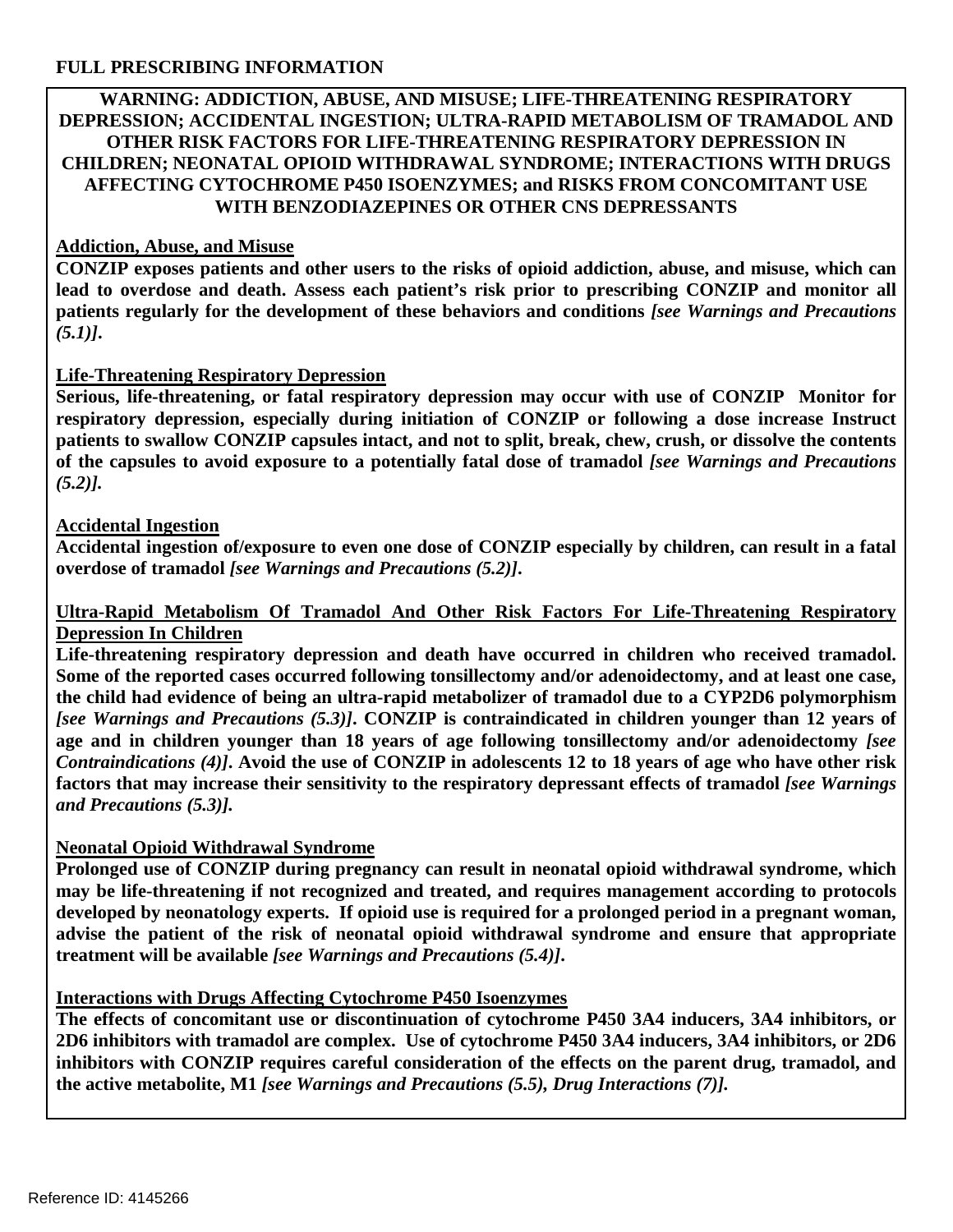**Risks From Concomitant Use With Benzodiazepines Or Other CNS Depressants**

**Concomitant use of opioids with benzodiazepines or other central nervous system (CNS) depressants, including alcohol, may result in profound sedation, respiratory depression, coma, and death** *[***see** *Warnings and Precautions (5.6), Drug Interactions (7)]***.** 

- • **Reserve concomitant prescribing of CONZIP Injection and benzodiazepines or other CNS depressants for use in patients for whom alternative treatment options are inadequate.**
- • **Limit dosages and durations to the minimum required.**
- • **Follow patients for signs and symptoms of respiratory depression and sedation.**

# **1 INDICATIONS AND USAGE**

 opioid treatment and for which alternative treatment options are inadequate. CONZIP is indicated for the management of pain severe enough to require daily, around-the-clock, long term

Limitation of Use

- the greater risks of overdose and death with extended-release/long-acting opioid formulations *[see Warnings*  • Because of the risks of addiction, abuse, and misuse with opioids, even at recommended doses, and because of *and Precautions (5.1)]*, reserve CONZIP for use in patients for whom alternative treatment options (e.g., nonopioid analgesics or immediate-release opioids) are ineffective, not tolerated, or would be otherwise inadequate to provide sufficient management of pain.
- CONZIP is not indicated as an as-needed (prn) analgesic.

# **2 DOSAGE AND ADMINISTRATION**

## **2.1 Important Dosage and Administration Instructions**

CONZIP should be prescribed only by healthcare professionals who are knowledgeable in the use of potent opioids for the management of chronic pain.

- Do not use CONZIP concomitantly with other tramadol products *[see Warnings and Precautions (5.5), (5.13)].*
- Do not administer CONZIP at a dose exceeding 300 mg per day.
- • Use the lowest effective dosage for the shortest duration consistent with individual patient treatment goals *[see Dosage and Administration (2.3)]*.
- misuse *[see Warnings and Precautions (5.1)].* • Initiate the dosing regimen for each patient individually, taking into account the patient's severity of pain, patient response, prior analgesic treatment experience, and risk factors for addiction, abuse, and
- *and Precautions (5.2)].*  • Monitor patients closely for respiratory depression, especially within the first 24-72 hours of initiating therapy and following dosage increases with CONZIP and adjust the dosage accordingly *[see Warnings*
- uncontrolled delivery of tramadol and can lead to overdose or death *[see Warnings and Precautions*  Instruct patients to swallow CONZIP capsules whole *[see Patient Counseling Information (17)]*, and to take it with liquid. Breaking, chewing, splitting, or dissolving CONZIP capsules will result in *(5.1)]*.
- CONZIP may be taken without regard to food. It is recommended that CONZIP be taken in a consistent manner *[see Clinical Pharmacology (12.3)]*.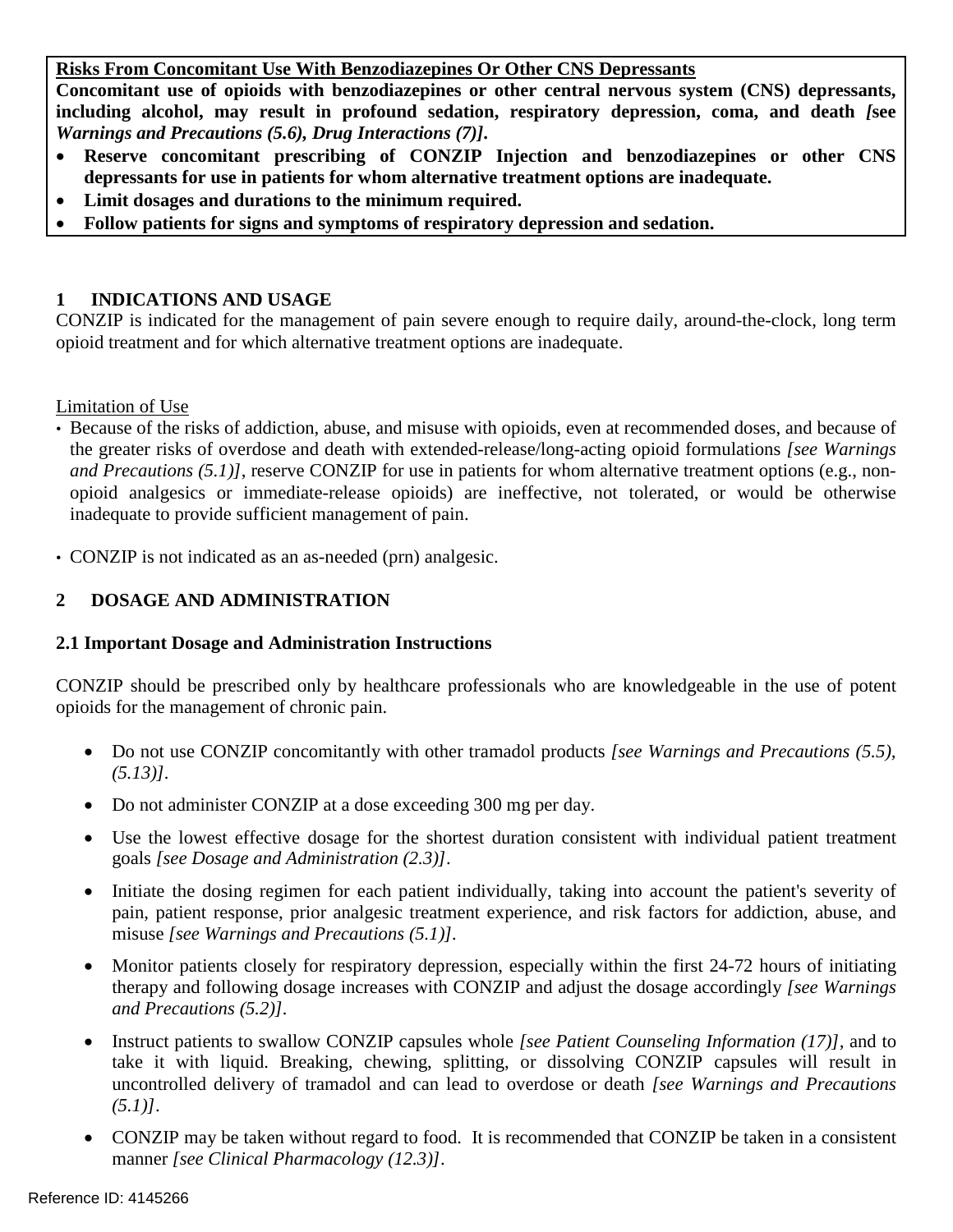## **2.2 Initial Dosage**

# Patients Not Currently on a Tramadol Product

The initial dose of CONZIP is 100 mg once daily.

## Patients Currently on Tramadol Immediate-Release (IR) Products

 Calculate the 24-hour tramadol IR dose and initiate a total daily dose of CONZIP rounded down to the next lowest 100 mg increment. The dose may subsequently be individualized according to patient need.

Due to limitations in flexibility of dose selection with CONZIP, some patients maintained on tramadol IR products may not be able to convert to CONZIP.

## Conversion from Other Opioids to CONZIP

Discontinue all other around-the-clock opioid drugs when CONZIP therapy is initiated. There are no established conversion ratios for conversion from other opioids to CONZIP defined by clinical trials. Initiate dosing using CONZIP 100 mg once a day.

## **2.3 Titration and Maintenance Therapy**

 Individually titrate CONZIP by 100 mg every five days to a dose that to a dose that provides adequate analgesia and minimizes adverse reactions. The maximum daily dose of CONZIP is 300 mg per day.

 incidence of adverse reactions, as well as monitoring for the development of addiction, abuse, or misuse *[see Warnings and Precautions (5.1)].* Frequent communication is important among the prescriber, other members Continually reevaluate patients receiving CONZIP to assess the maintenance of pain control and the relative of the healthcare team, the patient, and the caregiver/family during periods of changing analgesic requirements, including initial titration. During chronic therapy, periodically reassess the continued need for the use of opioid analgesics.

 Patients who experience breakthrough pain may require a dosage adjustment of CONZIP, or may need rescue dosage stabilization, attempt to identify the source of increased pain before increasing the CONZIP dosage. medication with an appropriate dose of an immediate-release analgesic. If the level of pain increases after

If unacceptable opioid-related adverse reactions are observed, consider reducing the dosage. Adjust the dosage to obtain an appropriate balance between management of pain and opioid-related adverse reactions.

## **2.4 Discontinuation of CONZIP**

When a patient no longer requires therapy with CONZIP, taper the dose gradually, by 25% to 50% every 2 to 4 days, while monitoring carefully for signs and symptoms of withdrawal. If the patient develops these signs or symptoms, raise the dose to the previous level and taper more slowly, either by increasing the interval between doses, decreasing the amount of change in dose, or both. Do not abruptly discontinue CONZIP *[see Warnings and Precautions (5.16), Drug Abuse and Dependence (9.3)].* 

## **3 DOSAGE FORMS AND STRENGTHS**

Extended-release capsules are available as:

100 mg Capsules: White capsule imprinted with blue ink "G 252" on cap and "100" between lines on the body 300 mg Capsules: White capsule imprinted with red ink "G 254" on cap and "300" between lines on the body 200 mg Capsules: White capsule imprinted with violet ink "G 253" on cap and "200" between lines on the body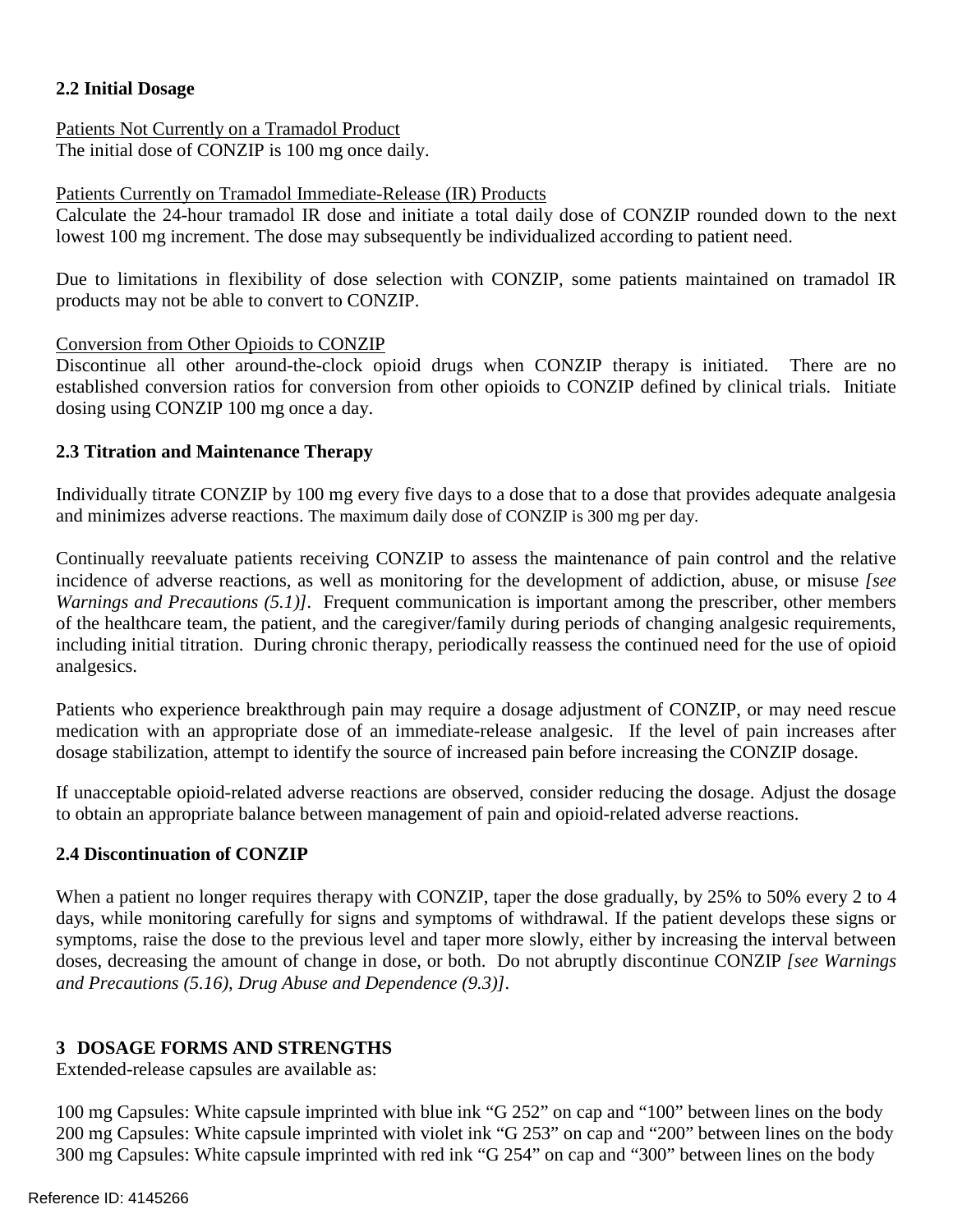## **4 CONTRAINDICATIONS**

CONZIP is contraindicated for:

- all children younger than 12 years of age [*see Warnings and Precautions (5.3)]*
- post-operative management in children younger than 18 years of age following tonsillectomy and/or adenoidectomy [*see Warnings and Precautions (5.3)*].

CONZIP is also contraindicated in patients with:

- • Significant respiratory depression *[see Warnings and Precautions (5.2)]*
- equipment *[see Warnings and Precautions (5.11)]*  • Acute or severe bronchial asthma in an unmonitored setting or in the absence of resuscitative
- • Known or suspected gastrointestinal obstruction, including paralytic ileus *[see Warnings and Precautions (5.14)]*
- • Hypersensitivity to tramadol (e.g., anaphylaxis) *[see Warnings and Precautions (5.15), Adverse Reactions (6)]*
- • Concurrent use of monoamine oxidase inhibitors (MAOIs) or use within the last 14 days *[see Drug Interactions (7)]*

# **5 WARNINGS AND PRECAUTIONS**

## **5.1 Addiction, Abuse, and Misuse**

 CONZIP contains tramadol, a Schedule IV controlled substance. As an opioid, CONZIP exposes users to the over an extended period of time, there is a greater risk for overdose and death due to the larger amount of risks of addiction, abuse and misuse. Because extended-release products such as CONZIP deliver the opioid tramadol present [*see Drug Abuse and Dependence (9)].* 

Although the risk of addiction in any individual is unknown, it can occur in patients appropriately prescribed CONZIP. Addiction can occur at recommended dosages and if the drug is misused or abused.

 patients with a personal or family history of substance abuse (including drug or alcohol abuse or addiction) or Assess each patient's risk for opioid addiction, abuse or misuse prior to prescribing CONZIP, and monitor all patients receiving CONZIP for the development of these behaviors and conditions. Risks are increased in mental illness (e.g., major depression). The potential for these risks should not, however, prevent the proper management of pain in any given patient. Patients are increased risk may be prescribed opioids such as CONZIP, but use in such patients necessitates intensive counseling about the risks and proper use of CONZIP along with intensive monitoring for signs of addiction, abuse and misuse.

Abuse or misuse of CONZIP by splitting, breaking, chewing, crushing, snorting, or injecting the dissolved product will result in the uncontrolled delivery of tramadol and can result in overdose and death *[see Overdosage (10)].* 

 the drug in smallest appropriate quantity and advising the patient on the proper disposal of unused drug *[see*  Opioids are sought by drug abusers and people with addiction disorders and are subject to criminal diversion. Consider these risks when prescribing or dispense CONZIP. Strategies to reduce these risks include prescribing *Patient Counseling Information (17)]* Contact local state professional licensing board or state controlled substances authority for information on how to prevent and detect abuse or diversion of this product.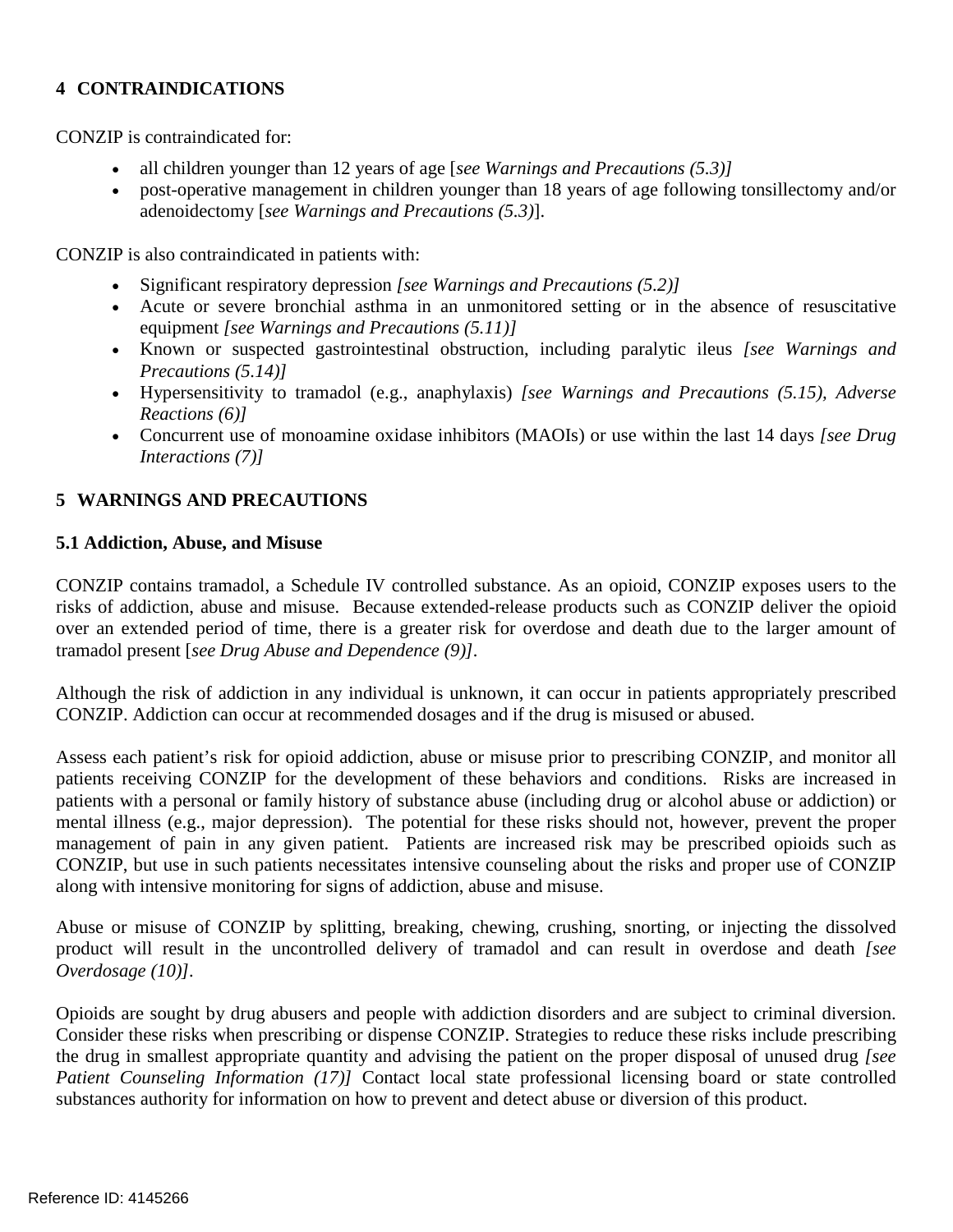## **5.2 Life-Threatening Respiratory Depression**

Carbon dioxide  $(CO_2)$  retention from opioid-induced respiratory depression can exacerbate the sedating effects Serious, life-threatening, or fatal respiratory depression has been reported with the use of opioids, even when used as recommended. Respiratory depression, if not immediately recognized and treated, may lead to respiratory arrest and death. Management of respiratory depression may include close observation, supportive measures, and use of opioid antagonists, depending on the patient's clinical status *[see Overdosage (10)]*. of opioids.

 While serious, life-threatening, or fatal respiratory depression can occur at any time during the use of CONZIP, the risk is greatest during the initiation of therapy or following a dosage increase. Monitor patients closely for respiratory depression, especially within the first 24-72 hours of initiating therapy with and following dosage increases of CONZIP.

To reduce the risk of respiratory depression, proper dosing and titration of CONZIP are essential *[see Dosage and Administration (2)]*. Overestimating the CONZIP dosage when converting patients from another opioid product can result in a fatal overdose with the first dose.

 Accidental ingestion of even one dose of CONZIP, especially by children, can result in respiratory depression and death due to an overdose of tramadol.

## **5.3 Ultra-Rapid Metabolism of Tramadol and Other Risk Factors for Life-threatening Respiratory Depression in Children**

 and codeine are subject to variability in metabolism based upon CYP2D6 genotype (described below), which codeine, children younger than 12 years of age may be more susceptible to the respiratory depressant effects of Life-threatening respiratory depression and death have occurred in children who received tramadol. Tramadol can lead to increased exposure to an active metabolite. Based upon postmarketing reports with tramadol or with tramadol. Furthermore, children with obstructive sleep apnea who are treated with opioids for posttonsillectomy and/or adenoidectomy pain may be particularly sensitive to their respiratory depressant effect. Because of the risk of life-threatening respiratory depression and death:

- • CONZIP is contraindicated for all children younger than 12 years of age [*see Contraindications (4)*].
- CONZIP is contraindicated for post-operative management in pediatric patients younger than 18 years of age following tonsillectomy and/or adenoidectomy [*see Contraindications (4)*].
- Avoid the use of CONZIP in adolescents 12 to 18 years of age who have other risk factors that may increase their sensitivity to the respiratory depressant effects of tramadol unless the benefits outweigh the risks. Risk factors include conditions associated with hypoventilation, such as postoperative status, obstructive sleep apnea, obesity, severe pulmonary disease, neuromuscular disease, and concomitant use of other medications that cause respiratory depression.
- As with adults, when prescribing opioids for adolescents, healthcare providers should choose the lowest effective dose for the shortest period of time and inform patients and caregivers about these risks and the signs of opioid overdose [*see Use in Specific Populations (8.4), Overdosage (10)*].

## Nursing Mothers

 Tramadol is subject to the same polymorphic metabolism as codeine, with ultra-rapid metabolizers of CYP2D6 substrates being potentially exposed to life-threatening levels of O-desmethyltramadol (M1). At least one death was reported in a nursing infant who was exposed to high levels of morphine in breast milk because the mother was an ultra-rapid metabolizer of codeine. A baby nursing from an ultra-rapid metabolizer mother taking CONZIP could potentially be exposed to high levels of MI, and experience life-threatening respiratory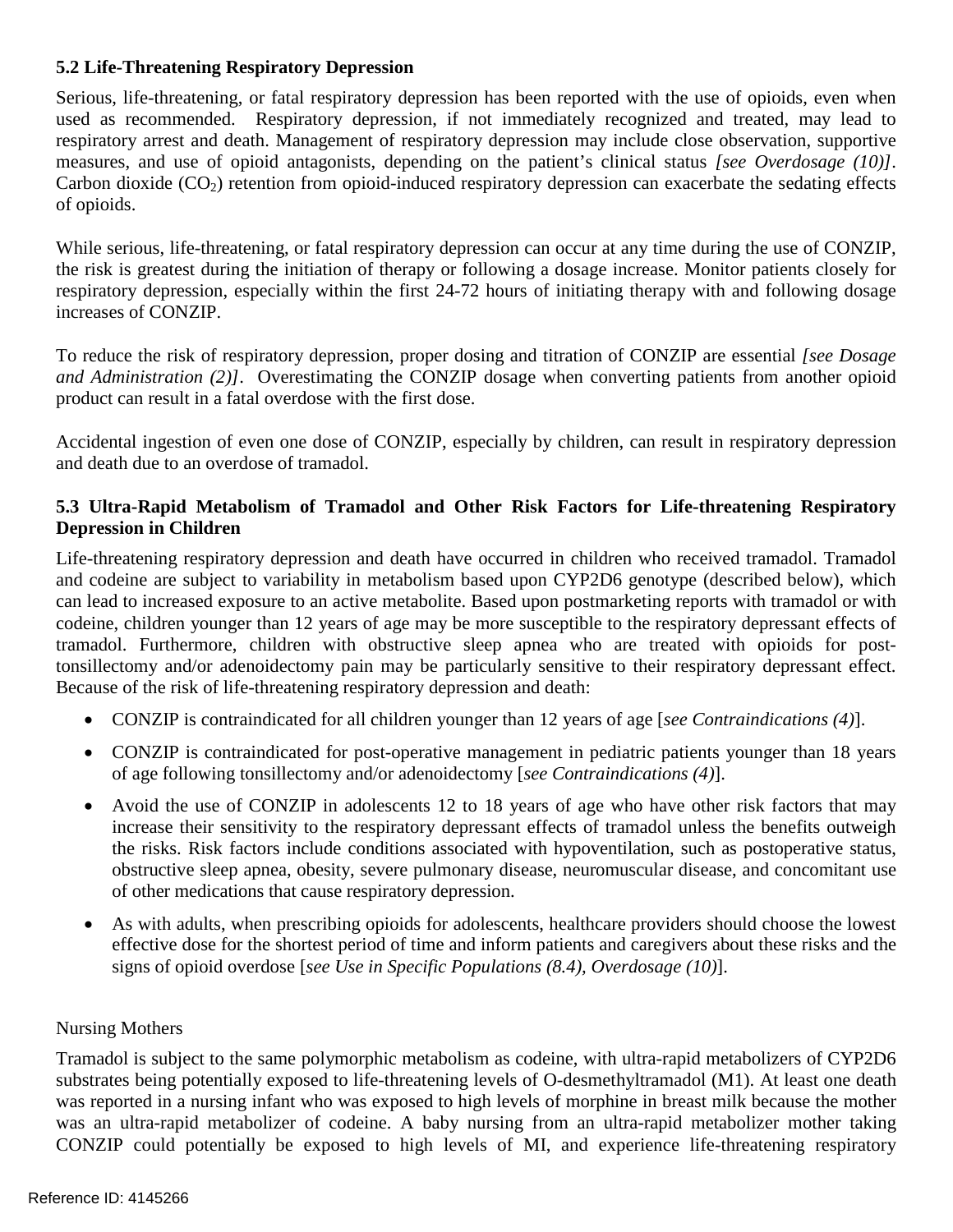depression. For this reason, breastfeeding is not recommended during treatment with CONZIP [*see Use in Specific Populations (8.2)*].

# CYP2D6 Genetic Variability: Ultra-rapid metabolizer

 denoted as \*1/\*1xN or \*1/\*2xN). The prevalence of this CYP2D6 phenotype varies widely and has been 2% for East Asians (Chinese, Japanese, Korean), and may be greater than 10% in certain racial/ethnic groups (i.e., Oceanian, Northern African, Middle Eastern, Ashkenazi Jews, Puerto Rican). Some individuals may be ultra-rapid metabolizers because of a specific CYP2D6 genotype (gene duplications estimated at 1 to 10% for Whites (European, North American), 3 to 4% for Blacks (African Americans), 1 to

These individuals convert tramadol into its active metabolite, Odesmethyltramadol (M1), more rapidly and completely than other people. This rapid conversion results in higher than expected serum M1 levels. Even at labeled dosage regimens, individuals who are ultra-rapid metabolizers may have life-threatening or fatal respiratory depression or experience signs of overdose (such as extreme sleepiness, confusion, or shallow breathing) [see *Overdosage (10)*]. Therefore, individuals who are ultra-rapid metabolizers should not use CONZIP.

# **5.4 Neonatal Opioid Withdrawal Syndrome**

Prolonged use of CONZIP during pregnancy can result in withdrawal in the neonate. Neonatal opioid withdrawal syndrome, unlike opioid withdrawal syndrome in adults, may be life-threatening if not recognized and treated, and requires management according to protocols developed by neonatology experts. Observe newborns for signs of neonatal opioid withdrawal syndrome and manage accordingly. Advise pregnant women using opioids for a prolonged period of the risk of neonatal opioid withdrawal syndrome and ensure that appropriate treatment will be available *[see Use in Specific Populations (8.1), Patient Counseling Information (17)]*.

## **5.5 Risks of Interactions with Drugs Affecting Cytochrome P450 Isoenzymes**

 metabolite, M1, which is more potent than tramadol in µ-opioid receptor binding *[see Drug Interactions (7)].*  The effects of concomitant use or discontinuation of cytochrome P450 3A4 inducers, 3A4 inhibitors, or 2D6 inhibitors on levels of tramadol and M1 from CONZIP are complex. Use of cytochrome P450 3A4 inducers, 3A4 inhibitors, or 2D6 inhibitors with CONZIP requires careful consideration of the effects on the parent drug, tramadol which is a weak serotonin and norepinephrine reuptake inhibitor and µ-opioid agonist, and the active

## Risks of Concomitant Use or Discontinuation of Cytochrome P450 2D6 Inhibitors

 and symptoms of opioid withdrawal and reduced efficacy. The effect of increased tramadol levels may be an increased risk for serious adverse events including seizures and serotonin syndrome. The concomitant use of CONZIP with all cytochrome P450 2D6 inhibitors (e.g., amiodarone, quinidine) may result in an increase in tramadol plasma levels and a decrease in the levels of the active metabolite, M1. A decrease in M1 exposure in patients who have developed physical dependence to tramadol, may result in signs

related to opioid toxicity and may cause potentially fatal respiratory depression. Discontinuation of a concomitantly used cytochrome P450 2D6 inhibitor may result in a decrease in tramadol plasma levels and an increase in active metabolite M1 levels, which could increase or prolong adverse reactions

Follow patients receiving CONZIP and any CYP2D6 inhibitor for the risk of serious adverse events including seizures and serotonin syndrome, signs and symptoms that may reflect opioid toxicity, and opioid withdrawal when CONZIP are used in conjunction with inhibitors of CYP2D6 *[see, Drug Interactions (7)]*.

## Cytochrome P450 3A4 Interaction

The concomitant use of CONZIP with cytochrome P450 3A4 inhibitors, such as macrolide antibiotics (e.g., erythromycin), azole-antifungal agents (e.g., ketoconazole), and protease inhibitors (e.g., ritonavir) or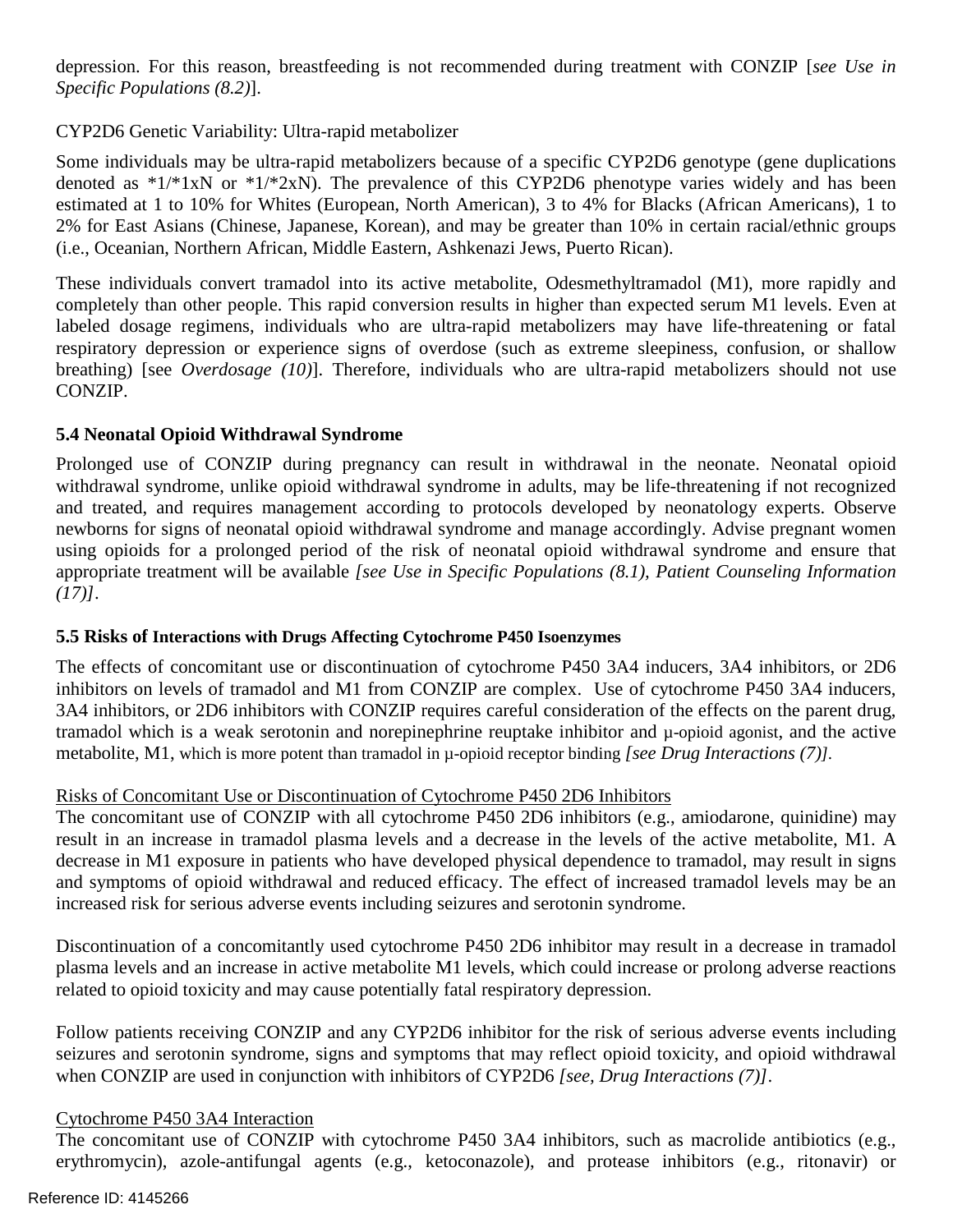the risk for serious adverse events including seizures and serotonin syndrome, and may cause potentially fatal discontinuation of a cytochrome P450 3A4 inducer such as rifampin, carbamazepine, and phenytoin, may result in an increase in tramadol plasma concentrations, which could increase or prolong adverse reactions, increase respiratory depression.

The concomitant use of CONZIP with all cytochrome P450 3A4 inducers or discontinuation of a cytochrome P450 3A4 inhibitor may result in lower tramadol levels. This may be associated with a decrease in efficacy, and in some patients, may result in signs and symptoms of opioid withdrawal.

 Follow patients receiving CONZIP and any CYP3A4 inhibitor or inducer for the risk for serious adverse events including seizures and serotonin syndrome, signs and symptoms that may reflect opioid toxicity and opioid withdrawal when CONZIP are used in conjunction with inhibitors and inducers of CYP3A4 *[see Drug Interactions (7)]*.

## **5.6 Risks from Concomitant Use with Benzodiazepines or Other CNS Depressants**

 Profound sedation, respiratory depression, coma, and death may result from the concomitant use of CONZIP are inadequate. with benzodiazepines or other CNS depressants (e.g., non-benzodiazepine sedatives/hypnotics, anxiolytics, tranquilizers, muscle relaxants, general anesthetics, antipsychotics, other opioids, alcohol). Because of these risks, reserve concomitant prescribing of these drugs for use in patients for whom alternative treatment options

Observational studies have demonstrated that concomitant use of opioid analgesics and benzodiazepines increases the risk of drug-related mortality compared to use of opioid analgesics alone. Because of similar pharmacological properties, it is reasonable to expect similar risk with the concomitant use of other CNS depressant drugs with opioid analgesics *[see Drug Interactions (7)]*.

 already receiving an opioid analgesic, prescribe a lower initial dose of the benzodiazepine or other CNS If the decision is made to prescribe a benzodiazepine or other CNS depressant concomitantly with an opioid analgesic, prescribe the lowest effective dosages and minimum durations of concomitant use. In patients depressant than indicated in the absence of an opioid, and titrate based on clinical response. If an opioid analgesic is initiated in a patient already taking a benzodiazepine or other CNS depressant, prescribe a lower initial dose of the opioid analgesic, and titrate based on clinical response. Follow patients closely for signs and symptoms of respiratory depression and sedation.

 Advise both patients and caregivers about the risks of respiratory depression and sedation when CONZIP is to drive or operate heavy machinery until the effects of concomitant use of the benzodiazepine or other CNS used with benzodiazepines or other CNS depressants (including alcohol and illicit drugs). Advise patients not depressant have been determined. Screen patients for risk of substance use disorders, including opioid abuse and misuse, and warn them of the risk for overdose and death associated with the use of additional CNS depressants including alcohol and illicit drugs *[see Drug Interactions (7), Patient Counseling Information (17)]*.

# **5.7 Serotonin Syndrome Risk**

 serotonergic neurotransmitter system (e.g., mirtazapine, trazodone, tramadol), and drugs that impair metabolism Cases of serotonin syndrome, a potentially life-threatening condition, have been reported with the use of tramadol, including CONZIP, particularly during concomitant use with serotonergic drugs. Serotonergic drugs include selective serotonin reuptake inhibitors (SSRIs), serotonin and norepinephrine reuptake inhibitors (SNRIs), tricyclic antidepressants (TCAs), triptans, 5-HT3 receptor antagonists, drugs that affect the of serotonin (including MAO inhibitors, both those intended to treat psychiatric disorders and also others, such as linezolid and intravenous methylene blue) *[see Drug Interactions (7)]*. This may occur within the recommended dosage range.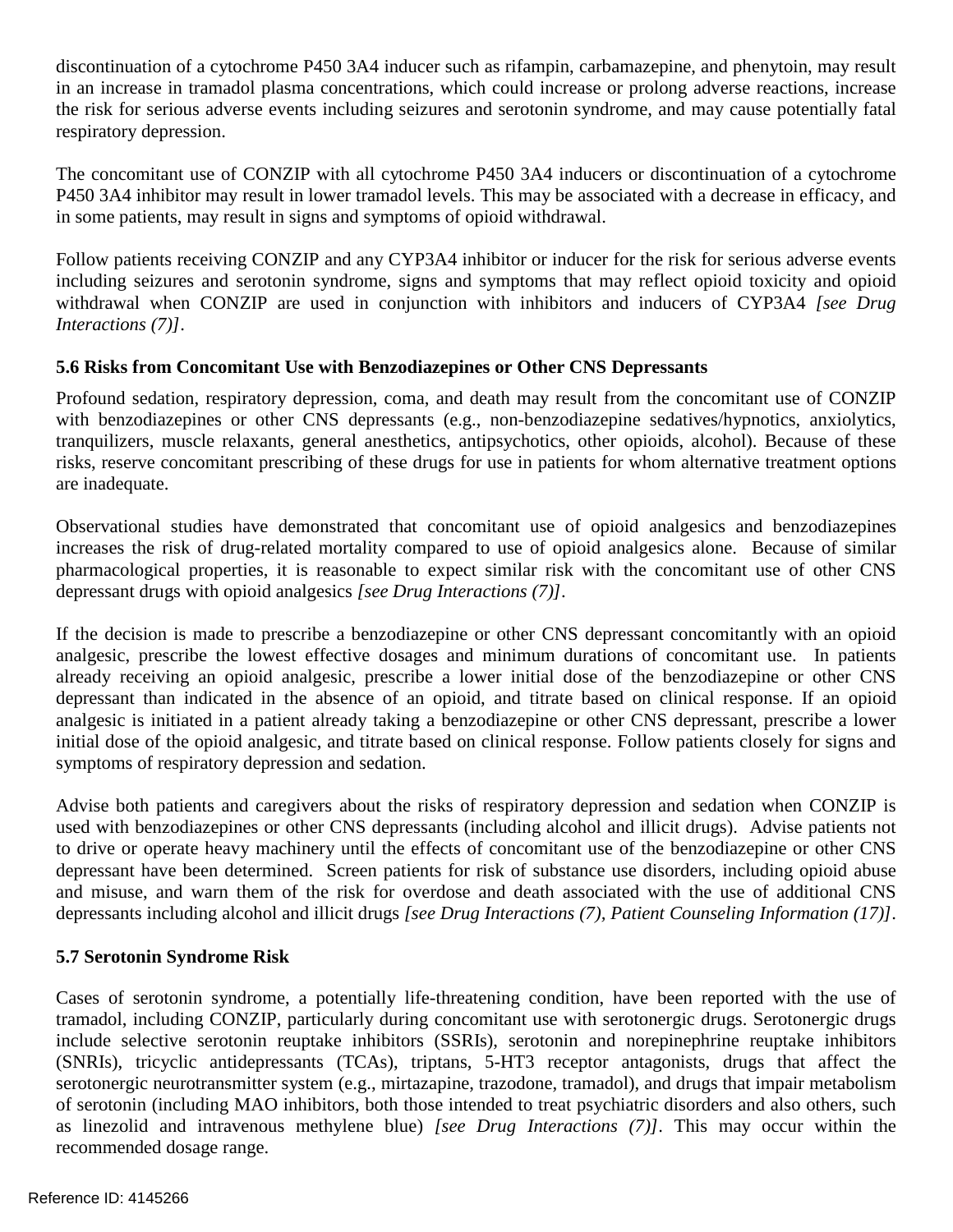onset of symptoms generally occurs within several hours to a few days of concomitant use, but may occur later than that. Discontinue CONZIP if serotonin syndrome is suspected. Serotonin syndrome symptoms may include mental status changes (e.g., agitation, hallucinations, coma), autonomic instability (e.g., tachycardia, labile blood pressure, hyperthermia), neuromuscular aberrations (e.g., hyperreflexia, incoordination, rigidity), and/or gastrointestinal symptoms (e.g., nausea, vomiting, diarrhea). The

## **5.8 Increased Risk of Seizures**

 post-marketing reports indicate that seizure risk is increased with doses of tramadol above the recommended Seizures have been reported in patients receiving tramadol within the recommended dosage range. Spontaneous range.

Concomitant use of tramadol increases the seizure risk in patients taking: *[see Drug Interactions (7)]* 

- Selective serotonin reuptake inhibitors (SSRIs) and serotonin-norepinephrine reuptake inhibitors (SNRIs) antidepressants or anorectics,
- Tricyclic antidepressants (TCAs), and other tricyclic compounds (e.g., cyclobenzaprine, promethazine, etc.),
- Other opioids,
- MAO inhibitors *[see Warnings and Precautions (5.7), Drug Interactions (7)],*
- Neuroleptics, or
- Other drugs that reduce the seizure threshold.

 Risk of seizures may also increase in patients with epilepsy, those with a history of seizures, or in patients with a recognized risk for seizure (such as head trauma, metabolic disorders, alcohol and drug withdrawal, CNS infections).

In tramadol overdose, naloxone administration may increase the risk of seizure.

## **5.9 Suicide Risk**

- Do not prescribe CONZIP for patients who are suicidal or addiction-prone. Consideration should be given *Dependence (9.2)].*  to the use of non-narcotic analgesics in patients who are suicidal or depressed *[see Drug Abuse and*
- Prescribe CONZIP with caution for patients with a history of misuse and/or are currently taking CNS-active drugs including tranquilizers or antidepressant drugs, or alcohol in excess, and patients who suffer from emotional disturbance or depression *[see Drug Interactions (7)].*
- Inform patients not to exceed the recommended dose and to limit their intake of alcohol *[see Dosage and Administration (2.1) and Warnings and Precautions (5.6)]*.

## **5.10 Adrenal Insufficiency**

 vomiting, anorexia, fatigue, weakness, dizziness, and low blood pressure. If adrenal insufficiency is suspected, with physiologic replacement doses of corticosteroids. Wean the patient off of the opioid to allow adrenal Cases of adrenal insufficiency have been reported with opioid use, more often following greater than one month of use. Presentation of adrenal insufficiency may include non-specific symptoms and signs including nausea, confirm the diagnosis with diagnostic testing as soon as possible. If adrenal insufficiency is diagnosed, treat function to recover and continue corticosteroid treatment until adrenal function recovers. Other opioids may be tried as some cases reported use of a different opioid without recurrence of adrenal insufficiency. The information available does not identify any particular opioids as being more likely to be associated with adrenal insufficiency.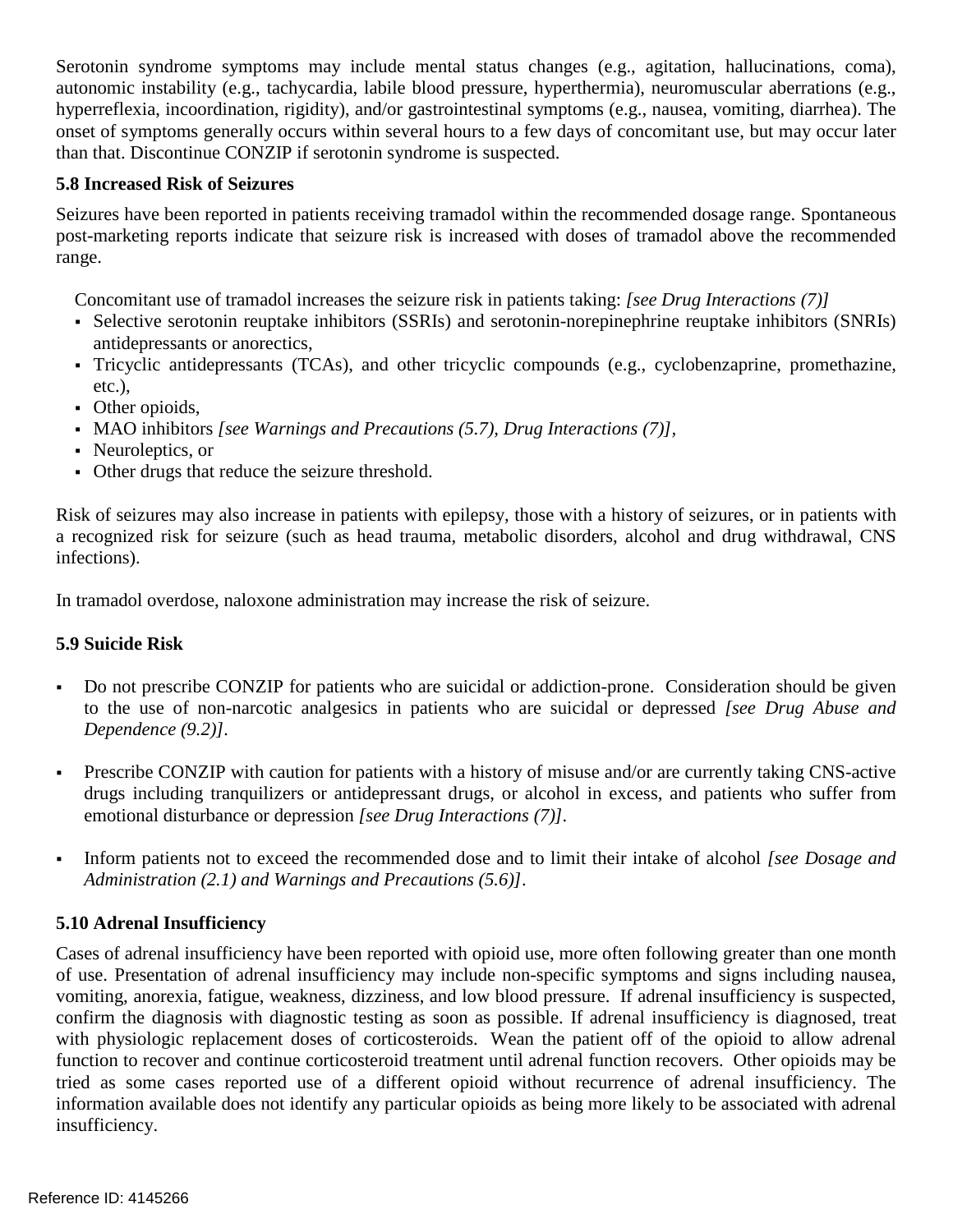## **5.11 Life-Threatening Respiratory Depression in Patients with Chronic Pulmonary Disease or in Elderly, Cachectic, or Debilitated Patients**

 The use of CONZIP in patients with acute or severe bronchial asthma in an unmonitored setting or in the absence of resuscitative equipment is contraindicated.

 apnea, even at recommended dosages of CONZIP *[see Warnings and Precautions (5.2)].* Patients with Chronic Pulmonary Disease: CONZIP treated patients with significant chronic obstructive pulmonary disease or cor pulmonale, and those with a substantially decreased respiratory reserve, hypoxia, hypercapnia, or pre-existing respiratory depression are at increased risk of decreased respiratory drive including

Elderly, Cachectic, or Debilitated Patients: Life-threatening respiratory depression is more likely to occur in elderly, cachectic, or debilitated patients because they may have altered pharmacokinetics or altered clearance compared to younger, healthier patients *[see Warnings and Precautions (5.2)].* 

Monitor such patients closely, particularly when initiating and titrating CONZIP and when CONZIP is given concomitantly with other drugs that depress respiration *[see Warnings and Precautions (5.2, 5.5)]*. Alternatively, consider the use of non-opioid analgesics in these patients.

# **5.12 Severe Hypotension**

 There is increased risk in patients whose ability to maintain blood pressure has already been compromised by a general anesthetics) [*see Drug Interactions (7)].* Monitor these patients for signs of hypotension after initiating further reduce cardiac output and blood pressure. Avoid the use of CONZIP in patients with circulatory shock. CONZIP may cause severe hypotension including orthostatic hypotension and syncope in ambulatory patients. reduced blood volume or concurrent administration of certain CNS depressant drugs (e.g., phenothiazines or or titrating the dosage of CONZIP. In patients with circulatory shock, CONZIP may cause vasodilation that can

## **5.13 Risks of Use in Patients with Increased Intracranial Pressure, Brain Tumors, Head Injury, or Impaired Consciousness**

In patients who may be susceptible to the intracranial effects of  $CO<sub>2</sub>$  retention (e.g., those with evidence of increased intracranial pressure or brain tumors), CONZIP may reduce respiratory drive, and the resultant  $CO<sub>2</sub>$ retention can further increase intracranial pressure. Monitor such patients for signs of sedation and respiratory depression, particularly when initiating therapy with CONZIP.

Opioids may also obscure the clinical course in a patient with a head injury. Avoid the use of CONZIP in patients with impaired consciousness or coma.

## **5.14 Risks of Use in Patients with Gastrointestinal Conditions**

ileus. CONZIP is contraindicated in patients with known or suspected gastrointestinal obstruction, including paralytic

The tramadol in CONZIP may cause spasm of the sphincter of Oddi. Opioids may cause increases in serum amylase. Monitor patients with biliary tract disease, including acute pancreatitis, for worsening symptoms.

#### **5.15 Anaphylaxis and Other Hypersensitivity Reactions**

Serious and rarely fatal hypersensitive reactions have been reported in patients receiving therapy with tramadol. When these events do occur it is often following the first dose. Other reported hypersensitivity reactions include pruritus, hives, bronchospasm, angioedema, toxic epidermal necrolysis and Stevens-Johnson syndrome. Patients with a history of hypersensitivity reactions to tramadol and other opioids may be at increased risk and therefore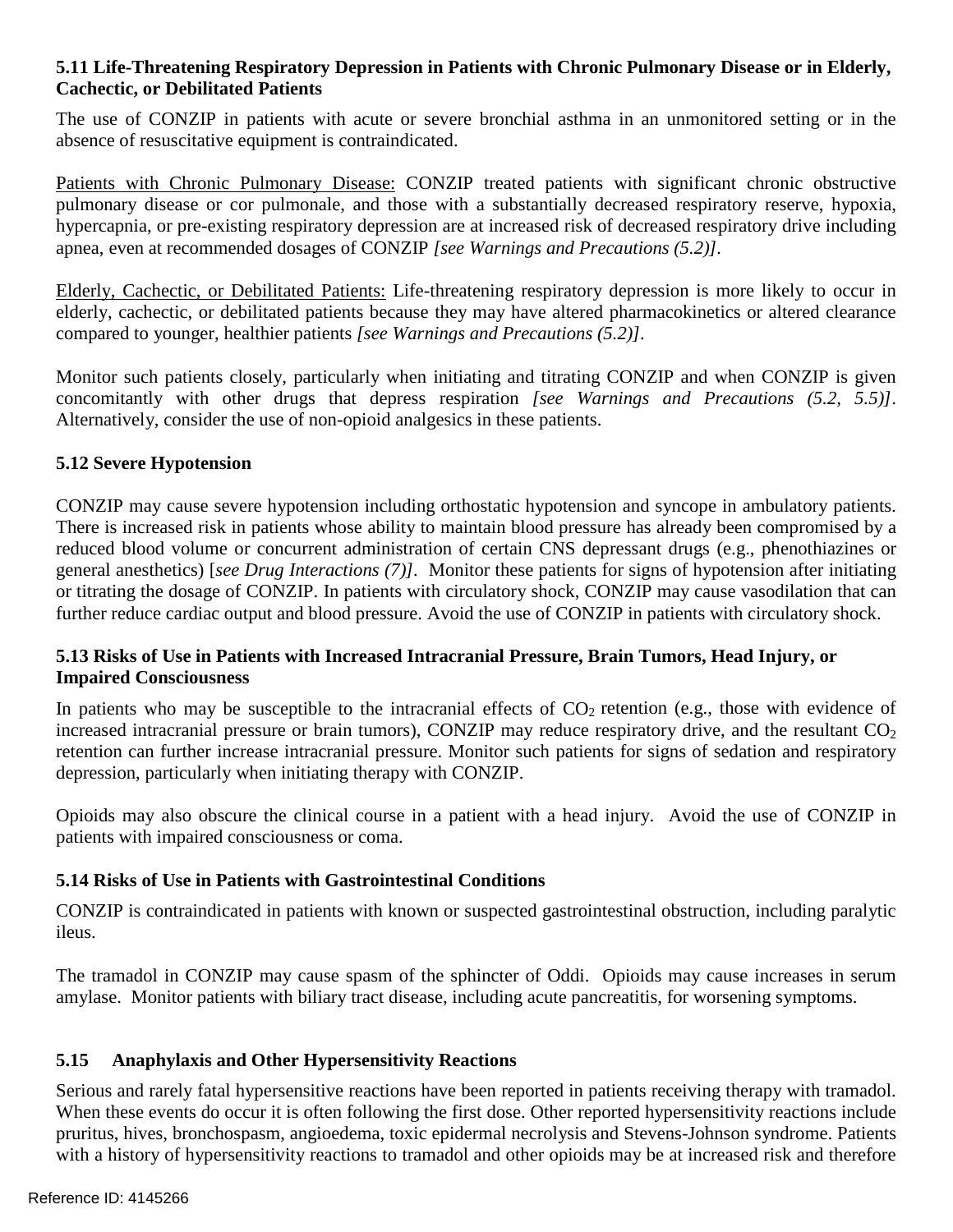immediately, discontinue CONZIP permanently, and do not rechallenge with any formulation of tramadol. should not receive CONZIP. If anaphylaxis or other hypersensitivity occurs, stop administration of CONZIP Advise patients to seek immediate medical attention if they experience any symptoms of a hypersensitivity reaction *[see Contraindications (4), Patient Counseling Information (17)]*.

# **5.16 Withdrawal**

Avoid the use of mixed agonist/antagonist (e.g, pentazocine, nalbuphine, and butorphanol) or partial agonist (e.g., buprenorphine) analgesics in patients who are receiving a full opioid agonist analgesic, including CONZIP. In these patients, mixed agonist/antagonist and partial agonist analgesics may reduce the analgesic effect and/or may precipitate withdrawal symptoms *[see Drug Interactions (7)]*.

 abruptly discontinue CONZIP *[see Drug Abuse and Dependence (9.3)]*. When discontinuing CONZIP, gradually taper the dosage *[see Dosage and Administration (2.4)]*. Do not

# **5.17 Risks of Driving and Operating Machinery**

 are tolerant to the effects of CONZIP and know how they will react to the medication *[see Patient Counseling*  CONZIP may impair the mental or physical abilities needed to perform potentially hazardous activities such as driving a car or operating machinery. Warn patients not to drive or operate dangerous machinery unless they *Information (17)]*.

# **6 ADVERSE REACTIONS**

The following serious or otherwise important adverse reactions are described in greater detail, in other sections:

- • Addiction, Abuse, and Misuse *[see Warnings and Precautions (5.1)]*
- Life-Threatening Respiratory Depression *[see Warnings and Precautions (5.2)]*
- Ultra-Rapid Metabolism of Tramadol and Other Risk Factors for Life-Threatening Respiratory Depression in Children *[see Warnings and Precautions (5.3)]*
- Neonatal Opioid Withdrawal Syndrome *[see Warnings and Precautions (5.4)]*
- Interactions with Benzodiazepines and Other CNS Depressants *[see Warnings and Precautions (5.6)]*
- • Serotonin Syndrome *[see Warnings and Precautions (5.7)]*
- • Seizures *[see Warnings and Precautions (5.8)]*
- • Suicide *[see Warnings and Precautions (5.9)]*
- • Adrenal Insufficiency [*see Warnings and Precautions (5.10)]*
- Severe Hypotension *[see Warnings and Precautions (5.12)]*
- • Gastrointestinal Adverse Reactions *[see Warnings and Precautions (5.14)]*
- • Hypersensitivity Reactions *[see Warnings and Precautions (5.15)]*
- Withdrawal *[see Warnings and Precautions (5.16)]*

# **6.1 Clinical Trials Experience**

 Because clinical trials are conducted under widely varying conditions, adverse reaction rates observed in the clinical trials of a drug cannot be directly compared to rates in the clinical trials of another drug and may not reflect the rates observed in practice.

 CONZIP capsules were administered to a total of 1987 patients in clinical trials. These included four double- patients were 65 years or older. Adverse reactions with doses from 100 mg to 300 mg in the four pooled, blind and one long-term, open-label study in patients with osteoarthritis of the hip and knee. A total of 812 randomized, double-blind, placebo-controlled studies in patients with chronic non-malignant pain are presented in the following table (see Table 1).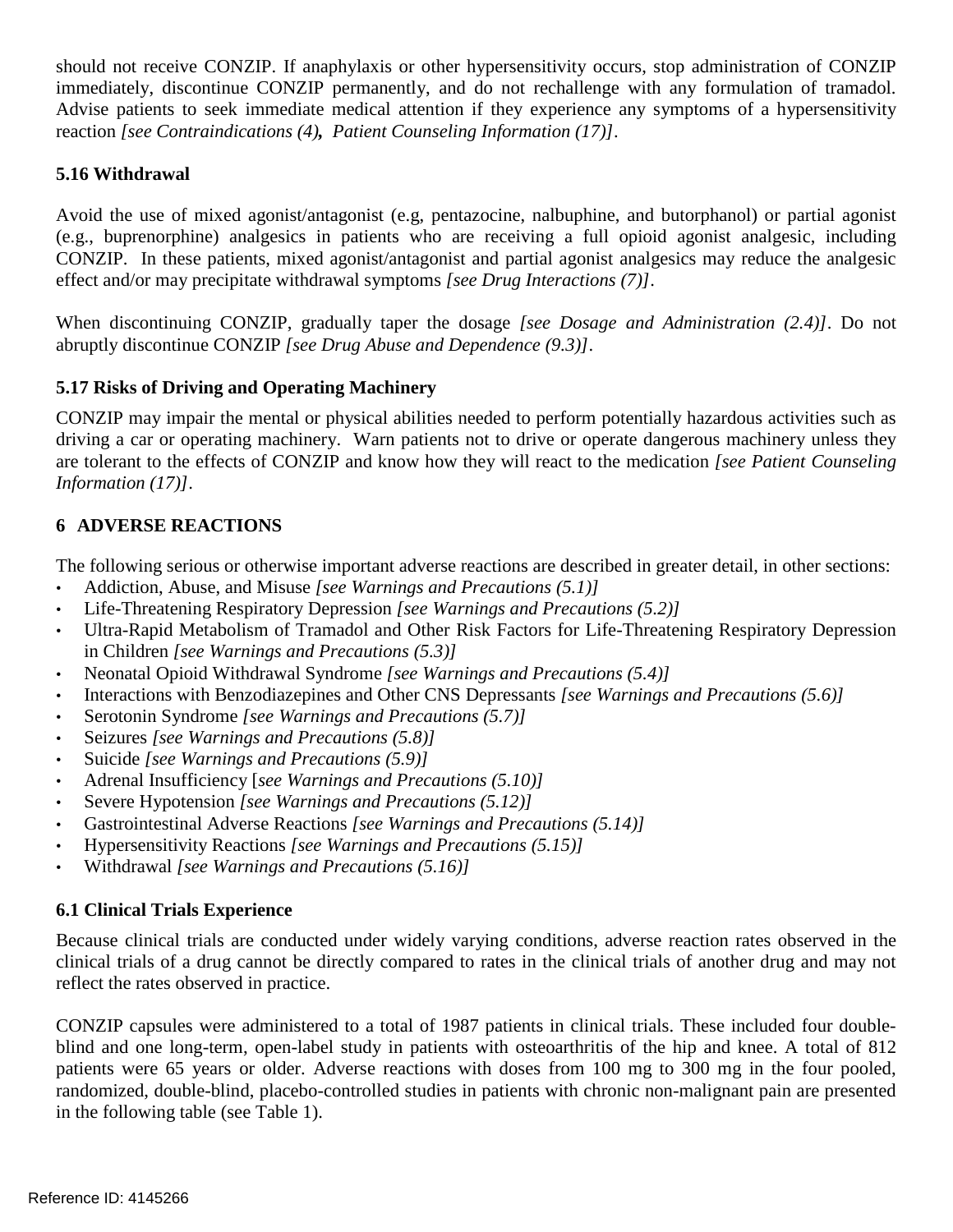Table 1: Incidence  $(\%)$  of patients with adverse reaction rates  $\geq$  5% from four double-blind, placebo controlled studies in patients with moderate to moderately severe chronic pain by dose (N=1917).

|                  |            | <b>CONZIP</b> |            | <b>PLACEBO</b> |
|------------------|------------|---------------|------------|----------------|
| Preferred        | $100$ mg   | $200$ mg      | 300 mg     |                |
| Term             | $(N=429)$  | $(N=434)$     | $(N=1054)$ | $(N=646)$      |
|                  | $n$ (%)    | $n$ (%)       | $n$ (%)    | $n$ (%)        |
| Headache         | 99(23.1)   | 96(22.1)      | 200(19.0)  | 128 (19.8)     |
| Nausea           | 69(16.1)   | 93 (21.4)     | 265(25.1)  | 37(5.7)        |
| Somnolence       | 50(11.7)   | 60(13.8)      | 170(16.1)  | 26(4.0)        |
| <b>Dizziness</b> | 41 $(9.6)$ | 54 (12.4)     | 143 (13.6) | 31(4.8)        |
| Constipation     | 40(9.3)    | 59 (13.6)     | 225(21.3)  | 27(4.2)        |
| Vomiting         | 28(6.5)    | 45(10.4)      | 98 (9.3)   | 12(1.9)        |
| Arthralgia       | 23(5.4)    | 20(4.6)       | 53 $(5.0)$ | 33(5.1)        |
| Dry Mouth        | 20(4.7)    | 36(8.3)       | 138(13.1)  | 22(3.4)        |
| Sweating         | 18(4.2)    | 23(5.3)       | 71(6.7)    | 4(0.6)         |
| Asthenia         | 15(3.5)    | 26(6.0)       | 91(8.6)    | 17(2.6)        |
| Pruritus         | 13(3.0)    | 25(5.8)       | 77(7.3)    | 12(1.9)        |
| Anorexia         | 9(2.1)     | 23(5.3)       | 60(5.7)    | 1(0.2)         |
| Insomnia         | 9(2.1)     | 9(2.1)        | 53(5.0)    | 11(1.7)        |

 The following adverse reactions were reported from all chronic pain studies (N=1917). The lists below include adverse reactions not otherwise noted in Table 1.

Adverse reactions with incidence rates of 1.0% to <5.0%

*Cardiac disorders:* hypertension

*Gastrointestinal disorders:* dyspepsia, flatulence

*General disorders:* abdominal pain, accidental injury, chills, fever, flu syndrome, neck pain, pelvic pain

*Investigations:* hyperglycemia, urine abnormality

*Metabolism and nutrition disorders:* peripheral edema, weight loss

*Musculoskeletal, connective tissue and bone disorders:* myalgia

*Nervous system disorders:* paresthesia, tremor, withdrawal syndrome

*Psychiatric disorders:* agitation, anxiety, apathy, confusion, depersonalization, depression, euphoria, nervousness

*Respiratory, thoracic and mediastinal disorders:* bronchitis, pharyngitis, rhinitis, sinusitis

*Skin and subcutaneous tissue disorders:* rash

*Urogenital disorders:* prostatic disorder, urinary tract infection

*Vascular disorders*: vasodilatation

Adverse reactions with incidence rates of 0.5% to <1.0% at any dose and serious adverse reactions reported in at least two patients.

*Cardiac disorders:* EKG abnormal, hypotension, tachycardia

*Gastrointestinal disorders:* gastroenteritis

*General disorders:* neck rigidity, viral infection

*Hematologic/Lymphatic disorders;* anemia, ecchymoses

*Metabolism and nutrition disorders:* blood urea nitrogen increased, GGT increased, gout, SGPT increased *Musculoskeletal disorders:* arthritis, arthrosis, joint disorder, leg cramps

 *Respiratory disorders*: pneumonia *Nervous system disorders:* emotional lability, hyperkinesia, hypertonia, thinking abnormal, twitching, vertigo

*Skin and subcutaneous tissue disorders:* hair disorder, skin disorder, urticaria

*Special Senses*: eye disorder, lacrimation disorder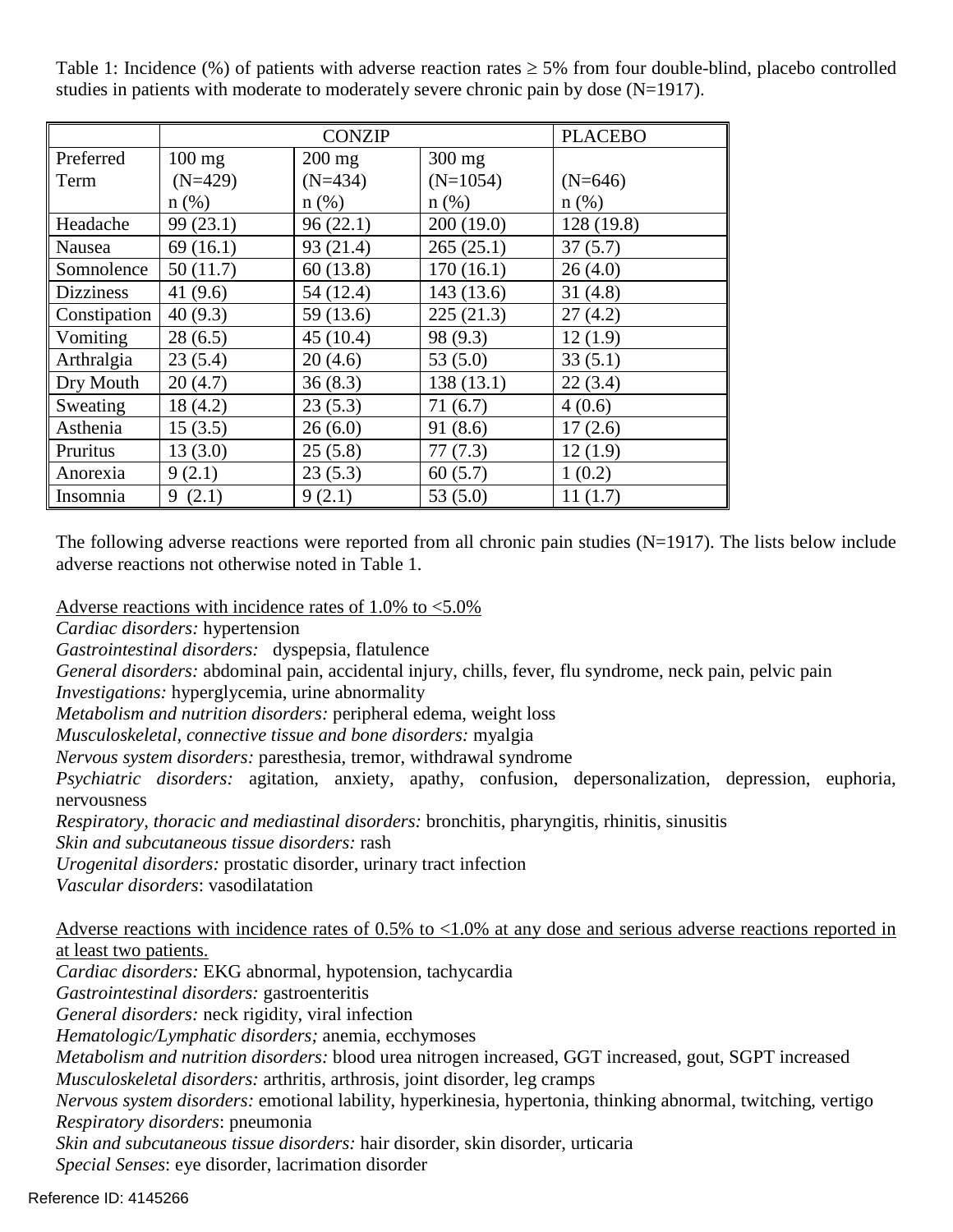*Urogenital disorders*: cystitis, dysuria, sexual function abnormality, urinary retention

# **6.2 Postmarketing Experience**

The following adverse reactions have been identified during post approval use of tramadol. Because these reactions are reported voluntarily from a population of uncertain size, it is not always possible to reliably estimate their frequency or establish a causal relationship to drug exposure.

Serotonin syndrome: Cases of serotonin syndrome, a potentially life-threatening condition, have been reported during concomitant use of opioids with serotonergic drugs.

Adrenal insufficiency: Cases of adrenal insufficiency have been reported with opioid use, more often following greater than one month of use.

Anaphylaxis: Anaphylaxis has been reported with ingredients contained in CONZIP.

Androgen deficiency: Cases of androgen deficiency have occurred with chronic use of opioids *[see Clinical Pharmacology (12.2)]*.

 prolongation, in patients with a risk factor for QT prolongation (e.g., hypokalemia), or in overdose setting. QT prolongation/torsade de pointes: Cases of QT prolongation and/or torsade de pointes have been reported with tramadol use. Many of these cases were reported in patients taking another drug labeled for QT

## **7 DRUG INTERACTIONS**

Table 2 includes clinically significant drug interactions with CONZIP.

| <b>Inhibitors of CYP2D6</b><br>Clinical Impact:<br>Intervention: | The concomitant use of CONZIP and CYP2D6 inhibitors may result in an increase in<br>the plasma concentration of tramadol and a decrease in the plasma concentration of<br>M1, particularly when an inhibitor is added after a stable dose of CONZIP is<br>achieved. Since M1 is a more potent $\mu$ -opioid agonist, decreased M1 exposure could<br>result in decreased therapeutic effects, and may result in signs and symptoms of<br>opioid withdrawal in patients who had developed physical dependence to tramadol.<br>Increased tramadol exposure can result in increased or prolonged therapeutic effects<br>and increased risk for serious adverse events including seizures and serotonin<br>syndrome.<br>After stopping a CYP2D6 inhibitor, as the effects of the inhibitor decline, the<br>tramadol plasma concentration will decrease and the M1 plasma concentration will<br>increase which could increase or prolong therapeutic effects but also increase<br>adverse reactions related to opioid toxicity, and may cause potentially fatal<br>respiratory depression [see Clinical Pharmacology (12.3)].<br>If concomitant use of a CYP2D6 inhibitor is necessary, follow patients closely for<br>adverse reactions including opioid withdrawal, seizures, and serotonin syndrome. |
|------------------------------------------------------------------|---------------------------------------------------------------------------------------------------------------------------------------------------------------------------------------------------------------------------------------------------------------------------------------------------------------------------------------------------------------------------------------------------------------------------------------------------------------------------------------------------------------------------------------------------------------------------------------------------------------------------------------------------------------------------------------------------------------------------------------------------------------------------------------------------------------------------------------------------------------------------------------------------------------------------------------------------------------------------------------------------------------------------------------------------------------------------------------------------------------------------------------------------------------------------------------------------------------------------------------------------------------------------------------------------|
|                                                                  | If a CYP2D6 inhibitor is discontinued, consider lowering CONZIP dosage until<br>stable drug effects are achieved. Follow patients closely for adverse events including<br>respiratory depression and sedation.                                                                                                                                                                                                                                                                                                                                                                                                                                                                                                                                                                                                                                                                                                                                                                                                                                                                                                                                                                                                                                                                                    |
| Examples                                                         | Quinidine, fluoxetine, paroxetine and bupropion                                                                                                                                                                                                                                                                                                                                                                                                                                                                                                                                                                                                                                                                                                                                                                                                                                                                                                                                                                                                                                                                                                                                                                                                                                                   |
| <b>Inhibitors of CYP3A4</b>                                      |                                                                                                                                                                                                                                                                                                                                                                                                                                                                                                                                                                                                                                                                                                                                                                                                                                                                                                                                                                                                                                                                                                                                                                                                                                                                                                   |
| Clinical Impact:                                                 | The concomitant use of CONZIP and CYP3A4 inhibitors can increase the plasma<br>concentration of tramadol and may result in a greater amount of metabolism via<br>CYP2D6 and greater levels of M1. Follow patients closely for increased risk of<br>serious adverse events including seizures and serotonin syndrome, and adverse<br>reactions related to opioid toxicity including potentially fatal respiratory depression,<br>particularly when an inhibitor is added after a stable dose of CONZIP is achieved.                                                                                                                                                                                                                                                                                                                                                                                                                                                                                                                                                                                                                                                                                                                                                                                |

## **Table 2: Clinically Significant Drug Interactions with CONZIP**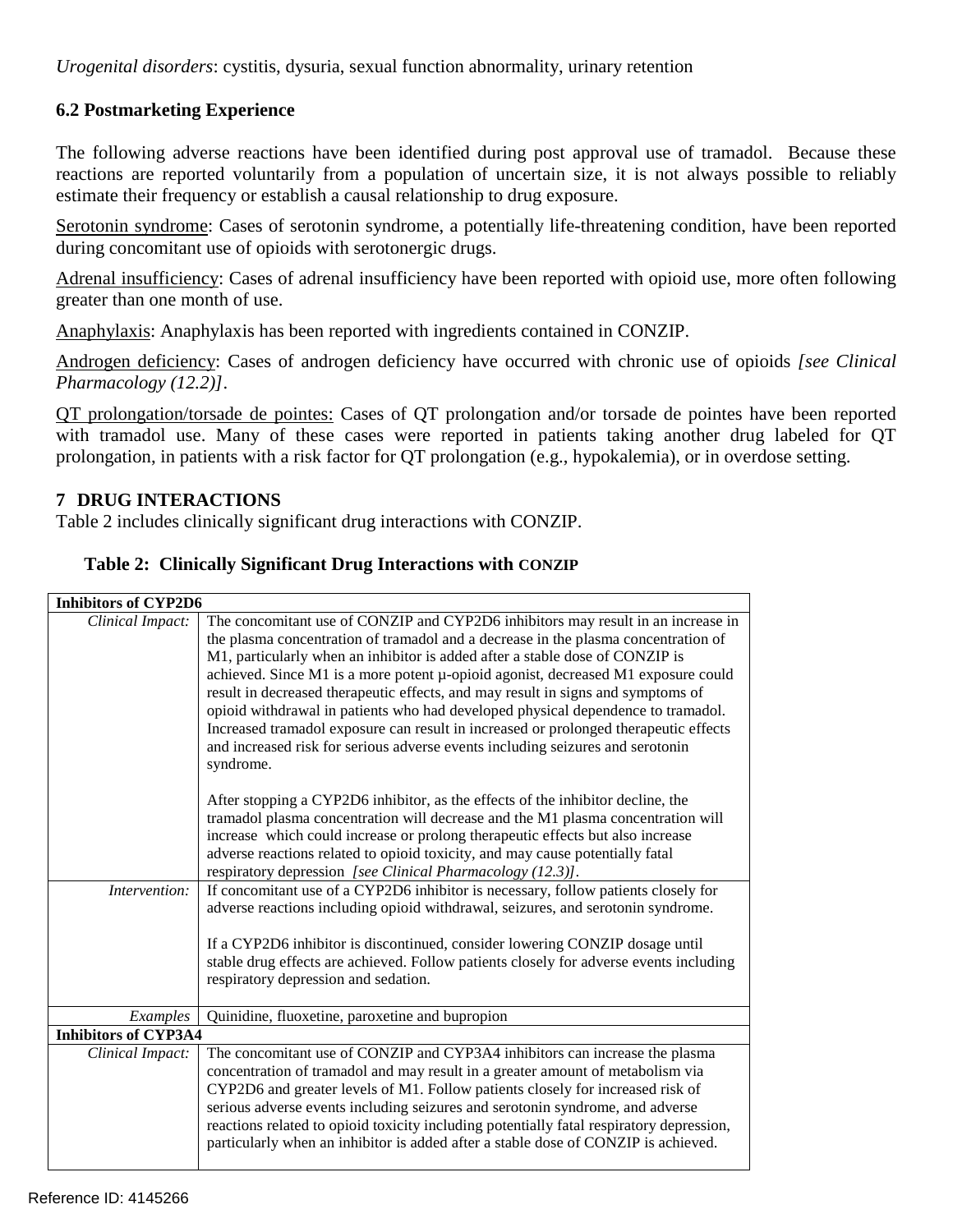|                           | After stopping a CYP3A4 inhibitor, as the effects of the inhibitor decline, the                                         |
|---------------------------|-------------------------------------------------------------------------------------------------------------------------|
|                           | tramadol plasma concentration will decrease [see Clinical Pharmacology (12.3)],                                         |
|                           | resulting in decreased opioid efficacy and possibly signs and symptoms of opioid                                        |
|                           | withdrawal in patients who had developed physical dependence to tramadol.                                               |
| Intervention:             | If concomitant use is necessary, consider dosage reduction of CONZIP until stable                                       |
|                           | drug effects are achieved. Follow patients closely for seizures and serotonin                                           |
|                           | syndrome, and signs of respiratory depression and sedation at frequent intervals.                                       |
|                           | If a CYP3A4 inhibitor is discontinued, consider increasing the CONZIP dosage until                                      |
|                           | stable drug effects are achieved and follow patients for signs and symptoms of opioid                                   |
|                           | withdrawal.                                                                                                             |
| Examples                  | Macrolide antibiotics (e.g., erythromycin), azole-antifungal agents (e.g.                                               |
|                           | ketoconazole), protease inhibitors (e.g., ritonavir)                                                                    |
| <b>CYP3A4 Inducers</b>    |                                                                                                                         |
| Clinical Impact:          | The concomitant use of CONZIP and CYP3A4 inducers can decrease the plasma                                               |
|                           | concentration of tramadol, [see Clinical Pharmacology (12.3)], resulting in                                             |
|                           | decreased efficacy or onset of a withdrawal syndrome in patients who have                                               |
|                           | developed physical dependence to tramadol, [see Warnings and Precautions (5.5)].                                        |
|                           |                                                                                                                         |
|                           | After stopping a CYP3A4 inducer, as the effects of the inducer decline, the tramadol                                    |
|                           | plasma concentration will increase [see Clinical Pharmacology (12.3)], which could                                      |
|                           | increase or prolong both the therapeutic effects and adverse reactions, and may cause                                   |
|                           | seizures and serotonin syndrome, and potentially fatal respiratory depression.                                          |
| Intervention:             | If concomitant use is necessary, consider increasing the CONZIP dosage until stable                                     |
|                           | drug effects are achieved. Follow patients for signs of opioid withdrawal.                                              |
|                           | If a CYP3A4 inducer is discontinued, consider CONZIP dosage reduction and                                               |
|                           | monitor for seizures and serotonin syndrome, and signs of sedation and respiratory                                      |
|                           | depression.                                                                                                             |
|                           |                                                                                                                         |
|                           | Patients taking carbamazepine, a CYP3A4 inducer, may have a significantly reduced                                       |
|                           | analgesic effect of tramadol. Because carbamazepine increases tramadol metabolism                                       |
|                           | and because of the seizure risk associated with tramadol, concomitant administration                                    |
|                           |                                                                                                                         |
|                           |                                                                                                                         |
|                           | of CONZIP and carbamazepine is not recommended.                                                                         |
|                           |                                                                                                                         |
| Examples:                 | Rifampin, carbamazepine, phenytoin                                                                                      |
|                           | Benzodiazepines and Other Central Nervous System (CNS) Depressants                                                      |
| Clinical Impact:          | Due to additive pharmacologic effect, the concomitant use of benzodiazepines or other                                   |
|                           | CNS depressants, including alcohol, can increase the risk of hypotension, respiratory                                   |
|                           | depression, profound sedation, coma, and death.                                                                         |
| Intervention:             | Reserve concomitant prescribing of these drugs for use in patients for whom                                             |
|                           | alternative treatment options are inadequate. Limit dosages and durations to the                                        |
|                           | minimum required. Follow patients closely for signs of respiratory depression and                                       |
|                           | sedation [see Warnings and Precautions (5.6)].                                                                          |
| Examples:                 | Benzodiazepines and other sedatives/hypnotics, anxiolytics, tranquilizers, muscle                                       |
|                           | relaxants, general anesthetics, antipsychotics, other opioids, alcohol.                                                 |
| <b>Serotonergic Drugs</b> |                                                                                                                         |
| Clinical Impact:          | The concomitant use of opioids with other drugs that affect the serotonergic                                            |
|                           | neurotransmitter system has resulted in serotonin syndrome.                                                             |
| Intervention:             | If concomitant use is warranted, carefully observe the patient, particularly during                                     |
|                           | treatment initiation and dose adjustment. Discontinue CONZIP if serotonin                                               |
|                           | syndrome is suspected.                                                                                                  |
| Examples:                 | Selective serotonin reuptake inhibitors (SSRIs), serotonin and norepinephrine                                           |
|                           | reuptake inhibitors (SNRIs), tricyclic antidepressants (TCAs), triptans, 5-HT3                                          |
|                           | receptor antagonists, drugs that affect the serotonin neurotransmitter system (e.g.,                                    |
|                           | mirtazapine, trazodone, tramadol), monoamine oxidase (MAO) inhibitors (those                                            |
|                           | intended to treat psychiatric disorders and also others, such as linezolid and                                          |
|                           | intravenous methylene blue).                                                                                            |
|                           |                                                                                                                         |
|                           | <b>Monoamine Oxidase Inhibitors (MAOIs)</b>                                                                             |
| Clinical Impact:          | MAOI interactions with opioids may manifest as serotonin syndrome [see Warnings                                         |
|                           | and Precautions (5.8)] or opioid toxicity (e.g., respiratory depression, coma) [see<br>Warnings and Precautions (5.2)]. |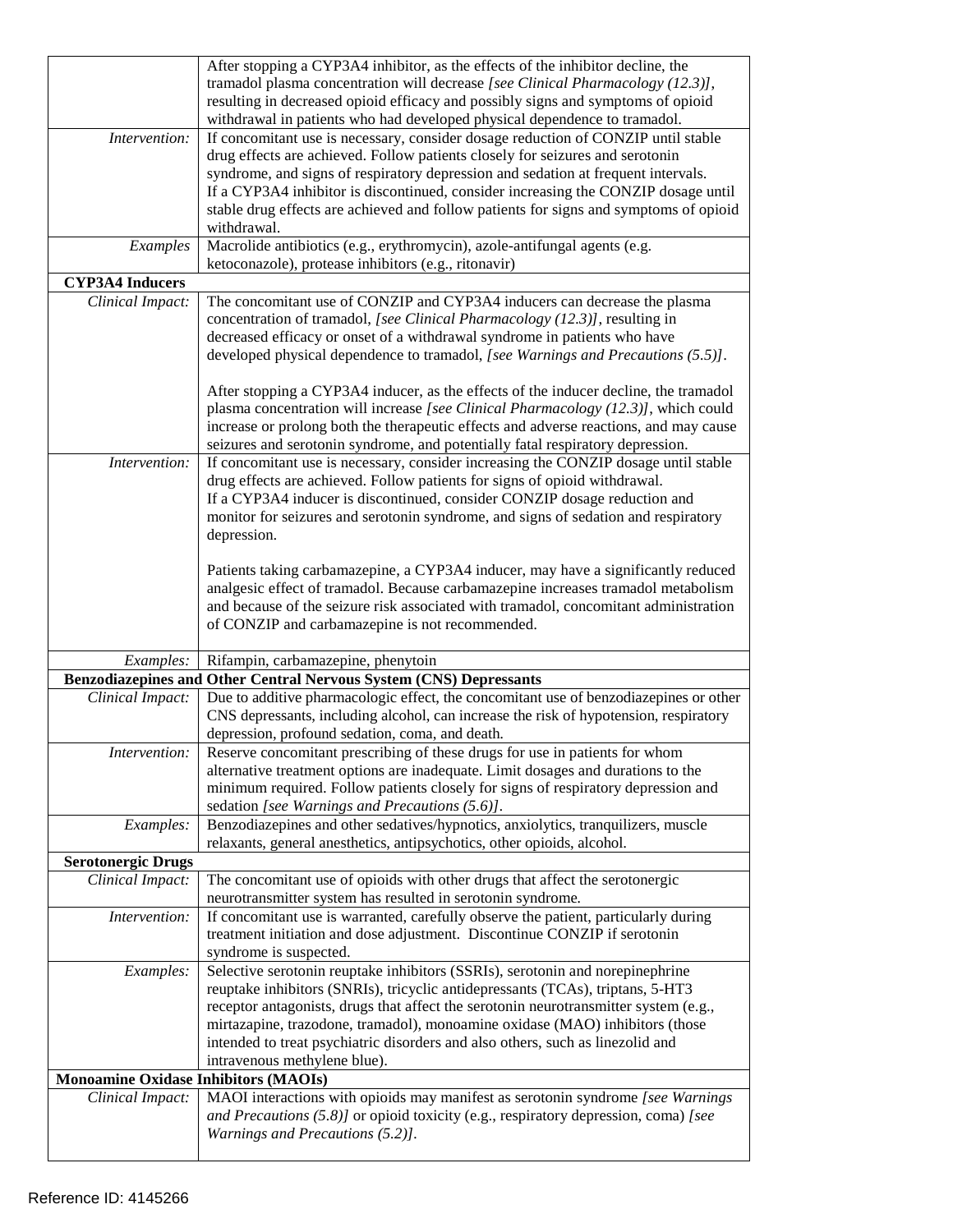| Intervention:                | Do not use CONZIP in patients taking MAOIs or within 14 days of stopping such          |
|------------------------------|----------------------------------------------------------------------------------------|
|                              | treatment.                                                                             |
| Examples:                    | phenelzine, tranylcypromine, linezolid                                                 |
|                              | Mixed Agonist/Antagonist and Partial Agonist Opioid Analgesics                         |
| Clinical Impact:             | May reduce the analgesic effect of CONZIP and/or precipitate withdrawal symptoms.      |
| Intervention:                | Avoid concomitant use.                                                                 |
| Examples:                    | butorphanol, nalbuphine, pentazocine, buprenorphine                                    |
| <b>Muscle Relaxants</b>      |                                                                                        |
| Clinical Impact:             | Tramadol may enhance the neuromuscular blocking action of skeletal muscle              |
|                              | relaxants and produce an increased degree of respiratory depression.                   |
| Intervention:                | Monitor patients for signs of respiratory depression that may be greater than          |
|                              | otherwise expected and decrease the dosage of CONZIP and/or the muscle relaxant        |
|                              | as necessary.                                                                          |
| <b>Diuretics</b>             |                                                                                        |
| Clinical Impact:             | Opioids can reduce the efficacy of diuretics by inducing the release of antidiuretic   |
|                              | hormone.                                                                               |
| Intervention:                | Monitor patients for signs of diminished diuresis and/or effects on blood pressure and |
|                              | increase the dosage of the diuretic as needed.                                         |
| <b>Anticholinergic Drugs</b> |                                                                                        |
| Clinical Impact:             | The concomitant use of anticholinergic drugs may increase risk of urinary retention    |
|                              | and/or severe constipation, which may lead to paralytic ileus.                         |
| Intervention:                | Monitor patients for signs of urinary retention or reduced gastric motility when       |
|                              | CONZIP is used concomitantly with anticholinergic drugs.                               |
| <b>Digoxin</b>               |                                                                                        |
| Clinical Impact:             | Post-marketing surveillance of tramadol has revealed rare reports of digoxin toxicity. |
| Intervention:                | Follow patients for signs of digoxin toxicity and adjust dosage of digoxin as needed.  |
| Warfarin                     |                                                                                        |
| Clinical Impact:             | Post-marketing surveillance of tramadol has revealed rare reports of alteration of     |
|                              | warfarin effect, including elevation of prothrombin times.                             |
| Intervention:                | Monitor the prothrombin time of patients on warfarin for signs of an interaction and   |
|                              | adjust the dosage of warfarin as needed.                                               |
|                              |                                                                                        |

# **8 USE IN SPECIFIC POPULATIONS**

## **8.1 Pregnancy**

## Risk Summary

 *Warnings and Precautions (5.3)].* Available data with CONZIP in pregnant women are insufficient to inform a drug-associated risk for major birth defects and miscarriage. Prolonged use of opioid analgesics during pregnancy may cause neonatal opioid withdrawal syndrome *[see* 

In animal reproduction studies, tramadol administration during organogenesis decreased fetal weights and reduced ossification in mice, rats, and rabbits at 1.4, 0.6, and 3.6 times the maximum recommended human daily dosage (MRHD). Tramadol decreased pup body weight and increased pup mortality at 1.2 and 1.9 times the MRHD *[see Data]*. Based on animal data, advise pregnant women of the potential risk to a fetus.

The estimated background risk of major birth defects and miscarriage for the indicated population is unknown. All pregnancies have a background risk of birth defect, loss, or other adverse outcomes. In the U.S. general population, the estimated background risk of major birth defects and miscarriage in clinically recognized pregnancies is 2-4% and 15-20%, respectively.

## Clinical Considerations

 *Fetal/Neonatal Adverse Reactions*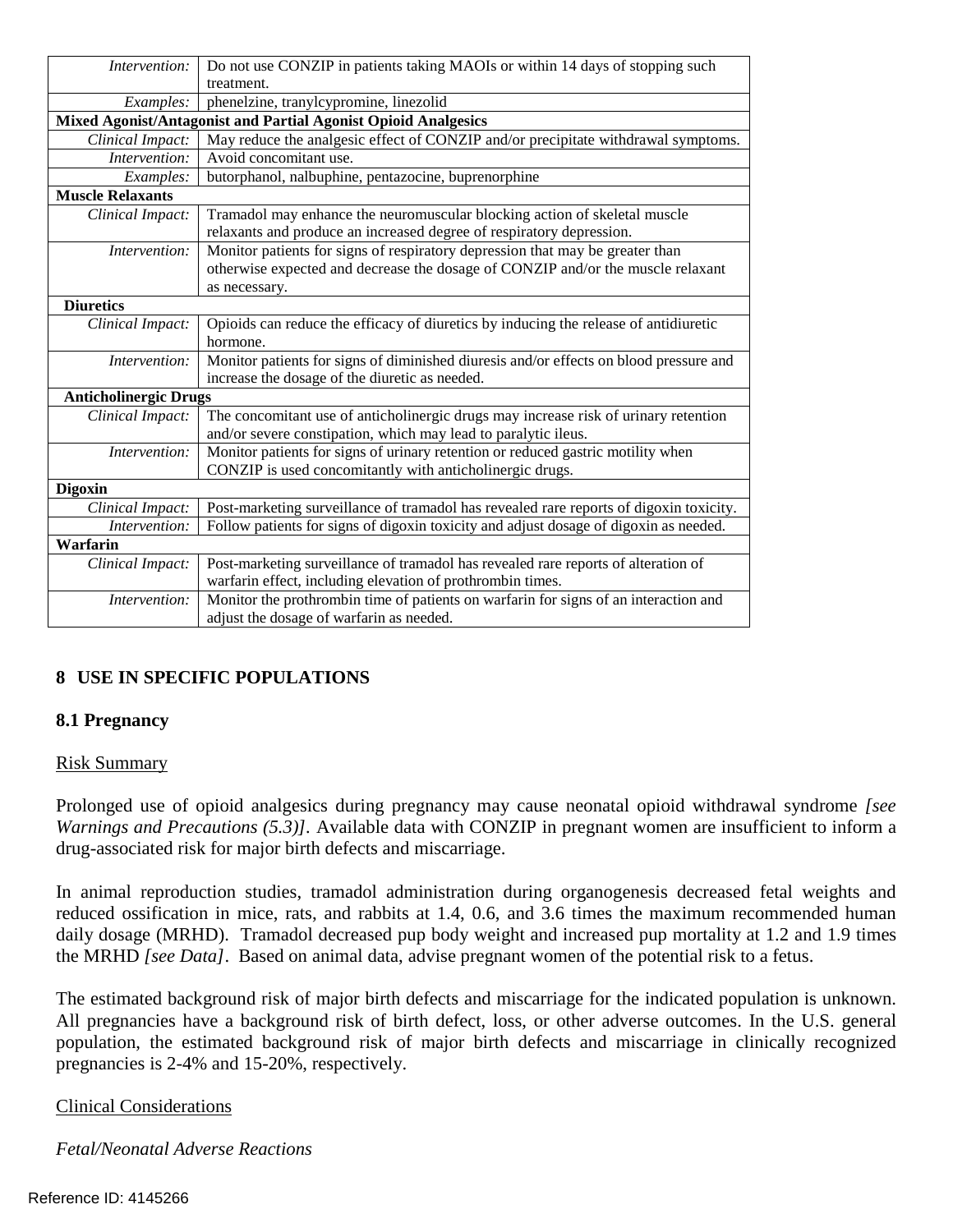Prolonged use of opioid analgesics during pregnancy for medical or nonmedical purposes can result in physical dependence in the neonate and neonatal opioid withdrawal syndrome shortly after birth. Neonatal opioid syndrome and manage accordingly *[see Warnings and Precautions (5.4)].*  withdrawal syndrome presents as irritability, hyperactivity and abnormal sleep pattern, high pitched cry, tremor, vomiting, diarrhea, and failure to gain weight. The onset, duration, and severity of neonatal opioid withdrawal syndrome vary based on the specific opioid used, duration of use, timing and amount of last maternal use, and rate of elimination of the drug by the newborn. Observe newborns for symptoms of neonatal opioid withdrawal

 during post-approval use of tramadol immediate-release products. Neonatal seizures, neonatal withdrawal syndrome, fetal death and still birth have been reported with tramadol

## *Labor or Delivery*

 An opioid antagonist, such as naloxone, must be available for reversal of opioid-induced respiratory depression including CONZIP can prolong labor through actions which temporarily reduce the strength, duration, and frequency of uterine contractions. However, this effect is not consistent and may be offset by an increased rate for signs of excess sedation and respiratory depression. Opioids cross the placenta and may produce respiratory depression and psycho-physiologic effects in neonates. in the neonate. CONZIP is not recommended for use in pregnant women during or immediately prior to labor, when use of shorter-acting analgesics or other analgesic techniques are more appropriate. Opioid analgesics, of cervical dilation, which tends to shorten labor. Monitor neonates exposed to opioid analgesics during labor

Tramadol has been shown to cross the placenta. The mean ratio of serum tramadol in the umbilical veins compared to maternal veins was 0.83 for 40 women given tramadol during labor.

The effect of CONZIP, if any, on the later growth, development, and functional maturation of the child is unknown.

Data

## *Animal Data*

Tramadol has been shown to be embryotoxic and fetotoxic in mice, (120 mg/kg), rats (25 mg/kg) and rabbits (75 mg/kg) at maternally toxic dosages, but was not teratogenic at these dose levels. These doses on a mg/m<sup>2</sup> basis are 1.9, 0.8, and 4.9 times the maximum recommended human daily dosage (MRHD) for mouse, rat and rabbit, respectively.

 or rabbits (up to 300 mg/kg) treated with tramadol by various routes. Embryo and fetal toxicity consisted maternally toxic dose levels. Transient delays in developmental or behavioral parameters were also seen in pups No drug-related teratogenic effects were observed in progeny of mice (up to 140 mg/kg), rats (up to 80 mg/kg) primarily of decreased fetal weights, decreased skeletal ossification, and increased supernumerary ribs at from rat dams allowed to deliver. Embryo and fetal lethality were reported only in one rabbit study at 300 mg/kg, a dose that would cause extreme maternal toxicity in the rabbit. The dosages listed for mouse, rat, and rabbit are 2.3, 2.6, and 19 times the MRHD, respectively.

Tramadol was evaluated in pre- and post-natal studies in rats. Progeny of dams receiving oral (gavage) dose levels of 50 mg/kg (1.6 times the MRHD) or greater had decreased weights, and pup survival was decreased early in lactation at 80 mg/kg (2.6 times the MRHD).

## **8.2 Lactation**

## Risk Summary

CONZIP is not recommended for obstetrical preoperative medication or for post-delivery analgesia in nursing mothers because its safety in infants and newborns has not been studied.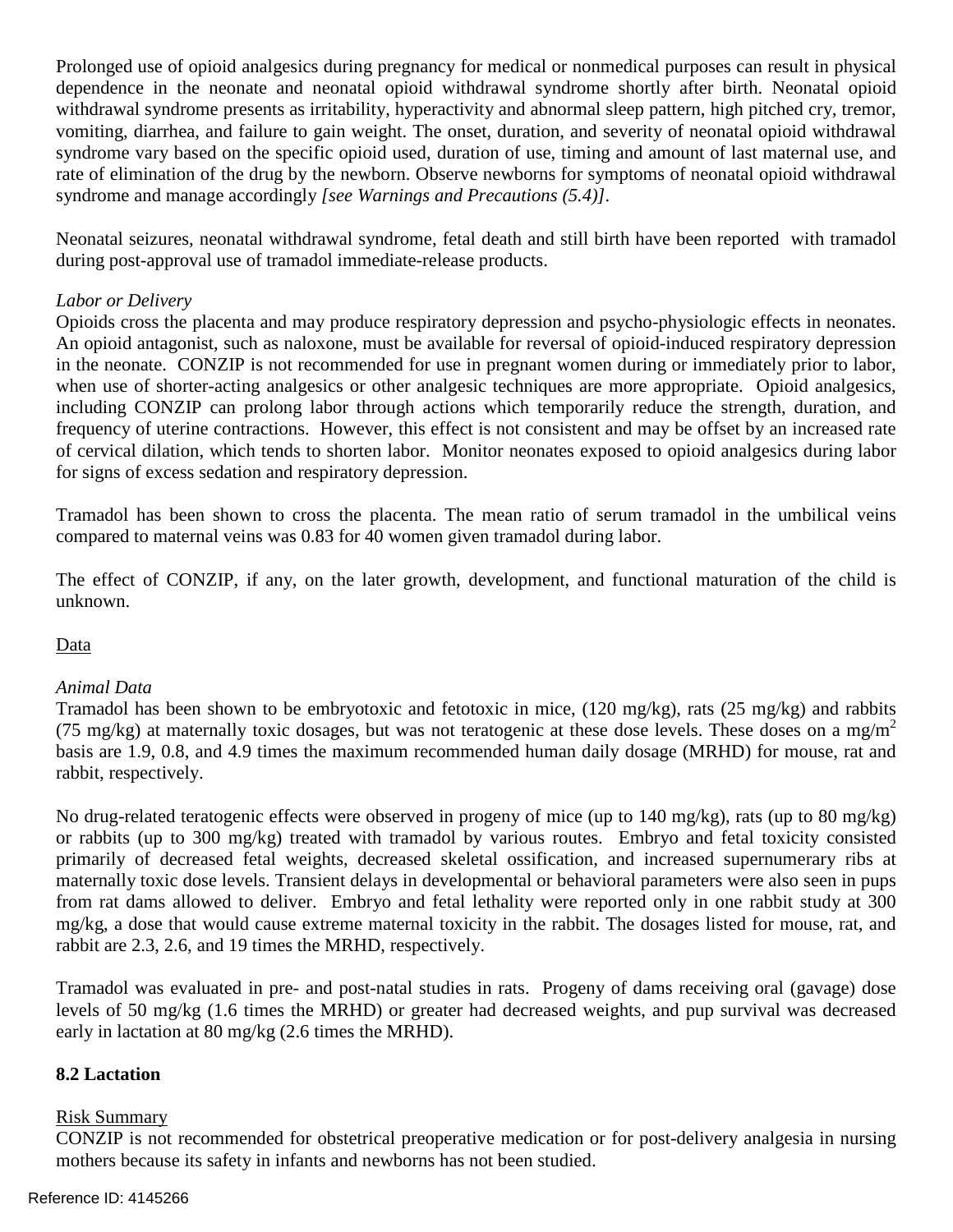including excess sedation and respiratory depression in a breastfed infant, advise patients that breastfeeding is Tramadol and its metabolite, O-desmethyl tramadol (M1), are present in human milk. There is no information on the effects of the drug on the breastfed infant or the effects of the drug on milk production. The M1 metabolite is more potent than tramadol in mu opioid receptor binding *[see Clinical Pharmacology (12.1)]*. Published studies have reported tramadol and M1 in colostrum with administration of tramadol to nursing mothers in the early post-partum period*.* Women who are ultra-rapid metabolizers of tramadol may have higher than expected serum levels of M1, potentially leading to higher levels of M1 in breast milk that can be dangerous in their breastfed infants. In women with normal tramadol metabolism, the amount of tramadol secreted into human milk is low and dose-dependent. Because of the potential for serious adverse reactions, not recommended during treatment with CONZIP.

## Clinical Considerations

If infants are exposed to CONZIP through breast milk, they should be monitored for excess sedation and respiratory depression. Withdrawal symptoms can occur in breastfed infants when maternal administration of an opioid analgesic is stopped, or when breast-feeding is stopped.

## Data

 Following a single IV 100 mg dose of tramadol, the cumulative excretion in breast milk within 16 hours post dose was 100 mcg of tramadol (0.1% of the maternal dose) and 27 mcg of M1.

## **8.3 Females and Males of Reproductive Potential**

## Infertility

 Chronic use of opioids may cause reduced fertility in females and males of reproductive potential. It is not known whether these effects on fertility are reversible *[see Adverse Reactions (6.2), Clinical Pharmacology (12.2), Nonclinical Pharmacology (13.1)]*.

## **8.4 Pediatric Use**

The safety and effectiveness of CONZIP in pediatric patients have not been established.

 multiple copies of the gene for cytochrome P450 isoenzyme 2D6). Children with sleep apnea may be Life-threatening respiratory depression and death have occurred in children who received tramadol *[see Warnings and Precautions (5.3)]*. In some of the reported cases, these events followed tonsillectomy and/or adenoidectomy, and one of the children had evidence of being an ultra-rapid metabolizer of tramadol (i.e., particularly sensitive to the respiratory depressant effects of tramadol. Because of the risk of life-threatening respiratory depression and death:

- • CONZIP is contraindicated for all children younger than age 12 years of age *[see Contraindications (4)]*.
- CONZIP is contraindicated for post-operative management in pediatric patients younger than 18 years of age following tonsillectomy and/or adenoidectomy *[see Contraindications (4)]*.
- Avoid the use of CONZIP in adolescents 12 to 18 years of age who have other risk factors that may increase their sensitivity to the respiratory depressant effects of tramadol unless the benefits outweigh of other medications that cause respiratory depression. *[see Warnings and Precautions (5.3)]*. the risks. Risk factors include conditions associated with hypoventilation, such as postoperative status, obstructive sleep apnea, obesity, severe pulmonary disease, neuromuscular disease, and concomitant use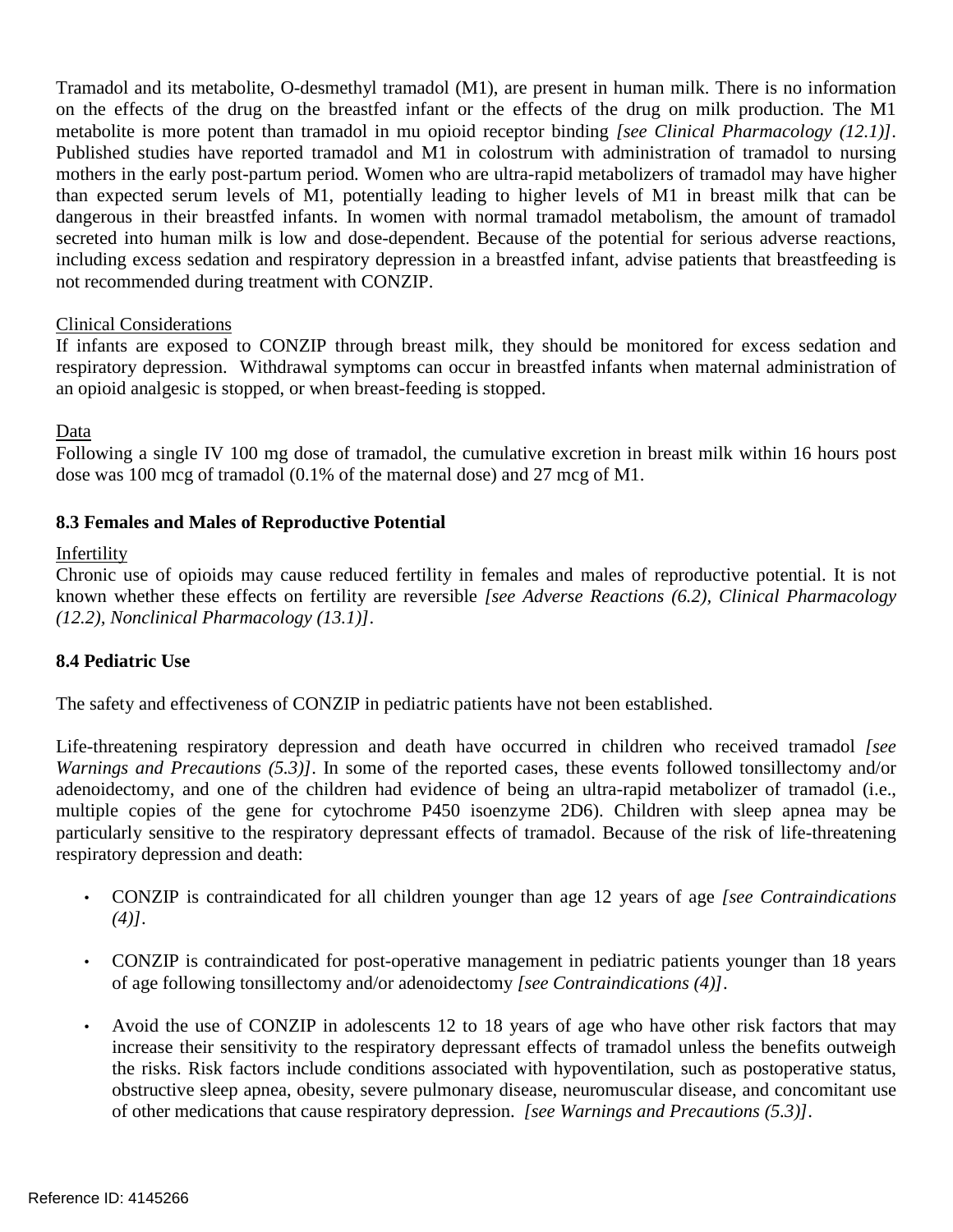# **8.5 Geriatric Use**

 Of those subjects, two hundred and forty were 75 years of age and older. In general, higher incidence rates of  reason, CONZIP should be used with great caution in patients older than 75 years of age *[see Dosage and Administration (2.3)].*  Eight hundred and twelve elderly (65 years of age or older) subjects were exposed to CONZIP in clinical trials. adverse events were observed for patients older than 65 years of age compared with patients 65 years and younger, particularly for the following adverse events: nausea, constipation, somnolence, dizziness, dry mouth, vomiting, asthenia, pruritus, anorexia sweating, fatigue, weakness, postural hypotension and dyspepsia. For this

 with other agents that depress respiration. Titrate the dosage of CONZIP slowly in geriatric patients and monitor Respiratory depression is the chief risk for elderly patients treated with opioids, and has occurred after large initial doses were administered to patients who were not opioid-tolerant or when opioids were co-administered closely for signs of central nervous system and respiratory depression *[see Warnings and Precautions (5.2)]*.

Tramadol is known to be substantially excreted by the kidney, and the risk of adverse reactions to this drug may be greater in patients with impaired renal function. Because elderly patients are more likely to have decreased renal function, care should be taken in dose selection, and it may be useful to monitor renal function.

# **8.6 Hepatic Impairment**

Metabolism of tramadol and M1 is reduced in patients with advanced cirrhosis of the liver. CONZIP has not been studied in patients with hepatic impairment. The limited availability of dose strengths of CONZIP does not permit the dosing flexibility required for safe use in patients with severe hepatic impairment (Child-Pugh Class C). Therefore, CONZIP should not be used in patients with severe hepatic impairment *[see Clinical Pharmacology (12.3)].* 

#### **8.7 Renal Impairment**

CONZIP has not been studied in patients with renal impairment. Impaired renal function results in a decreased rate and extent of excretion of tramadol and its active metabolite, M1. The limited availability of dose strengths of CONZIP does not permit the dosing flexibility required for safe use in patients with severe renal impairment (Child-Pugh Class C). Therefore, CONZIP should not be used in patients with severe renal impairment *[see Clinical Pharmacology (12.3)]*.

## **9 DRUG ABUSE and DEPENDENCE**

## **9.1 Controlled Substance**

CONZIP contains tramadol, a Schedule IV controlled substance.

#### $9.2$ **9.2 Abuse**

CONZIP contains tramadol, a substance with a high potential for abuse similar to other opioids, and can be abused and is subject to misuse, addiction, and criminal diversion *[see Warnings and Precautions (5.1)].* 

The high drug content in extended-release formulations adds to the risk of adverse outcomes from abuse and misuse.

All patients treated with opioids require careful monitoring for signs of abuse and addiction, because use of opioid analgesic products carries the risk of addiction even under appropriate medical use.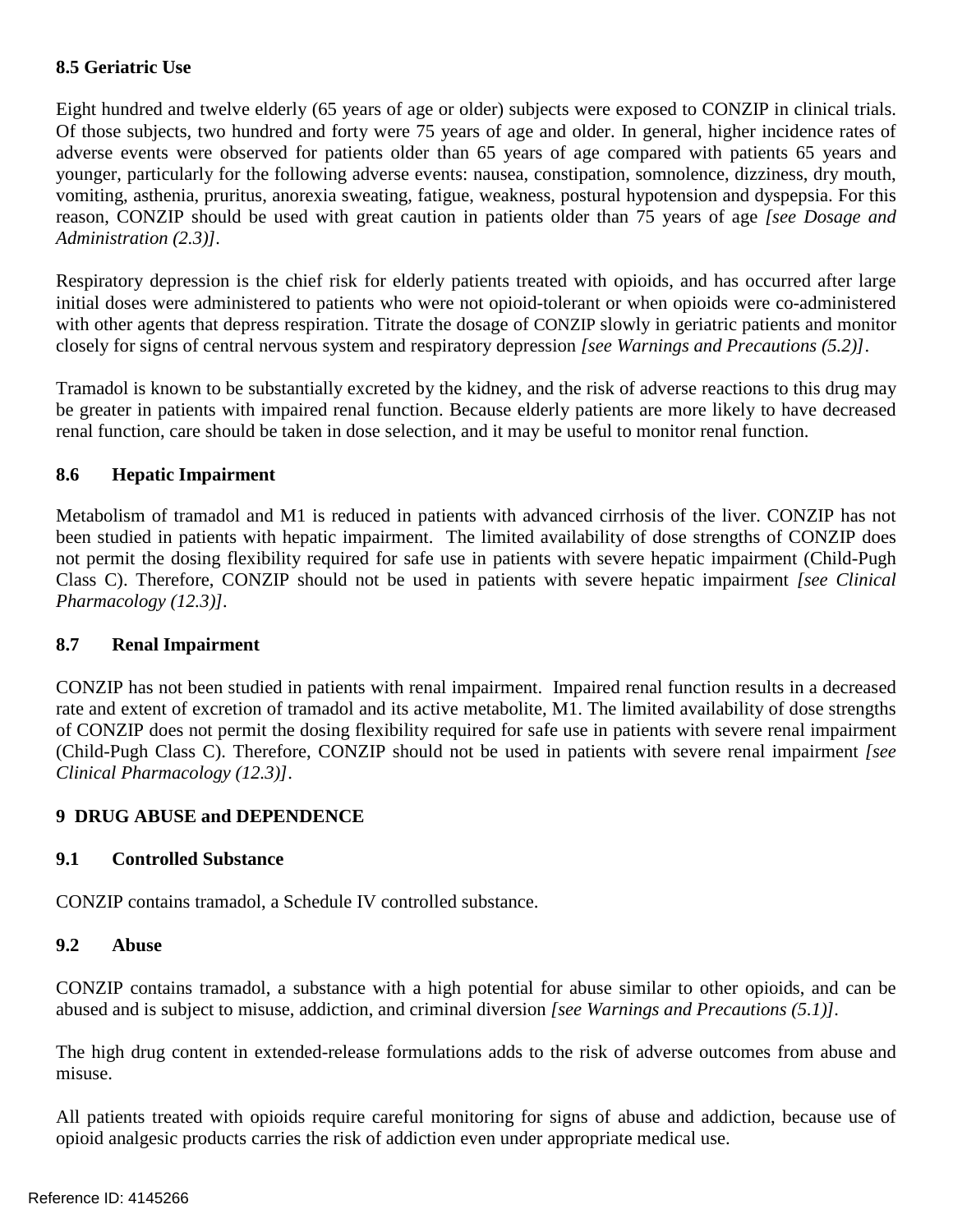rewarding psychological or physiological effects. Prescription drug abuse is the intentional non-therapeutic use of a prescription drug, even once, for its

Drug addiction is a cluster of behavioral, cognitive, and physiological phenomena that develop after repeated substance use and includes: a strong desire to take the drug, difficulties in controlling its use, persisting in its use despite harmful consequences, a higher priority given to drug use than to other activities and obligations, increased tolerance, and sometimes a physical withdrawal.

 emergency calls or visits near the end of office hours, refusal to undergo appropriate examination, testing, or untreated addiction. Preoccupation with achieving adequate pain relief can be appropriate behavior in a patient "Drug-seeking" behavior is very common in persons with substance use disorders. Drug-seeking tactics include referral, repeated "loss" of prescriptions, tampering with prescriptions, and reluctance to provide prior medical records or contact information for other treating healthcare providers. "Doctor shopping" (visiting multiple prescribers to obtain additional prescriptions) is common among drug abusers and people suffering from with poor pain control.

 should be aware that addiction may not be accompanied by concurrent tolerance and symptoms of physical dependence in all addicts. In addition, abuse of opioids can occur in the absence of true addiction. Abuse and addiction are separate and distinct from physical dependence and tolerance. Healthcare providers

CONZIP, like other opioids, can be diverted for non-medical use into illicit channels of distribution. Careful record-keeping of prescribing information, including quantity, frequency, and renewal requests, as required by state and federal law, is strongly advised.

Proper assessment of the patient, proper prescribing practices, periodic re-evaluation of therapy, and proper dispensing and storage are appropriate measures that help to limit abuse of opioid drugs.

# Risks Specific to Abuse of CONZIP

 CONZIP is for oral use only. The abuse of CONZIP poses a risk of overdose and death. The risk is increased abuse, the inactive ingredients in CONZIP can result in local tissue necrosis, infection, pulmonary granulomas, with concurrent use of CONZIP with alcohol and other central nervous system depressants. With intravenous embolism and death, and increased risk of endocarditis and valvular heart injury. Parenteral drug abuse is commonly associated with transmission of infectious diseases such as hepatitis and HIV.

## **9.3 Dependence**

Both tolerance and physical dependence can develop during chronic opioid therapy. Tolerance is the need for increasing doses of opioids to maintain a defined effect such as analgesia (in the absence of disease progression or other external factors). Tolerance may occur to both the desired and undesired effects of drugs, and may develop at different rates for different effects.

 reduction of a drug. Withdrawal also may be precipitated through the administration of drugs with opioid Physical dependence results in withdrawal symptoms after abrupt discontinuation or a significant dosage antagonist activity (e.g., naloxone, nalmefene), mixed agonist/antagonist analgesics (e.g., pentazocine, butorphanol, nalbuphine), or partial agonists (e.g., buprenorphine). Physical dependence may not occur to a clinically significant degree until after several days to weeks of continued opioid usage.

CONZIP should not be abruptly discontinued in a physically-dependent patient *[see Dosage and Administration (2.4)].* If CONZIP is abruptly discontinued in a physically-dependent patient, withdrawal syndrome may occur. Some or all of the following can characterize this syndrome: restlessness, lacrimation, rhinorrhea, yawning, perspiration, chills, myalgia, and mydriasis. Other signs and symptoms also may develop, including irritability,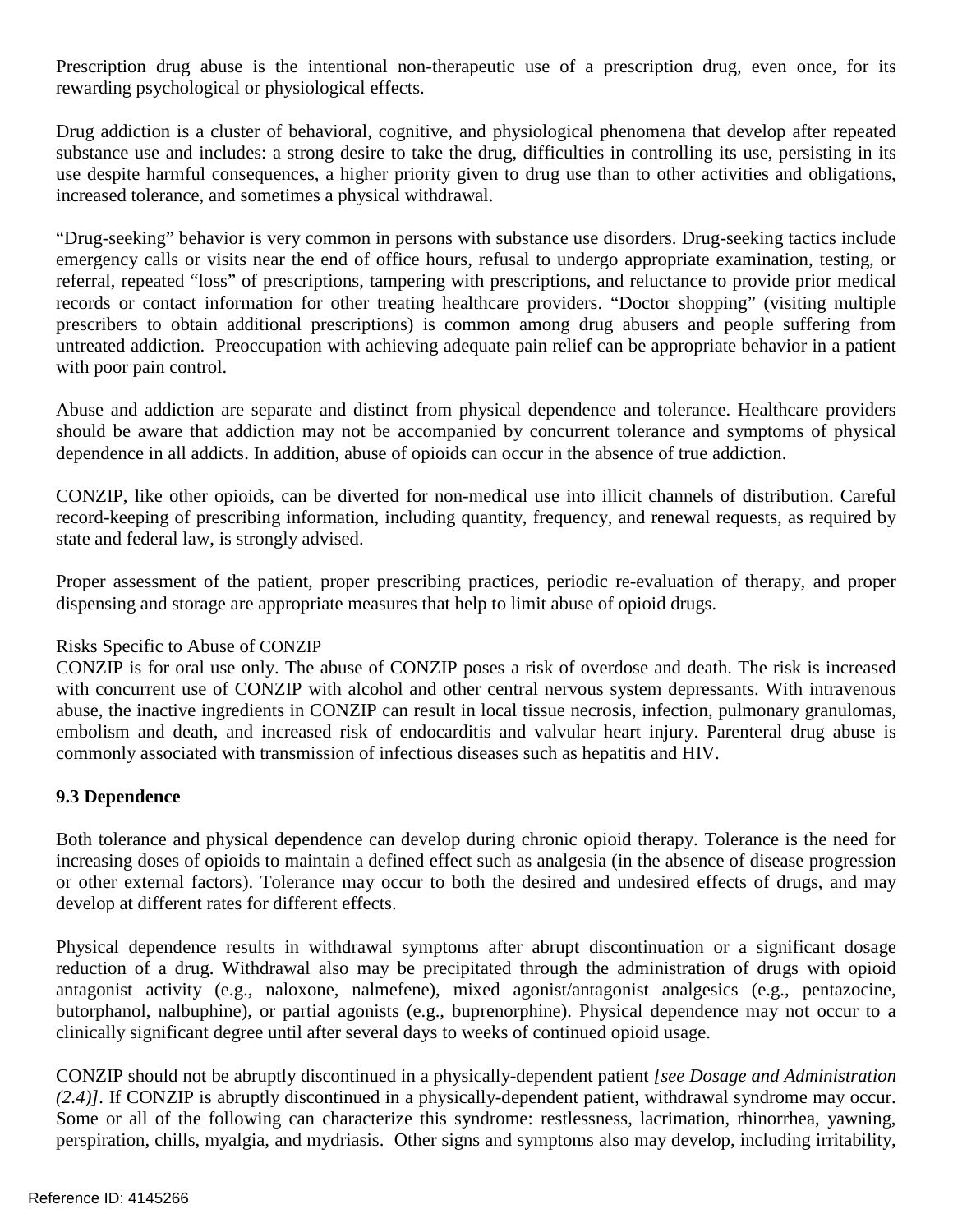increased blood pressure, respiratory rate, or heart rate. anxiety, backache, joint pain, weakness, abdominal cramps, insomnia, nausea, anorexia, vomiting, diarrhea or

Infants born to mothers physically dependent on opioids will also be physically dependent and may exhibit respiratory difficulties and withdrawal signs *[see Use in Specific Populations (8.1)]*.

## **10 OVERDOSAGE**

## Clinical Presentation

 or coma, skeletal muscle flaccidity, cold and clammy skin, constricted pupils, and, in some cases, pulmonary Acute overdosage with CONZIP can be manifested by respiratory depression, somnolence progressing to stupor edema, bradycardia, QT prolongation, hypotension, partial or complete airway obstruction, atypical snoring, and death. Marked mydriasis rather than miosis may be seen with hypoxia in overdose situations. *[see Clinical Pharmacology (12.2)]* 

## Treatment of Overdose

In case of overdosage, priorities are the reestablishment of a patent and protected airway and institution of assisted or controlled ventilation, if needed. Employ other supportive measures (including oxygen and vasopressors) in the management of circulatory shock and pulmonary edema as indicated. Cardiac arrest or arrhythmias will require advanced life-support techniques.

The opioid antagonists, naloxone or nalmefene, are specific antidotes to respiratory depression resulting from opioid overdose. For clinically significant respiratory or circulatory depression secondary to tramadol overdose, administer an opioid antagonist. Opioid antagonists should not be administered in the absence of clinically significant respiratory or circulatory depression secondary to tramadol overdose.

 seizures is also increased with naloxone administration. In animals, convulsions following the administration of toxic doses of CONZIP could be suppressed with barbiturates or benzodiazepines but were increased with While naloxone will reverse some, but not all, symptoms caused by overdosage with tramadol, the risk of naloxone. Naloxone administration did not change the lethality of an overdose in mice. Hemodialysis is not expected to be helpful in an overdose because it removes less than 7% of the administered dose in a 4-hour dialysis period.

Because the duration of opioid reversal is expected to be less than the duration of action of tramadol in CONZIP, carefully monitor the patient until spontaneous respiration is reliably reestablished. CONZIP will continue to release tramadol and add to the tramadol load for 24 to 48 hours or longer following ingestion, necessitating prolonged monitoring. If the response to an opioid antagonist is suboptimal or only brief in nature, administer additional antagonist as directed by the product's prescribing information.

 antagonist should be begun with care and by titration with smaller than usual doses of the antagonist. In an individual physically dependent on opioids, administration of the recommended usual dosage of the antagonist will precipitate an acute withdrawal syndrome. The severity of the withdrawal symptoms experienced will depend on the degree of physical dependence and the dose of the antagonist administered. If a decision is made to treat serious respiratory depression in the physically dependent patient, administration of the

#### $11$ **11 DESCRIPTION**

 CONZIP (tramadol hydrochloride) is an opioid agonist in an extended-release oral formulation. The chemical name for tramadol hydrochloride USP is (±)*cis-*2-[(dimethylamino)methyl]-1-(3-methoxyphenyl) cyclohexanol hydrochloride. Its structural formula is: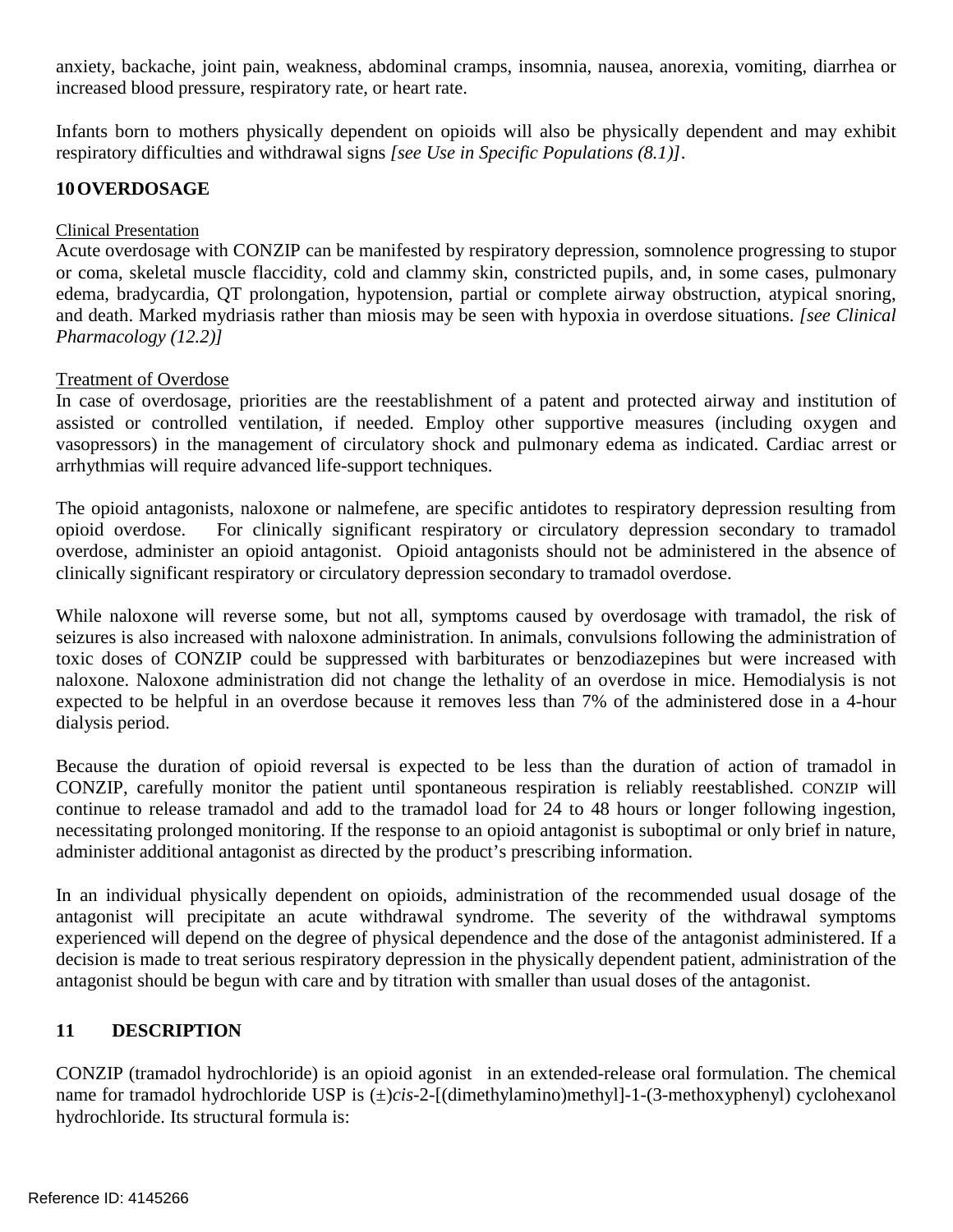

 The molecular weight of tramadol hydrochloride USP is 299.8. It is a white, bitter, crystalline and odorless powder that is readily soluble in water and ethanol and has a pKa of 9.41. The n-octanol/water log partition coefficient (logP) is 1.35 at pH 7.

 CONZIP capsules contain a total dose of tramadol hydrochloride 100, 200, and 300 mg in a combination of immediate-release and extended-release components.

| Dosage           | Immediate-      | Extended-       |
|------------------|-----------------|-----------------|
|                  | release         | release         |
| $100 \text{ mg}$ | $25 \text{ mg}$ | $75 \text{ mg}$ |
| $200$ mg         | $50$ mg         | $150$ mg        |
| $300 \text{ mg}$ | $50 \text{ mg}$ | $250$ mg        |

 CONZIP capsules are white in color. Inactive ingredients include gelatin, titanium dioxide, shellac, FD & C Blue #2 aluminum lake (E132), D & C Red #7 calcium lake (E180), D & C Yellow #10 aluminum lake, lactose monohydrate 200 mesh, microcrystalline cellulose, povidone K30, corn starch, sodium starch glycolate, magnesium stearate, sucrose stearate, hypromellose, talc, polysorbate 80, Eudragit NE 30D, and simethicone emulsion.

# **12 CLINICAL PHARMACOLOGY**

## **12.1 Mechanism of Action**

CONZIP contains tramadol, an opioid agonist, and an inhibitor of reuptake of norepinephrine and serotonin. Although its mode of action is not completely understood, from animal tests, at least two complementary mechanisms appear applicable: binding of parent and M1 metabolite to µ-opioid receptors and weak inhibition of reuptake of norepinephrine and serotonin.

 induced analgesia is only partially antagonized by the opioid antagonist naloxone in several animal tests. The Opioid activity of tramadol is due to both low affinity binding of the parent compound and higher affinity binding of the O-demethylated metabolite M1 to  $\mu$ -opioid receptors. In animal models, M1 is up to 6 times more potent than tramadol in producing analgesia and 200 times more potent in  $\mu$ -opioid binding. Tramadolrelative contribution of both tramadol and M1 to human analgesia is dependent upon the plasma concentrations of each compound.

 opioid analgesics. These mechanisms may contribute independently to the overall analgesic profile of tramadol. Tramadol has been shown to inhibit reuptake of norepinephrine and serotonin *in vitro*, as have some other The relationship between exposure of tramadol and M1 and efficacy has not been evaluated in clinical studies.

 Apart from analgesia, tramadol administration may produce a constellation of symptoms (including dizziness, somnolence, nausea, constipation, sweating and pruritus) similar to that of other opioids. In contrast to morphine, tramadol has not been shown to cause histamine release. At therapeutic doses, tramadol has no effect on heart rate, left ventricular function or cardiac index. Orthostatic hypotension has been observed.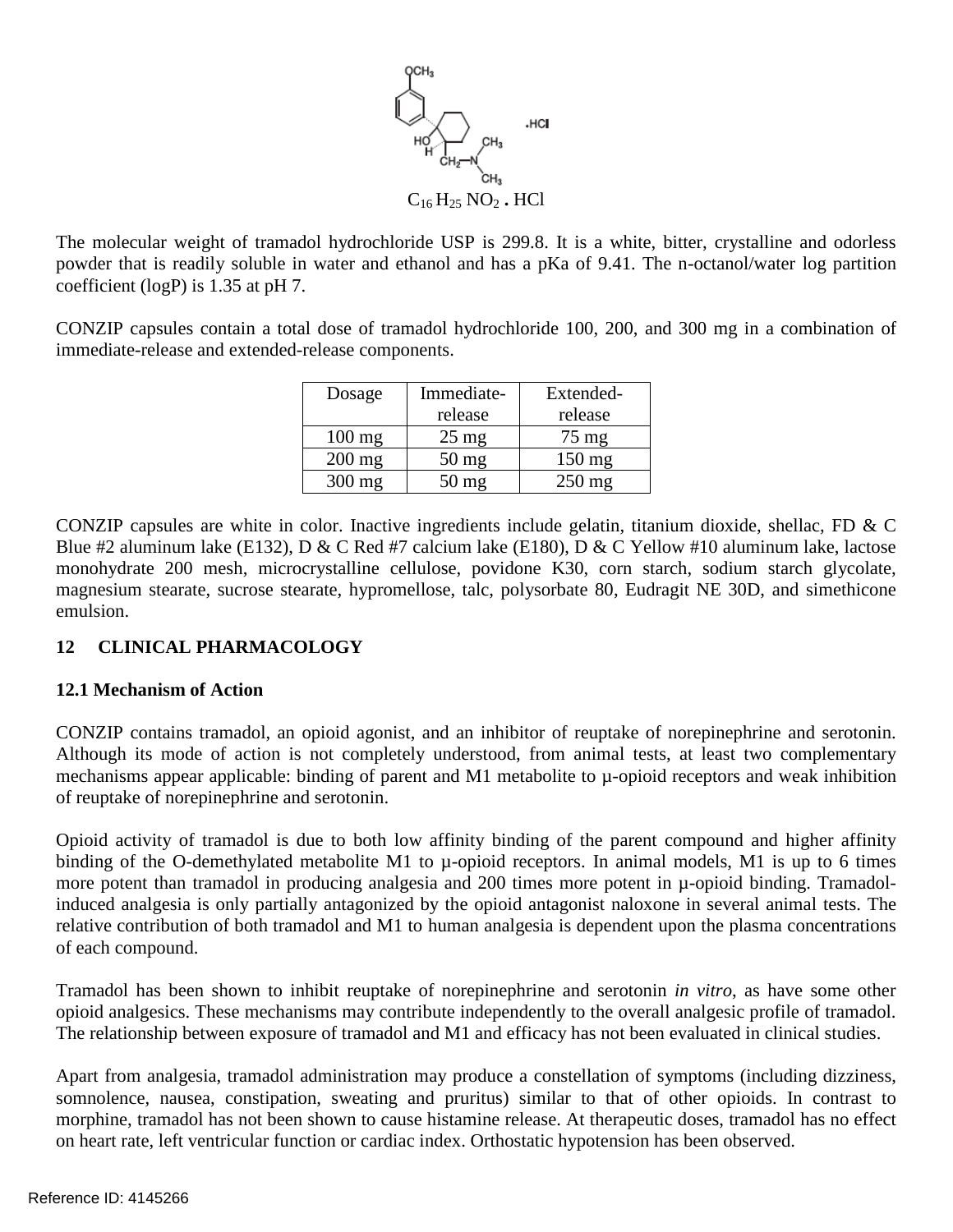## **12.2 Pharmacodynamics**

#### Effects on the Central Nervous System

Tramadol produces respiratory depression by direct action on brain stem respiratory centers. The respiratory depression involves a reduction in the responsiveness of the brain stem respiratory centers to both increases in carbon dioxide tension and electrical stimulation.

 Tramadol causes miosis, even in total darkness. Pinpoint pupils are a sign of opioid overdose but are not Marked mydriasis rather than miosis may be seen due to hypoxia in overdose situations. pathognomonic (e.g., pontine lesions of hemorrhagic or ischemic origins may produce similar findings).

## Effects on the Gastrointestinal Tract and Other Smooth Muscle

 stomach and duodenum. Digestion of food in the small intestine is delayed and propulsive contractions are Tramadol causes a reduction in motility associated with an increase in smooth muscle tone in the antrum of the decreased. Propulsive peristaltic waves in the colon are decreased, while tone is increased to the point of spasm, resulting in constipation. Other opioid-induced effects may include a reduction in biliary and pancreatic secretions, spasm of sphincter of Oddi, and transient elevations in serum amylase.

#### Effects on the Cardiovascular System

Tramadol produces peripheral vasodilation, which may result in orthostatic hypotension or syncope. Manifestations of histamine release and/or peripheral vasodilation may include pruritus, flushing, red eyes, sweating, and/or orthostatic hypotension.

 The effect of oral tramadol on the QTcF interval was evaluated in a double-blind, randomized, four-way crossover, placebo- and positive- (moxifloxacin) controlled study in 68 adult male and female healthy subjects. At a 600 mg/day dose (1.5-fold the maximum immediate-release daily dose), the study demonstrated no significant effect on the QTcF interval.

## Effects on the Endocrine System

Opioids inhibit the secretion of adrenocorticotropic hormone (ACTH), cortisol, and luteinizing hormone (LH) in humans *[see Adverse Reactions (6.2)].* They also stimulate prolactin, growth hormone (GH) secretion, and pancreatic secretion of insulin and glucagon.

 in studies conducted to date *[see Adverse Reactions (6.2)].* Chronic use of opioids may influence the hypothalamic-pituitary-gonadal axis, leading to androgen deficiency that may manifest as low libido, impotence, erectile dysfunction, amenorrhea, or infertility. The causal role of opioids in the clinical syndrome of hypogonadism is unknown because the various medical, physical, lifestyle, and psychological stressors that may influence gonadal hormone levels have not been adequately controlled for

## Effects on the Immune System

Opioids have been shown to have a variety of effects on components of the immune system in in vitro and animal models. The clinical significance of these findings is unknown. Overall, the effects of opioids appear to be modestly immunosuppressive.

## Concentration–Efficacy Relationships

The minimum effective analgesic concentration will vary widely among patients, especially among patients who have been previously treated with potent agonist opioids. The minimum effective analgesic concentration of [drug substance] for any individual patient may increase over time due to an increase in pain, the development of a new pain syndrome, and/or the development of analgesic tolerance *[see Dosage and Administration (2.1, 2.3)].*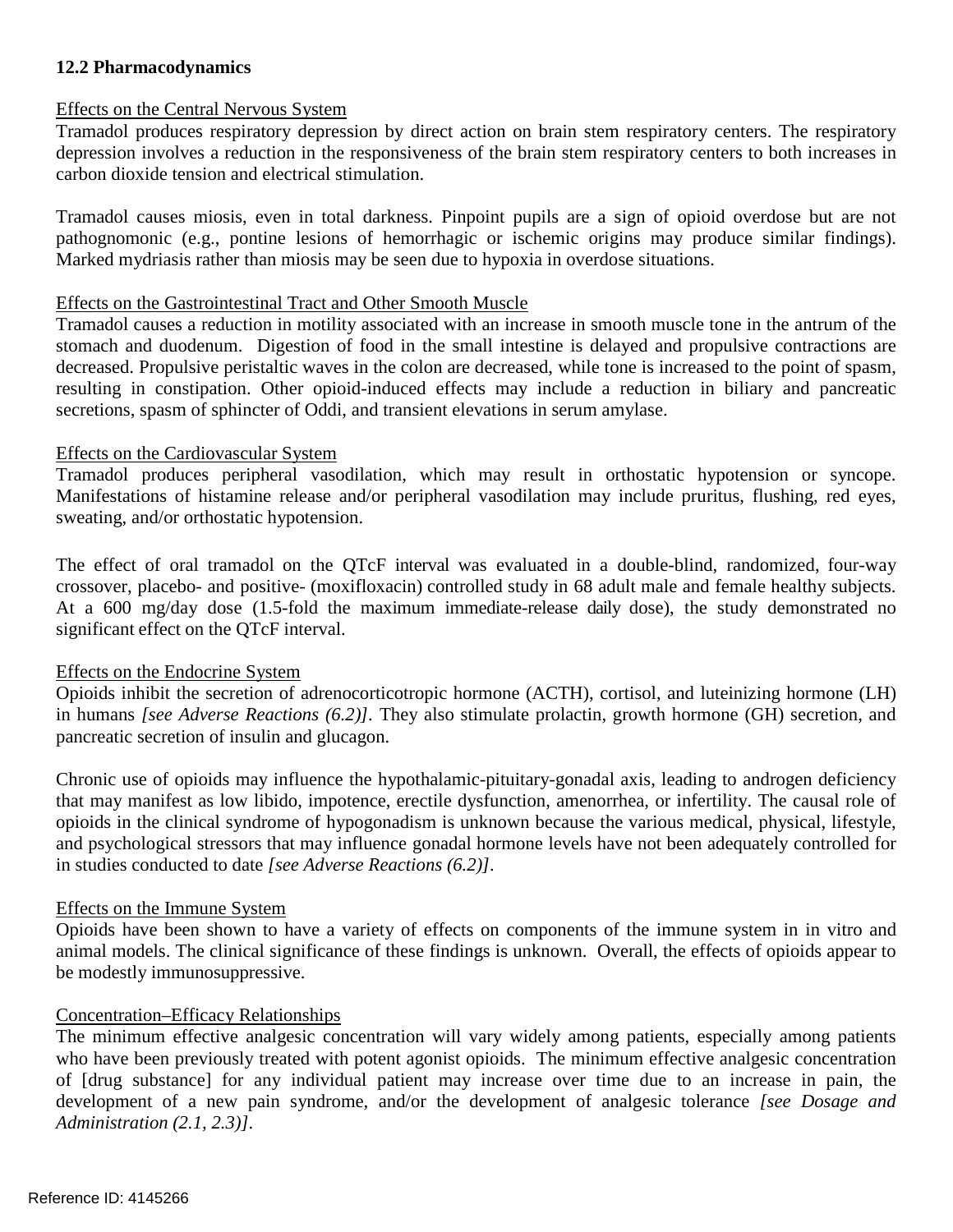## Concentration–Adverse Reaction Relationships

 tolerant patients, the situation may be altered by the development of tolerance to opioid-related adverse There is a relationship between increasing tramadol plasma concentration and increasing frequency of doserelated opioid adverse reactions such as nausea, vomiting, CNS effects, and respiratory depression. In opioidreactions *[see Dosage and Administration (2.1, 2.2, 2.3)].* 

## **12.3 Pharmacokinetics**

 The analgesic activity of tramadol is due to both parent drug and the M1 metabolite. CONZIP is administered as a racemate and both tramadol and M1 are detected in the circulation. The  $C_{\text{max}}$  and AUC of CONZIP capsules have been observed to be dose-proportional over an oral dose range of 100 to 300 mg in healthy subjects.

## Absorption

After a single dose administration of CONZIP,  $T_{\text{max}}$  occurs around 10-12 hours.

The mean  $C_{\text{max}}$  and AUC of CONZIP capsules after a 300 mg single dose was 308 ng/mL and 6777 ng\*hr/mL, respectively under fasting conditions. CONZIP is bioequivalent to a reference extended-release tramadol product following a single 300 mg dose under fasting conditions.

 At steady-state, CONZIP at 200 mg has been observed to be bioequivalent to a reference extended-release tramadol product at 200 mg under fasting conditions (Table 2). Following administration of CONZIP 200 mg capsules, steady-state plasma concentrations of both tramadol and M1 are achieved within four days of once daily dosing.

| Table 3.                                                         |                                                                          |                                                                        |                                                                              |                                                                        |
|------------------------------------------------------------------|--------------------------------------------------------------------------|------------------------------------------------------------------------|------------------------------------------------------------------------------|------------------------------------------------------------------------|
| Mean (%CV) Steady-State Pharmacokinetic Parameter Values (N= 38) |                                                                          |                                                                        |                                                                              |                                                                        |
|                                                                  | <b>Tramadol</b>                                                          |                                                                        | <b>O-Desmethyl-Tramadol</b>                                                  |                                                                        |
|                                                                  |                                                                          |                                                                        | (M1 Metabolite)                                                              |                                                                        |
| Parameter                                                        | Tramadol<br>hydrochloride<br>Extended<br>Release<br>Capsules<br>$200$ mg | A Reference<br>Extended-<br>Release<br>Tramadol<br>Product<br>$200$ mg | Tramadol<br>hydrochloride<br><b>Extended Release</b><br>Capsules<br>$200$ mg | A Reference<br>Extended-<br>Release<br>Tramadol<br>Product<br>$200$ mg |
| $AUC_{0-24}$<br>(ng.h/mL)                                        | 5678 (27%)                                                               | 5563 (32%)                                                             | 1319 (34%)                                                                   | 1302 (40%)                                                             |
| $C_{\text{max}}$<br>(ng/mL)                                      | 332 (25%)                                                                | 350 (31%)                                                              | 70 (34%)                                                                     | 74 (41%)                                                               |
| $C_{\text{min}}$<br>(ng/mL)                                      | 128 (39%)                                                                | 125 (45%)                                                              | 35 (34%)                                                                     | 33 (42%)                                                               |
| $T_{max}$                                                        | 5.9 (66%)                                                                | 10 (30%)                                                               | 11 (37%)                                                                     | 13 (29%)                                                               |
| $\frac{0}{0}$<br>Fluctuation                                     | 88 (19%)                                                                 | 101 (30%)                                                              | 64 (22%)                                                                     | 76 (30%)                                                               |

 $AUC_{0.24}$ : Area Under the Curve in a 24-hour dosing interval

 $C_{\text{max}}$ : Peak Concentration in a 24-hour dosing interval

 $C_{\text{min}}$ : Trough Concentration in a 24-hour dosing interval

T<sub>max</sub>: Time to Peak Concentration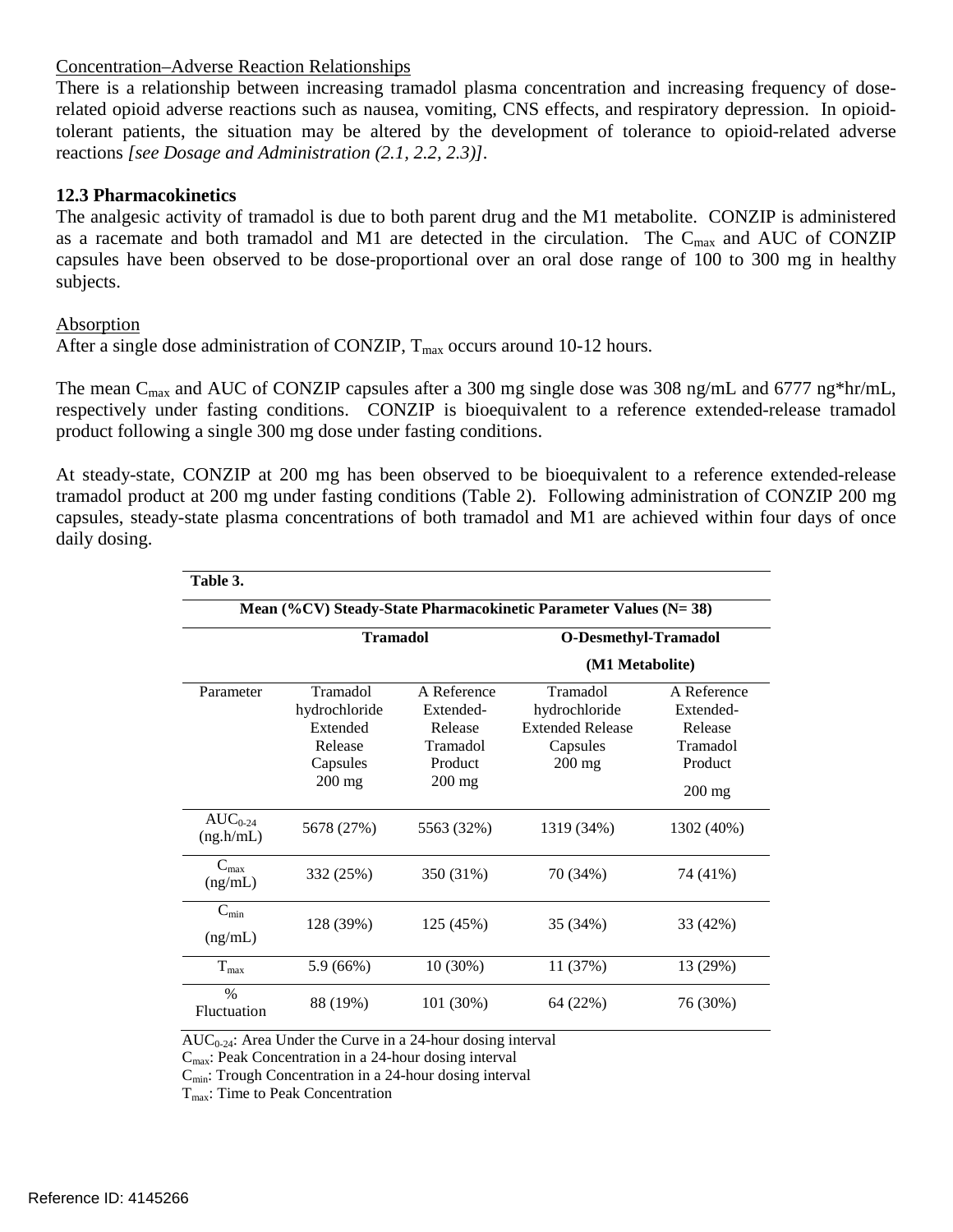## *Food Effect*

 or without food. Therefore, CONZIP capsules can be administered without regard to meals. The rate and extent of absorption of CONZIP capsules (300 mg) are similar following oral administration with

## **Distribution**

The volume of distribution of tramadol was 2.6 and 2.9 liters/kg in male and female subjects, respectively, following a 100 mg intravenous tramadol dose. The binding of tramadol to human plasma proteins is approximately 20% and binding also appears to be independent of concentration up to 10 mcg/mL. Saturation of plasma protein binding occurs only at concentrations outside the clinically relevant range.

## Elimination

Tramadol is eliminated primarily through metabolism by the liver and the metabolites are eliminated primarily by the kidneys. The mean plasma elimination half-lives of racemic tramadol and racemic M1 after administration of CONZIP capsules are approximately 10 and 11 hours, respectively.

## *Metabolism*

 Tramadol is extensively metabolized after oral administration. The major metabolic pathways appear to be N – (mediated by CYP3A4 and CYP2B6) and O – (mediated by CYP2D6) demethylation and glucuronidation or polymorphism, which may affect the therapeutic response *[see Drug Interactions (7)]*. sulfation in the liver. One metabolite (O-desmethyl tramadol, denoted M1) is pharmacologically active in animal models. Formation of M1 is dependent on CYP2D6 and as such is subject to inhibition and

## *Excretion*

Approximately 30% of the dose is excreted in the urine as unchanged drug, whereas 60% of the dose is excreted as metabolites. The remainder is excreted either as unidentified or as unextractable metabolites.

## Special Populations

## *Hepatic Impairment*

 larger and the tramadol and M1 half-lives were longer than subjects with normal hepatic function. The limited  impairment *[see Use in Specific Populations (8.6)].*  Pharmacokinetics of tramadol was studied in patients with mild or moderate hepatic impairment after receiving multiple doses of an extended-release tramadol product at 100 mg. The exposure of (+)- and (-)-tramadol was similar in mild and moderate hepatic impairment patients in comparison to patients with normal hepatic function. However, exposure of  $(+)$ - and  $(-)$ -M1 decreased  $\sim$ 50% with increased severity of the hepatic impairment (from normal to mild and moderate). The pharmacokinetics of tramadol has not been studied in patients with severe hepatic impairment. After the administration of tramadol immediate-release tablets to patients with advanced cirrhosis of the liver, tramadol area under the plasma concentration time curve was availability of dose strengths of CONZIP does not permit the dosing flexibility required for safe use in patients with severe hepatic impairment. Therefore, CONZIP should not be used in patients with severe hepatic

## *Renal Impairment*

moderate (CL<sub>cr</sub>: 30-50 mL/min) renal impairment in comparison to patients with normal renal function (CL<sub>cr</sub> > Impaired renal function results in a decreased rate and extent of excretion of tramadol and its active metabolite, M1. The pharmacokinetics of tramadol was studied in patients with mild or moderate renal impairment after receiving multiple doses of an extended-release tramadol product at 100 mg. There is no consistent trend observed for tramadol exposure related to renal function in patients with mild ( $CL_{cr}$ : 50-80 mL/min) or 80 mL/min). However, exposure of M1 increased 20-40% with increased severity of the renal impairment (from normal to mild and moderate). The pharmacokinetics of tramadol has not been studied in patients with severe renal impairment ( $CL_{cr}$  < 30 mL/min). The limited availability of dose strengths of CONZIP does not permit the dosing flexibility required for safe use in patients with severe renal impairment. Therefore, CONZIP should not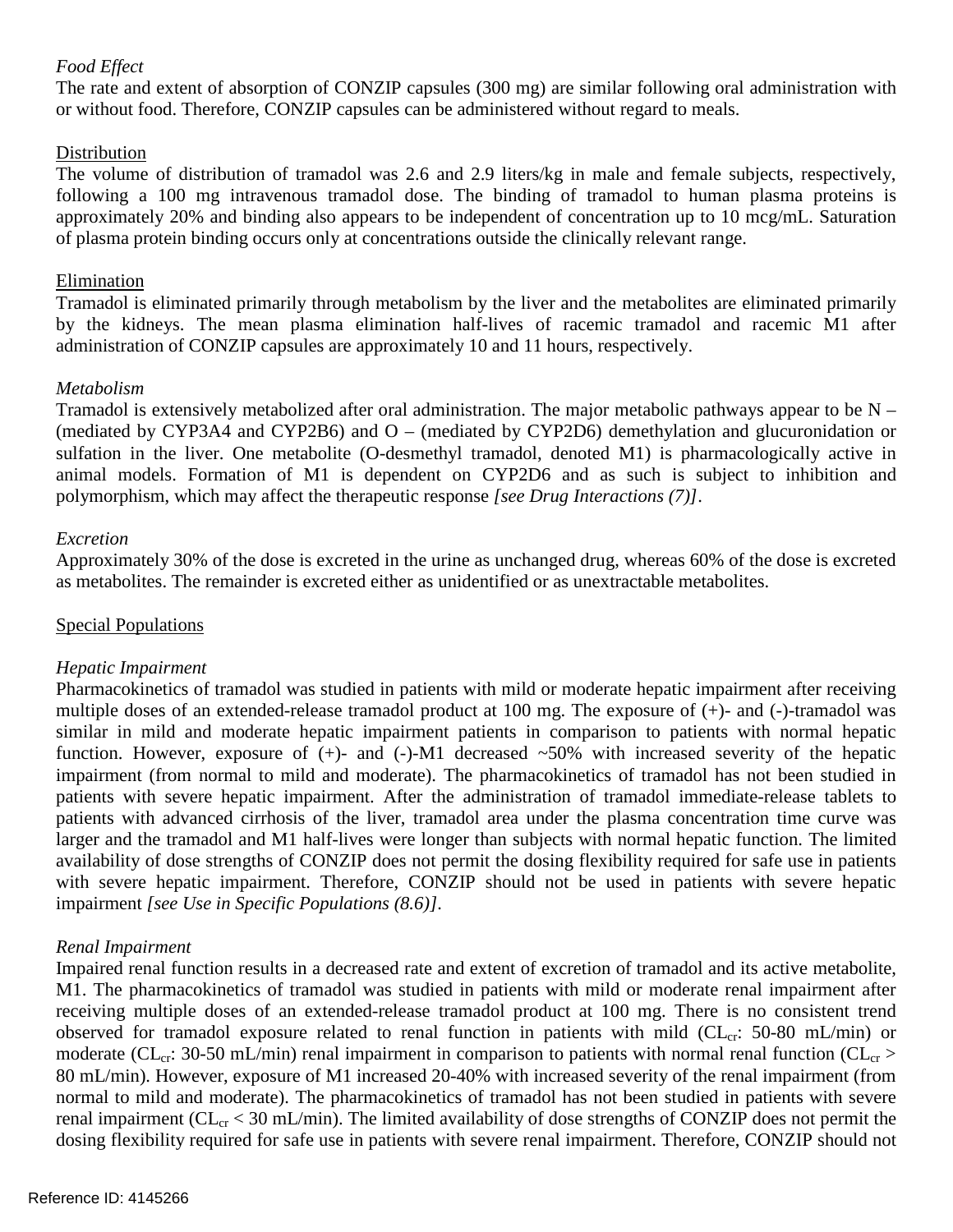be used in patients with severe renal impairment. The total amount of tramadol and M1 removed during a 4 hour dialysis period is less than 7% of the administered dose *[see Use in Specific Populations (8.6)].* 

## *Sex*

 groups. Dosage adjustment based on sex is not recommended. Based on pooled multiple-dose pharmacokinetics studies for an extended-release tramadol product in 166 healthy subjects (111 males and 55 females), the dose-normalized AUC values for tramadol were somewhat higher in females than in males. There was a considerable degree of overlap in values between male and female

#### *Age: Geriatric Population*

 The effect of age on pharmacokinetics of CONZIP has not been studied. Healthy elderly subjects aged 65 to 75 recommended for patients older than 75 years *[see Dosage and Administration (2.3)].*  years administered an immediate-release formulation of tramadol, have plasma concentrations and elimination half-lives comparable to those observed in healthy subjects younger than 65 years of age. In subjects over 75 years, mean maximum plasma concentrations are elevated (208 vs. 162 ng/mL) and the mean elimination halflife is prolonged (7 vs. 6 hours) compared to subjects 65 to 75 years of age. Adjustment of the daily dose is

## **Drug Interaction Studies**

## *Potential for Tramadol to Affect Other Drugs*

 *In vitro* studies indicate that tramadol is unlikely to inhibit the CYP3A4-mediated metabolism of other drugs when tramadol is administered concomitantly at therapeutic doses. Tramadol does not appear to induce its own metabolism in humans, since observed maximal plasma concentrations after multiple oral doses are higher than expected based on single-dose data.

## *Poor / Extensive Metabolizers, CYP2D6*

The formation of the active metabolite, M1, is mediated by CYP2D6, a polymorphic enzyme. Approximately 7% of the population has reduced activity of the CYP2D6 isoenzyme of cytochrome P-450 metabolizing enzyme system. These individuals are "poor metabolizers" of debrisoquine, dextromethorphan and tricyclic antidepressants, among other drugs. Based on a population PK analysis of Phase 1 studies with IR tablets in healthy subjects, concentrations of tramadol were approximately 20% higher in "poor metabolizers" versus "extensive metabolizers," while M1 concentrations were 40% lower.

## *CYP2D6 Inhibitors*

 inhibitors of CYP2D6 such as fluoxetine, paroxetine, and amitriptyline could result in some inhibition of the metabolism of tramadol. *In vitro* drug interaction studies in human liver microsomes indicate that concomitant administration with

#### *Quinidine*

Tramadol is metabolized to active metabolite M1 by CYP2D6. Coadministration of quinidine, a selective inhibitor of CYP2D6, with tramadol ER resulted in a 50-60% increase in tramadol exposure and a 50-60% decrease in M1 exposure. The clinical consequences of these findings are unknown.

To evaluate the effect of tramadol, a CYP2D6 substrate on quinidine, an *in vitro* drug interaction study in human liver microsomes was conducted. The results from this study indicate that tramadol has no effect on quinidine metabolism. *[see Warnings and Precautions (5.1, 5.5), Drug Interactions (7)].* 

## *CYP3A4 Inhibitors and Inducers*

 and erythromycin, or CYP3A4 inducers, such as rifampin and St. John's Wort, with CONZIP may affect the Since tramadol is also metabolized by CYP3A4, administration of CYP3A4 inhibitors, such as ketoconazole metabolism of tramadol leading to altered tramadol exposure *[see Warnings and Precautions (5.1, 5.5). Drug Interactions (7)].*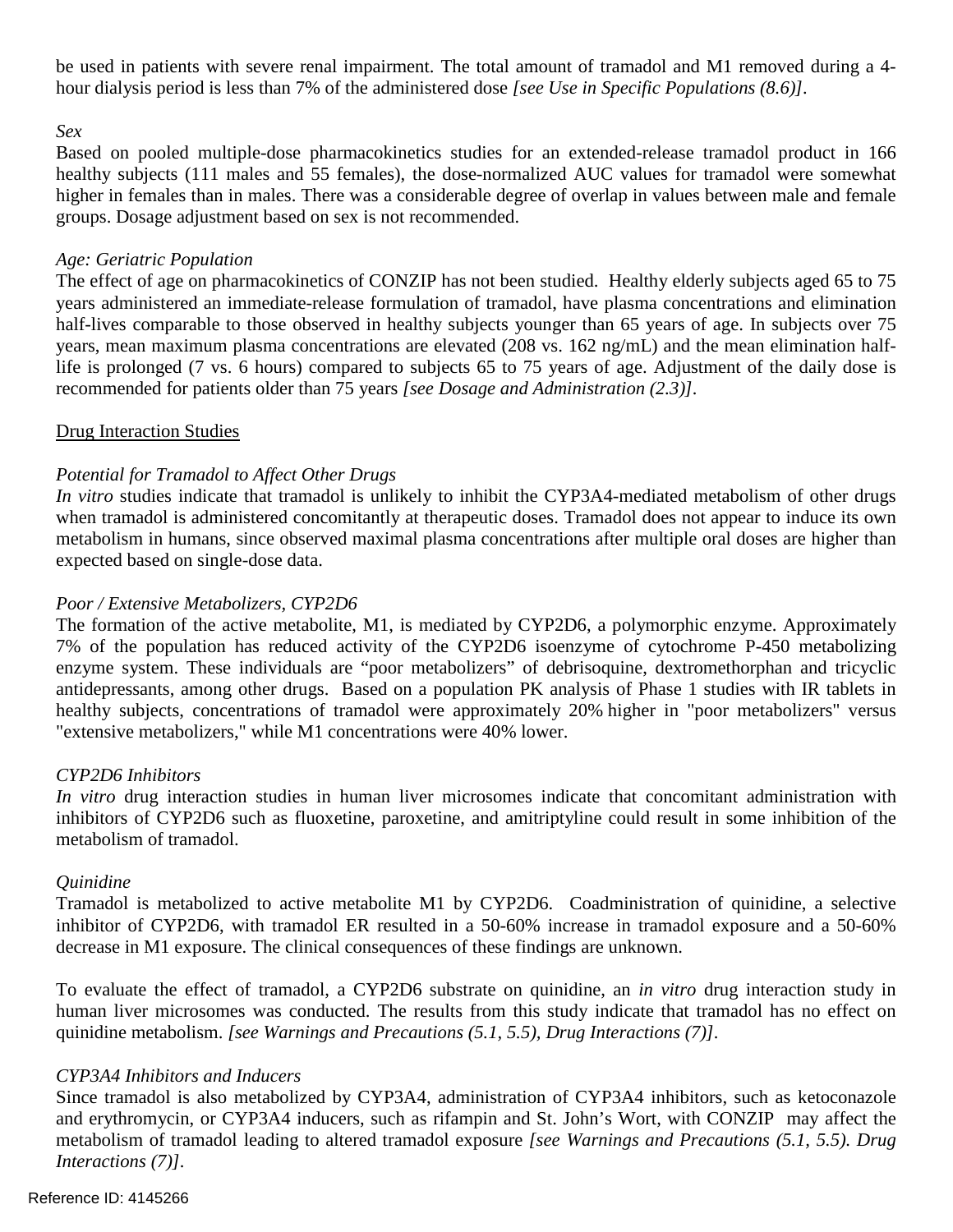## *Cimetidine*

 does not result in clinically significant changes in tramadol pharmacokinetics. No alteration of the CONZIP Concomitant administration of tramadol immediate-release tablets with cimetidine, a weak CPY3A4 inhibitor, dosage regimen with cimetidine is recommended.

## *Carbamazepine*

Carbamazepine, a CYP3A4 inducer, increases tramadol metabolism. Patients taking carbamazepine may have a significantly reduced analgesic effect of tramadol. Concomitant administration of CONZIP and carbamazepine is not recommended*.* 

## **13 NON-CLINICAL TOXICOLOGY**

## **13.1 Carcinogenesis, Mutagenesis, Impairment of Fertility**

#### **Carcinogenesis**

Carcinogenicity assessment has been conducted in mice, rats and p53(+/-) heterozygous mice. A slight but statistically significant increase in two common murine tumors, pulmonary and hepatic, was observed in an NMRI mouse carcinogenicity study, particularly in aged mice. Mice were dosed orally up to 30 mg/kg in the drinking water (0.5 times the maximum recommended daily human dosage or MRHD) for approximately two years, although the study was not done with the Maximum Tolerated Dose. This finding is not believed to suggest risk in humans.

 No evidence of carcinogenicity was noted in a rat 2-year carcinogenicity study testing oral doses of up to 30 noted in rats at oral doses up to 75 mg/kg/day for males and 100 mg/kg/day for females (approximately 2 fold mg/kg in the drinking water (1 times the MRHD). In a second rat study, no evidence of carcinogenicity was the maximum recommended human daily dose MRHD) for two years. However, the excessive decrease in body weight gain observed in the rat study might have reduced their sensitivity to any potential carcinogenic effect of the drug. No carcinogenic effect of tramadol was observed in  $p53(+/-)$ -heterozygous mice at oral doses up to 150 mg/kg/day for 26 weeks.

## Mutagenesis

Tramadol was mutagenic in the presence of metabolic activation in the mouse lymphoma assay. Tramadol was not mutagenic in the in vitro bacterial reverse mutation assay using Salmonella and E. coli (Ames), the mouse lymphoma assay in the absence of metabolic activation, the in vitro chromosomal aberration assay, or the in vivo micronucleus assay in bone marrow.

#### Impairment of Fertility

No effects on fertility were observed for tramadol at oral dose levels up to 50 mg/kg in male rats and 75 mg/kg in female rats. These dosages are 1.2 and 1.8 times the maximum recommended human daily dose based on body surface area, respectively.

## **14 CLINICAL STUDIES**

 CONZIP is bioequivalent under fasting conditions to another extended-release tramadol product *[see Clinical Pharmacology (12.3)]* which demonstrated efficacy in two of four clinical trials of patients with chronic pain. defined by a pain intensity score of  $\geq 40$  mm, off previous medications, on a  $0 - 100$  mm visual analog scale To qualify for inclusion into these studies, patients were required to have moderate to moderately severe pain as (VAS).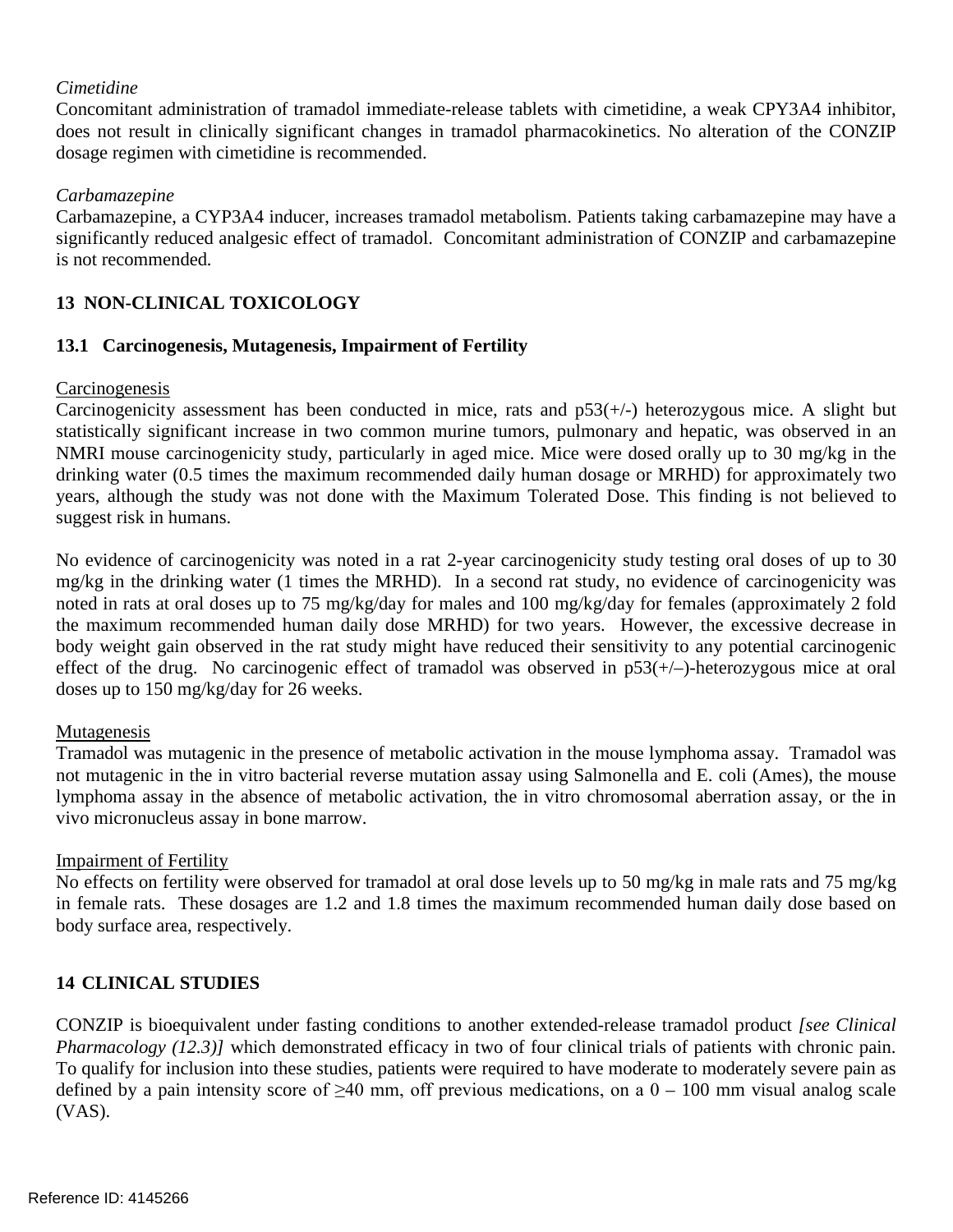Treatment with the extended-release tramadol product was initiated at 100 mg once daily for four days then In one 12-week randomized, double-blind, placebo-controlled study, patients with moderate to moderately severe pain due to osteoarthritis of the knee and/or hip were administered doses from 100 mg to 400 mg daily. increased by 100 mg per day increments every five days to the randomized fixed dose. Between 51% and 59% of patients in active treatment groups completed the study and 56% of patients in the placebo group completed the study. Discontinuations due to adverse events were more common in the extended-release tramadol product 200 mg, 300 mg and 400 mg treatment groups (20%, 27%, and 30% of discontinuations, respectively) compared to 14% of the patients treated with the extended-release tramadol product 100 mg and 10% of patients treated with placebo.

 Pain, as assessed by the WOMAC Pain subscale, was measured at 1, 2, 3, 6, 9, and 12 weeks and change from baseline assessed. A responder analysis based on the percent change in WOMAC Pain subscale demonstrated a statistically significant improvement in pain for the 100 mg and 200 mg treatment groups compared to placebo (see Figure 2).

Figure 2



 tramadol product in patients with osteoarthritis of the knee, patients titrated to an average daily dose of patients discontinued the study due to lack of efficacy compared to 15% of active-treated patients. The active In one 12-week randomized, double-blind, placebo-controlled flexible-dosing trial of the extended-release approximately 270 mg/day. Forty-nine percent of patients randomized to the active treatment group completed the study, while 52% of patients randomized to placebo completed the study. Most of the early discontinuations in the active treatment group were due to adverse events, accounting for 27% of the early discontinuations in contrast to 7% of the discontinuations from the placebo group. Thirty-seven percent of the placebo-treated treatment group demonstrated a statistically significant decrease in the mean Visual Analog Scale (VAS) score, and a statistically significant difference in the responder rate, based on the percent change from baseline in the VAS score, measured at 1, 2, 4, 8, and 12 weeks, between patients receiving the extended-release tramadol product and placebo (see Figure 3).

Figure 3



Four randomized, placebo-controlled clinical trials of CONZIP were conducted, none of which demonstrated efficacy but which differed in design from the preceding clinical studies described. Two trials were 12-week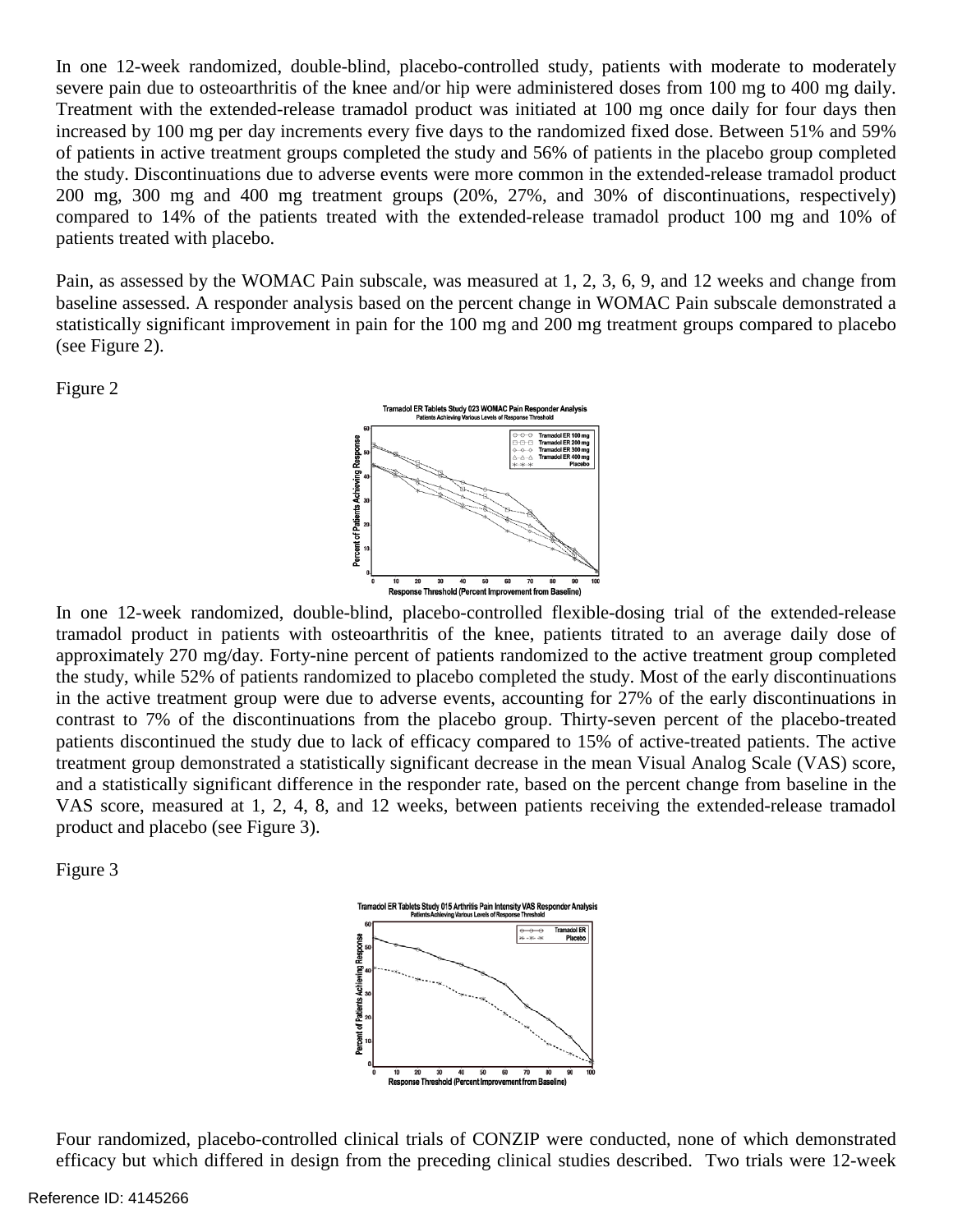randomized placebo-controlled trials of CONZIP 100 mg/day, 200 mg/day, and 300 mg/day versus placebo in patients with moderate to moderately severe osteoarthritis pain of the hip and knee. The other two 12 week trials were similar in design, but only studied CONZIP 300 mg/day. In this fixed-dose design, subjects were required to titrate to a fixed dose, even if their pain responded to a lower titration dose.

# **16 HOW SUPPLIED/STORAGE AND HANDLING**

 CONZIP (tramadol hydrochloride) capsules are supplied as opaque white hard gelatin capsules, imprinted as follows.

| 100 mg Capsules:                        | White capsule imprinted with blue ink "G 252" on cap and "100" between lines on the<br>body   |
|-----------------------------------------|-----------------------------------------------------------------------------------------------|
| Bottle of 30 capsules: NDC 68025-071-30 |                                                                                               |
| 200 mg Capsules:                        | White capsule imprinted with violet ink "G 253" on cap and "200" between lines on the<br>body |
| Bottle of 30 capsules: NDC 68025-072-30 |                                                                                               |
| 300 mg Capsules:                        | White capsule imprinted with red ink "G 254" on cap and "300" between lines on the<br>body    |
| Bottle of 30 capsules: NDC 68025-073-30 |                                                                                               |

 to 86°F) [see USP Controlled Room Temperature]. Keep out of reach of children. Dispense in a tight container. Store at 20°C to 25°C (68°F to 77°F); excursions permitted to 15°C to 30°C (59°F

# **17 PATIENT COUNSELING INFORMATION**

Advise the patient to read the FDA-approved patient labeling (Medication Guide)

## Addiction, Abuse, and Misuse

 Inform patients that the use of CONZIP even when taken as recommended, can result in addiction, abuse, and share CONZIP with others and to take steps to protect CONZIP from theft or misuse. misuse, which can lead to overdose and death *[see Warnings and Precautions (5.1)]*. Instruct patients not to

## Life-Threatening Respiratory Depression

Inform patients of the risk of life threatening respiratory depression, including information that the risk is greatest when starting CONZIP or when the dosage is increased, and that is can occur even at recommended dosages *[see Warnings and Precautions (5.2)]*. Advise patients how to recognize respiratory depression and to seek medical attention if breathing difficulties develop.

## Accidental Ingestion

 of unused CONZIP in accordance with the local state guidelines and/or regulations. Inform patients that accidental ingestion, especially by children, may result in respiratory depression or death. *[see Warnings and Precautions (5.2)]*. Instruct patients to take steps to store CONZIP securely and to dispose

## Ultra-Rapid Metabolism of Tramadol and Other Risk Factors for Life-threatening Respiratory Depression in Children

 Advise caregivers that CONZIP is contraindicated in all children younger than 12 years of age and in children younger than 18 years of age following tonsillectomy and/or adenoidectomy. Advise caregivers of children ages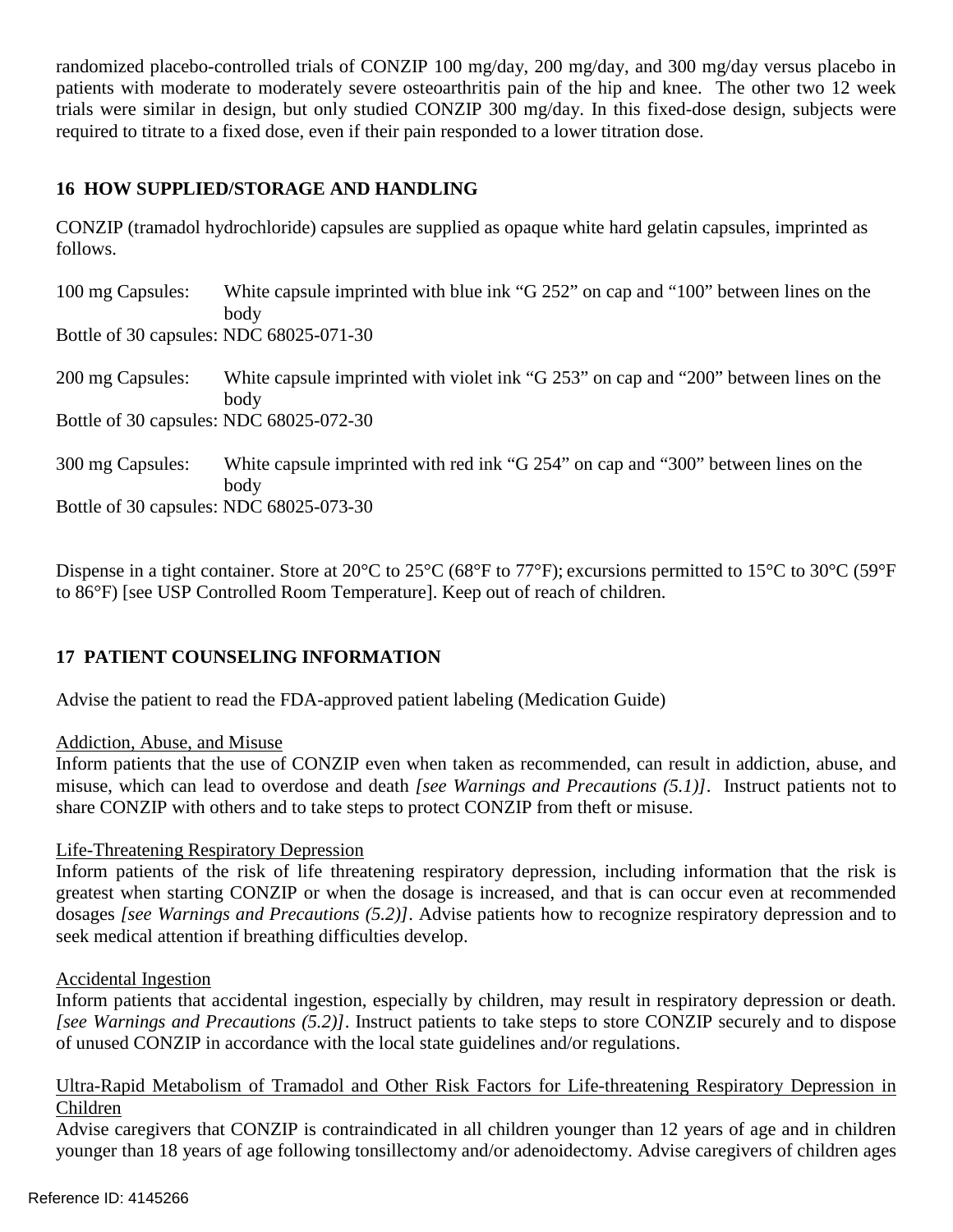12 to18 years of age receiving CONZIP to monitor for signs of respiratory depression *[see Warnings and Precautions (5.3)]*.

## Interactions with Benzodiazepines and Other CNS Depressants

 Inform patients and caregivers that potentially fatal additive effects may occur if CONZIP is used with benzodiazepines or other CNS depressants, including alcohol, and not to use these concomitantly unless supervised by a healthcare provider *[see Warnings and Precautions (5.6), Drug Interactions (7)].* 

## Serotonin Syndrome

 concomitant use with serotonergic drugs. Warn patients of the symptoms of serotonin syndrome and to seek medical attention right away if symptoms develop. Instruct patients to inform their healthcare provider if they Inform patients that tramadol could cause a rare but potentially life-threatening condition, particularly during are taking, or plan to take serotonergic medications *[see Warnings and Precautions (5.7), Drug Interactions (7)].* 

## Seizures

Inform patients that CONZIP may cause seizures with concomitant use of serotonergic agents (including SSRIs, SNRIs, and triptans) or drugs that significantly reduce the metabolic clearance of tramadol *[see Warnings and Precautions (5.8)].*

## MAOI Interaction

 start MAOIs while taking CONZIP *[see Drug Interactions (7)].*  Inform patients not to take CONZIP while using any drugs that inhibit monoamine oxidase. Patients should not

## Adrenal Insufficiency

Inform patients that opioids could cause adrenal insufficiency, a potentially life-threatening condition. Adrenal insufficiency may present with non-specific symptoms and signs such as nausea, vomiting, anorexia, fatigue, weakness, dizziness, and low blood pressure. Advise patients to seek medical attention if they experience a constellation of these symptoms *[see Warnings and Precautions (5.10)]*.

## Important Administration Instructions

Instruct patients how to properly take CONZIP, including the following:

- CONZIP is designed to work properly only if swallowed intact. Taking cut, broken, chewed, crushed, or dissolved CONZIP tablets can result in a fatal overdose *[see Dosage and Administration (2.1)]*
- Advise patients not to exceed the single-dose and 24-hour dose limit and the time interval between doses, since exceeding these recommendations can result in respiratory depression, seizures, hepatic toxicity, and death.
- CONZIP should not be taken with alcohol containing beverages.
- Do not discontinue CONZIP without first discussing the need for a tapering regimen with the prescriber *[see Dosage and Administration (2.4)]*.

## Hypotension

Inform patients that CONZIP may cause orthostatic hypotension and syncope. Instruct patients how to recognize symptoms of low blood pressure and how to reduce the risk of serious consequences should hypotension occur (e.g., sit or lie down, carefully rise from a sitting or lying position) *[see Warnings and Precautions (5.12)].* 

## Anaphylaxis

Inform patients that anaphylaxis has been reported with ingredients contained in CONZIP. Advise patients how to recognize such a reaction and when to seek medical attention *[see Contraindications (4), Adverse Reactions (6)].*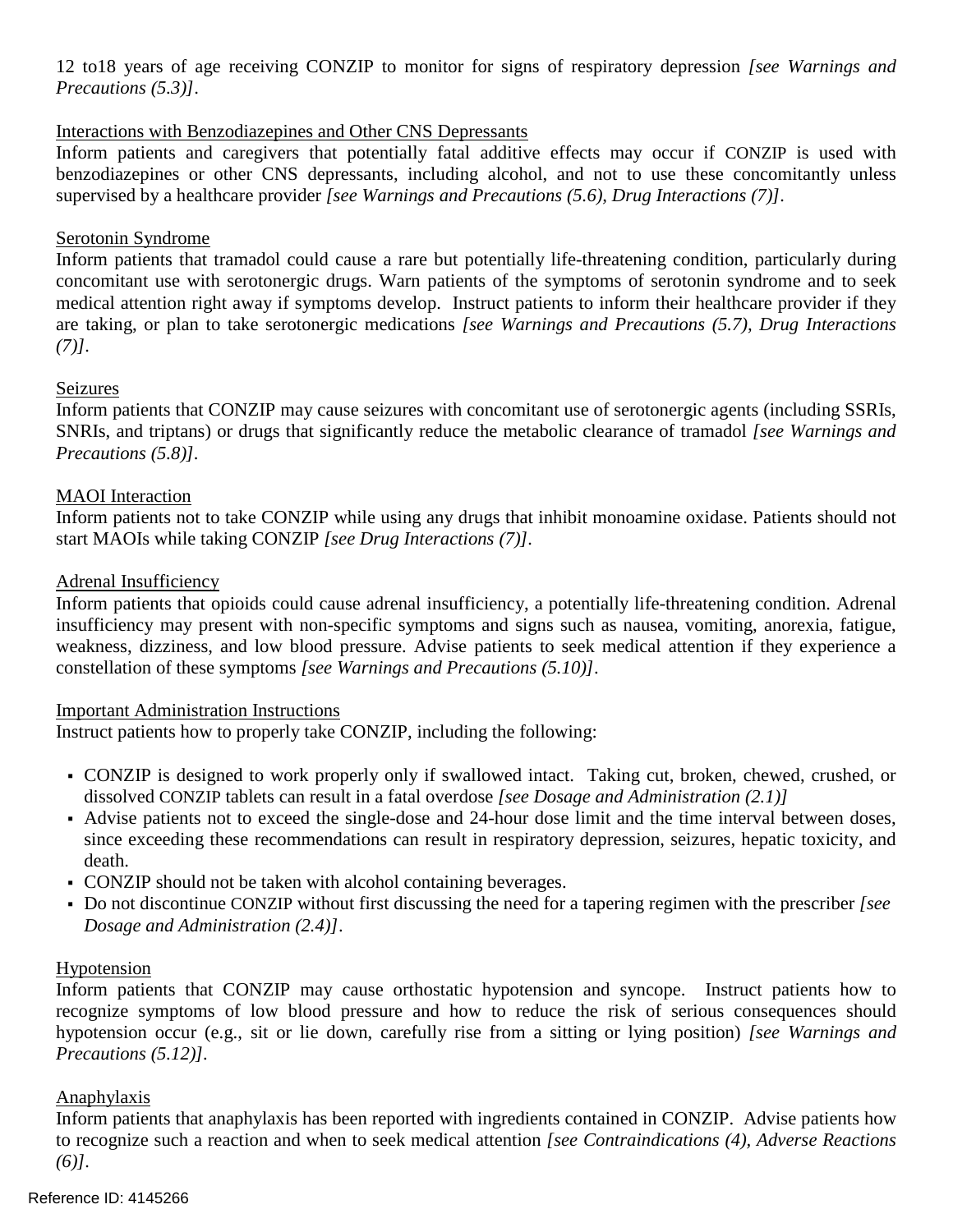## Pregnancy

#### *Neonatal Opioid Withdrawal Syndrome*

 Inform female patients of reproductive potential that prolonged use of CONZIP during pregnancy can result in neonatal opioid withdrawal syndrome, which may be life-threatening if not recognized and treated *[see Warnings and Precautions (5.4), Use in Specific Populations (8.1)].* 

#### *Embryo-Fetal Toxicity*

 healthcare provider of a known or suspected pregnancy *[see Use in Specific Populations (8.1)].* Inform female patients of reproductive potential that CONZIP can cause fetal harm and to inform their

#### Lactation

Advise women that breastfeeding is not recommended during treatment with CONZIP *[see Use in Specific Populations (8.2)].* 

#### Infertility

Inform patients that chronic use of opioids may cause reduced fertility. It is not known whether these effects on fertility are reversible *[see Adverse Reactions (6.2), Use in Specific Populations (8.3)].* 

## **Driving or Operating Heavy Machinery**

Inform patients that CONZIP may impair the ability to perform potentially hazardous activities such as driving a car or operating heavy machinery. Advise patients not to perform such tasks until they know how they will react to the medication *[see Warnings and Precautions (5.17)].* 

#### **Constination**

 medical attention *[see Adverse Reactions (6), Clinical Pharmacology (12.1)].*  Advise patients of the potential for severe constipation, including management instructions and when to seek

#### Disposal of Unused CONZIP

Advise patients to properly dispose of unused CONZIP. Advise patients to throw the drug in the household trash following these steps. 1) Remove them from their original containers and mix them with an undesirable substance, such as used coffee grounds or kitty litter (this makes the drug less appealing to children and pets, and unrecognizable to people who may intentionally go through the trash seeking drugs). 2) Place the mixture in a sealable bag, empty can, or other container to prevent the drug from leaking or breaking out of a garbage bag, or to dispose of in accordance with local state guidelines and/or regulations.

| Manufactured by: | Galephar P.R., Inc.<br>Juncos, Puerto Rico 00777            |
|------------------|-------------------------------------------------------------|
| Distributed by:  | Vertical Pharmaceuticals, LLC<br>Bridgewater, NJ 08807, USA |
| Rev. 08/2017     |                                                             |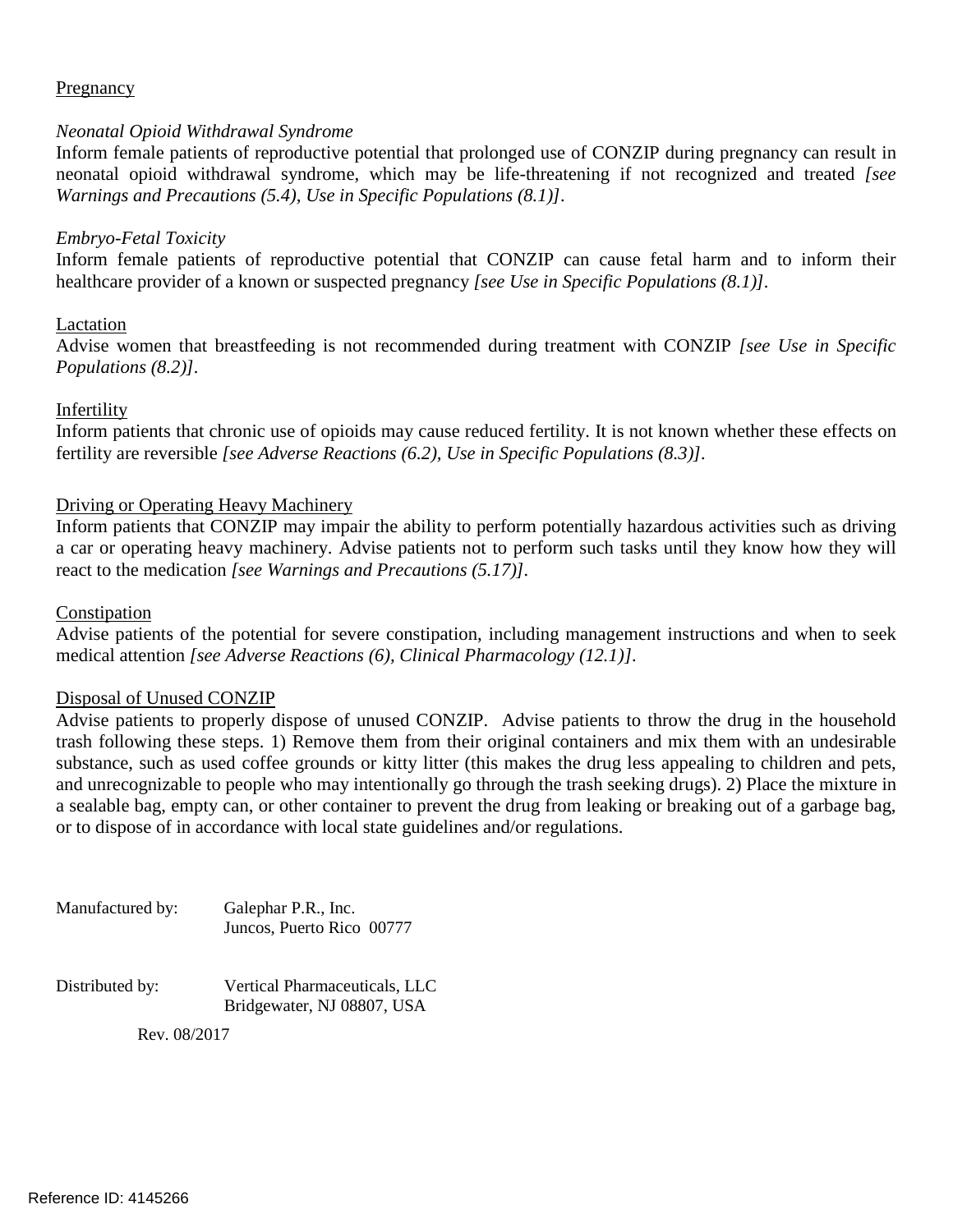#### **Medication Guide**

#### **CONZIP ([KON-ZIP])([tramadol hydrochloride extended-release capsules]) , CIV**

#### **CONZIP is:**

- • A strong prescription pain medicine that contains an opioid (narcotic) that is used to manage pain severe enough to require daily around-the-clock, long-term treatment with an opioid, when other pain treatments such as non-opioid pain medicines or immediate-release opioid medicines do not treat your pain well enough or you cannot tolerate them.
- • A long-acting (extended-release) opioid pain medicine that can put you at risk for overdose and death. Even if you take your dose correctly as prescribed you are at risk for opioid addiction, abuse, and misuse that can lead to death.
- Not for use to treat pain that is not around-the-clock.

#### **Important information about CONZIP:**

- **Get emergency help right away if you take too much CONZIP (overdose)**. When you first start taking CONZIP, when your dose is changed, or if you take too much (overdose), serious or life-threatening breathing problems that can lead to death may occur.
- Taking CONZIP with other opioid medicines, benzodiazepines, alcohol, or other central nervous system depressants (including street drugs) can cause severe drowsiness, decreased awareness, breathing problems, coma, and death.
- Never give anyone else your CONZIP. They could die from taking it. Store CONZIP away from children and in a safe place to prevent stealing or abuse. Selling or giving away CONZIP is against the law.

#### **Important Information Guiding Use in Pediatric Patients:**

- Do not give CONZIP to a child younger than 12 years of age.
- Do not give CONZIP to a child younger than 18 years of age after surgery to remove the tonsils and/or adenoids.
- Avoid giving CONZIP to children between 12 to 18 years of age who have risk factors for breathing problems such as obstructive sleep apnea, obesity, or underlying lung problems.

#### **Do not take CONZIP if you have:**

- severe asthma, trouble breathing, or other lung problems.
- a bowel blockage or have narrowing of the stomach or intestines.

#### **Before taking CONZIP, tell your healthcare provider if you have a history of:**

- head injury, seizures liver, kidney, thyroid problems
- problems urinating pancreas or gallbladder problems
- abuse of street or prescription drugs, alcohol addiction, or mental health problems.

#### **Tell your healthcare provider if you are:**

- **pregnant or planning to become pregnant.** Prolonged use of CONZIP during pregnancy can cause withdrawal symptoms in your newborn baby that could be life-threatening if not recognized and treated.
- **breastfeeding.** Not recommended; it may harm your baby.
- • taking prescription or over-the-counter medicines, vitamins, or herbal supplements. Taking CONZIP with certain other medicines can cause serious side effects that could lead to death.

#### **When taking CONZIP:**

- • Do not change your dose. Take CONZIP exactly as prescribed by your healthcare provider. Use the lowest dose possible for the shortest time needed.
- • Take your prescribed dose once a day at the same time every day. Do not take more than your prescribed dose. If you miss a dose, take your next dose at your usual time.
- overdose and die. • Swallow CONZIP whole. Do not split, break, chew, crush, dissolve, snort, or inject CONZIP because this may cause you to
- **Call your healthcare provider if the dose you are taking does not control your pain.**
- **Do not stop taking CONZIP without talking to your healthcare provider.**
- After you stop taking CONZIP, dispose the unused CONZIP capsules in accordance with the local state guidelines and/or regulations.

#### **While taking CONZIP DO NOT:**

- Drive or operate heavy machinery, until you know how CONZIP affects you. CONZIP can make you sleepy, dizzy, or lightheaded.
- Drink alcohol or use prescription or over-the-counter medicines that contain alcohol. Using products containing alcohol during treatment with CONZIP may cause you to overdose and die.

#### **The possible side effects of CONZIP:**

 • constipation, nausea, sleepiness, vomiting, tiredness, headache, dizziness, abdominal pain, seizure. Call your healthcare provider if you have any of these symptoms and they are severe.

#### **Get emergency medical help if you have:**

• trouble breathing, shortness of breath, fast heartbeat, chest pain, swelling of your face, tongue, or throat, extreme drowsiness, lightheadedness when changing positions, feeling faint, agitation, high body temperature, trouble walking, stiff muscles, or mental changes such as confusion.